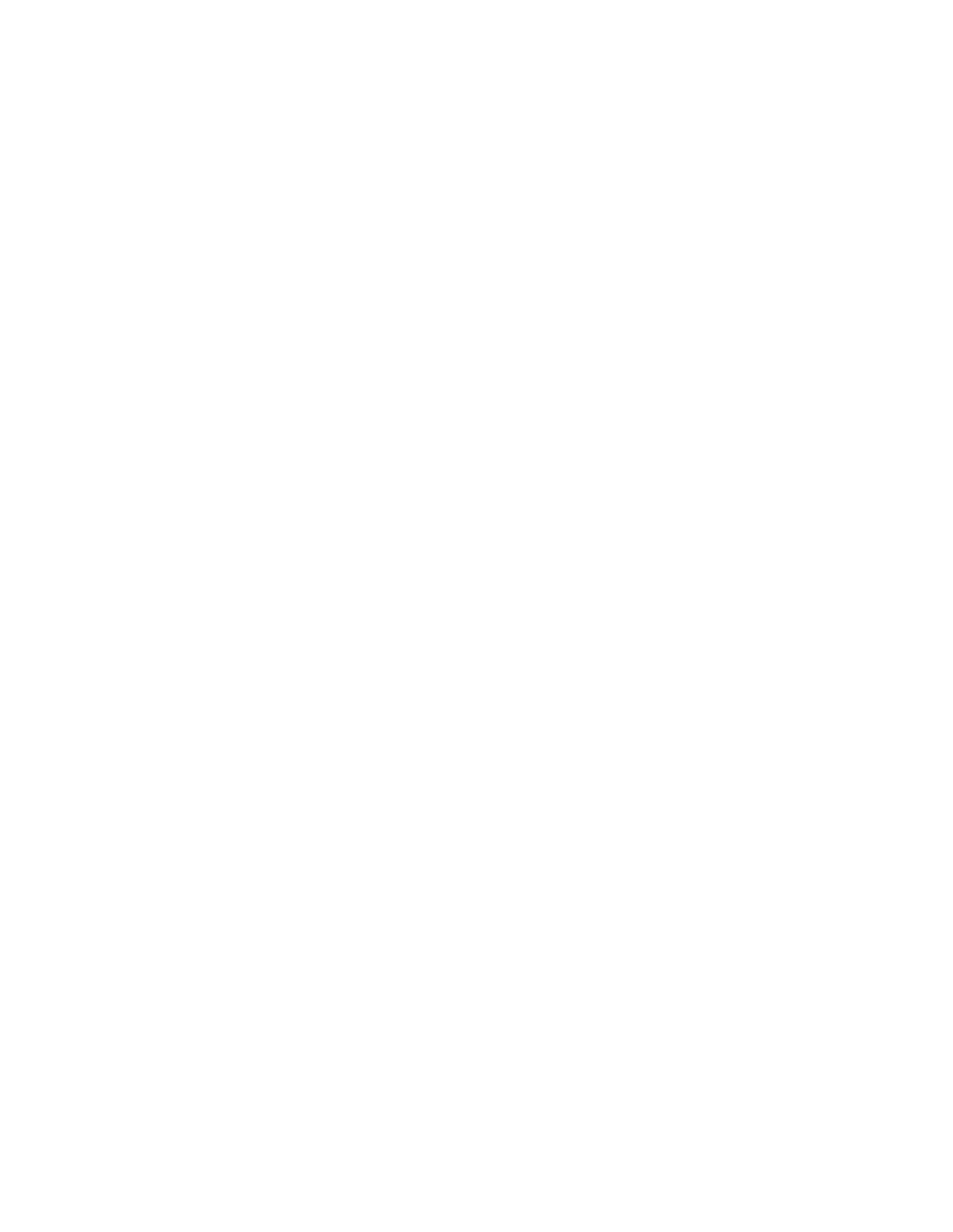

2021 Edition

# **STATE of CALIFORNIA GOVERNOR'S OFFICE OF EMERGENCY SERVICES (Cal OES)**

#### **GOVERNOR:**

Gavin Newsom

**DIRECTOR:**

Mark Ghilarducci

**CHIEF DEPUTY DIRECTOR:** Christina Curry

**LAW ENFORCEMENT BRANCH:** Mark Pazin, Chief

# **REVISION PROJECT MANAGER/AUTHOR:**

Mark Baldwin, State SAR Program Coordinator

#### **EDITING, ADDITIONS, AND FORMATTING:**

Sunday Ippolito, SAR Program Assistant

Governor's Office of Emergency Services Law Enforcement Branch 3650 Schriever Avenue Mather, CA 95655 916-845-8700 916-845-8911 (24 hr)

2021 Edition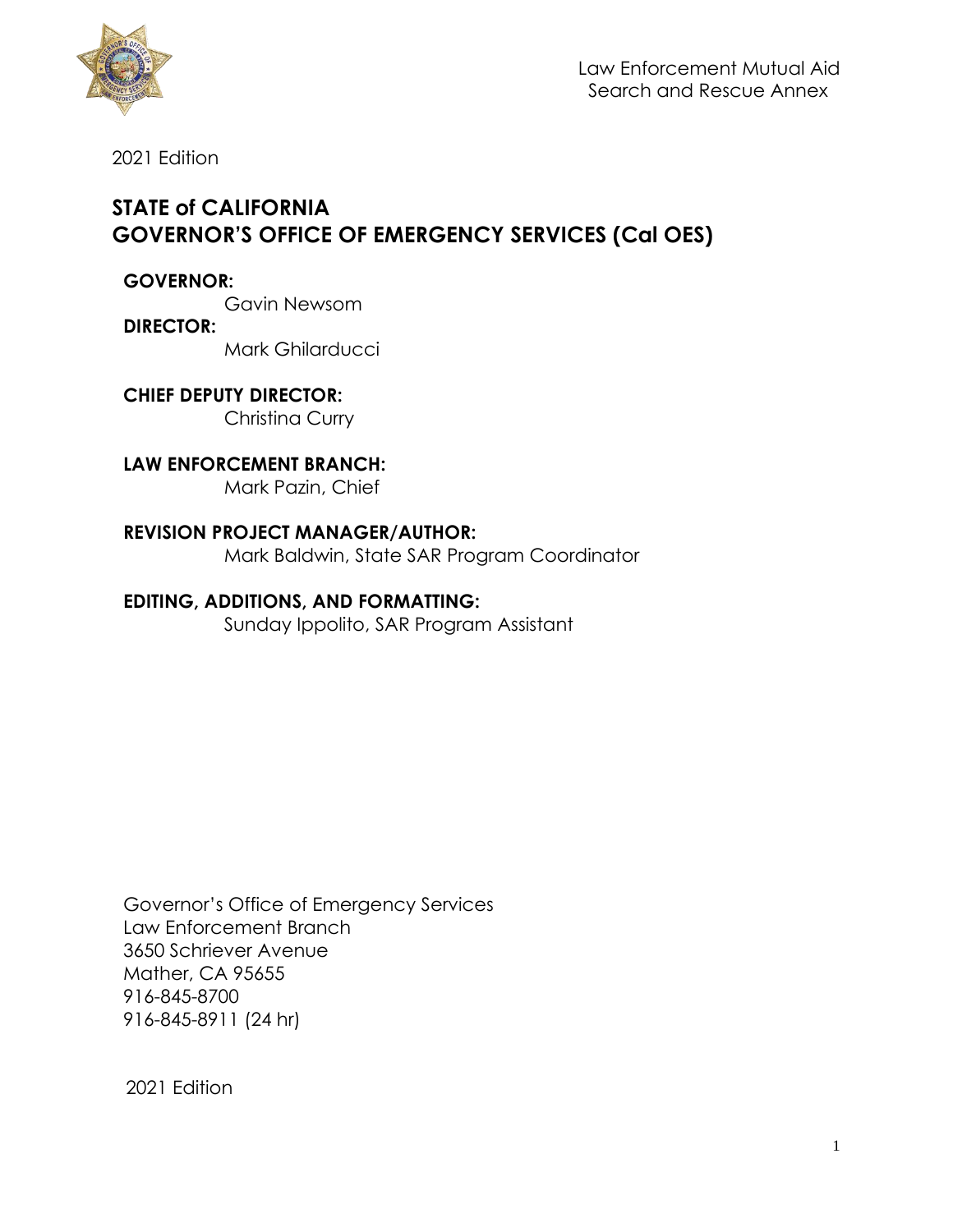

# **TABLE OF CONTENTS**

| <b>Introduction</b>                                     | 5  |
|---------------------------------------------------------|----|
| <b>History and Authority</b>                            | 6  |
| <b>Liability Issues</b>                                 | 7  |
| <b>Purpose</b>                                          | 8  |
| <b>Authorities</b>                                      | 11 |
| <b>Mutual Aid</b>                                       | 22 |
| <b>State Resources</b>                                  | 25 |
| <b>Current Entitlement for Disaster Service Workers</b> | 26 |
| <b>State Agencies Frequently Tasked</b>                 |    |
| <b>Federal Assistance</b>                               | 30 |
| <b>Distress Alert Policy</b>                            |    |
| <b>Appendix 1: USAFRCC</b>                              | 45 |
| <b>Appendix 2: California Wing, CAP</b>                 | 56 |
| <b>Appendix 3: SAR Mutual Aid Guideline</b>             | 59 |
| <b>SAR Mutual Aid Guideline Links</b>                   |    |

**Note: To navigate this document electronically on MS Word, click the 'Insert' tab on the toolbar, then click 'Bookmark' and choose a bookmark from the list.**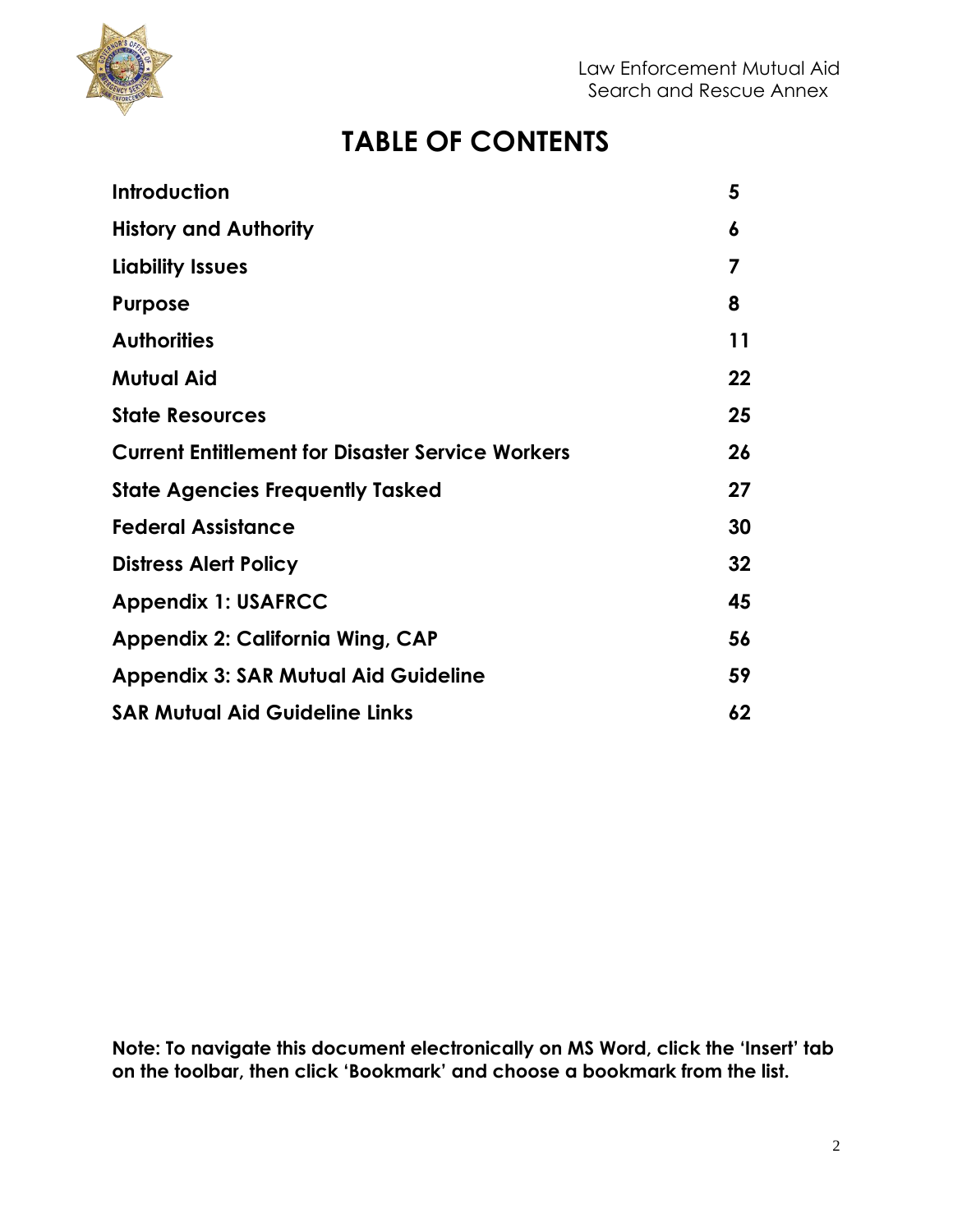

#### **Forward from the Director**

California's Law Enforcement Mutual Aid Plan derives its authority from the California Emergency Services Act and the Master Mutual Aid Agreement. We are justifiably proud of our mutual aid system, which serves as a model program for our nation.

California has had more than its share of man-made and natural disasters, civil disturbances, and other significant events requiring large numbers of law enforcement personnel and equipment. Our ability to respond professionally and efficiently has proven not only cost effective, but also has saved lives and protected property.

Our system works because of the commitment of state and local law enforcement professionals who serve as the backbone for the mutual aid plan. Through your support we will continue to improve this plan to reflect the changing needs and capabilities of California's law enforcement agencies.

> Mark Ghilarducci, Director Governor's Office of Emergency Services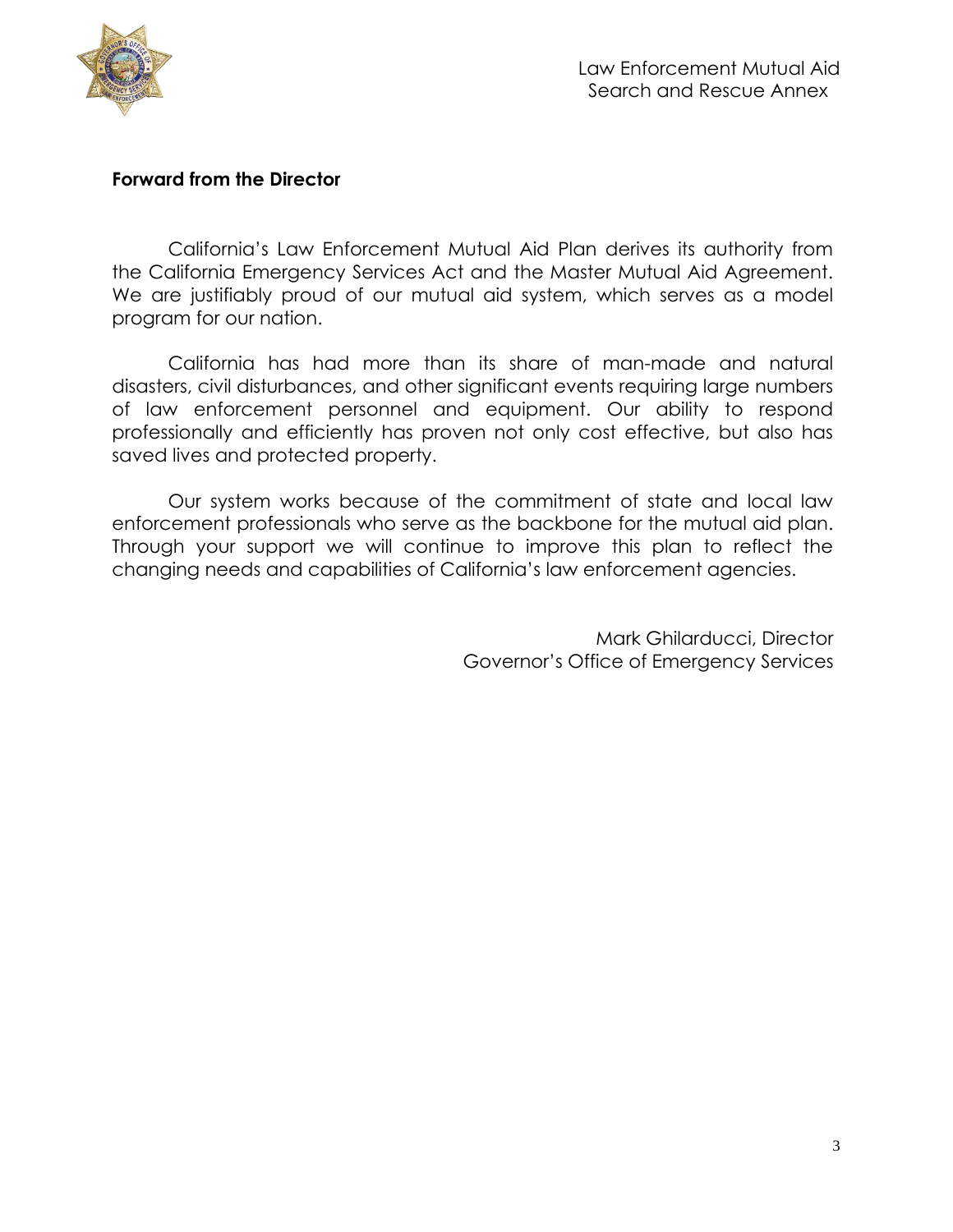

# **Preface**

As you read this, somewhere in California one law enforcement agency is providing mutual aid to another such agency. Mutual aid is an everyday occurrence in a state as large and diverse as California. This is the continuation of the decades-long process of "neighbor helping neighbor". The law enforcement mutual aid system is an ongoing cooperative effort among law enforcement agencies to ensure an effective and organized response to a wide range of emergencies. There is a misconception that mutual aid is something used only during a riot or disaster. The mutual aid system has been used successfully for many other situations, including large criminal investigations, and deployment of special teams such as Special Weapons and Tactics, Bomb Squads, and others.

How will your agency use the mutual aid system? Planning, preparations, and operational activities of law enforcement agencies in support of the mutual aid system must be consistent with each department's policies and procedures and must also comply with the Standardized Emergency Management System (SEMS).

All law enforcement executives, administrators, managers, and field supervisors should familiarize themselves with this plan and its application. The personnel of the Cal OES Law Enforcement Branch are career peace officers and are available to assist you with planning, training and when necessary, emergency response coordination. It is important to note however, that Cal OES does not "own" the mutual aid system. It is a part of California law enforcement, and those that participate also benefit – and bear part of the burden – of "neighbor helping neighbor".

Mark Pazin, Chief Law Enforcement Branch State Law Enforcement Mutual Aid Coordinator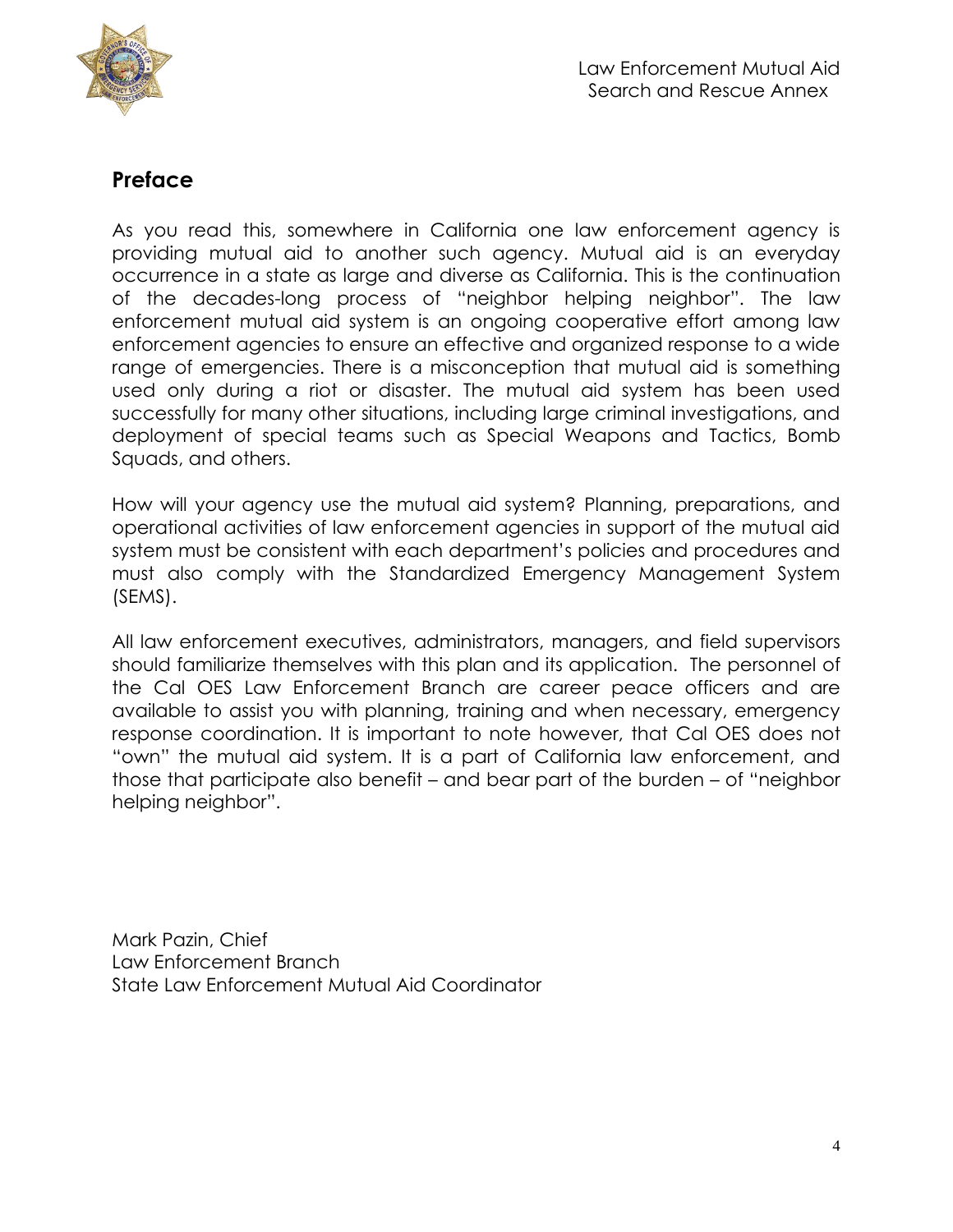

# **Introduction**

#### The Law Enforcement Mutual Aid Plan

This document delineates the current state policy concerning law enforcement mutual aid. It is consistent with and describes state law concerning application of the Standardized Emergency Management System (SEMS) in law enforcement mutual aid situations.

It describes the standard procedures used to acquire law enforcement mutual aid resources and the method to ensure coordination of law enforcement mutual aid planning and readiness at the local, state and federal levels.

The law enforcement mutual aid system works best when there is expeditious receipt and dissemination of law enforcement incident information and situational intelligence related to unusual occurrences.

The plan document includes information to enable an understanding of the statutory protections afforded responders under the Emergency Services Act and provides legal background for law enforcement mutual aid.

#### New in this Revision

This edition takes the basic information included in prior versions and formats it into a more current layout. No changes have been made to the system, organizational relationships, or the process.

This revision provides each of the 13 SAR Mutual Aid Guidelines. It also includes a new Distress Alert Policy section and important updates to the Selected Legal Information section.

#### The Cal OES Law Enforcement Branch

The Cal OES Law Enforcement Branch functions behind the scenes to maintain the Law Enforcement Mutual Aid System in California. Our peace officers can assist any California law enforcement organization in developing related plans, training, and exercises for their agency. The Branch welcomes input on the Mutual Aid System and suggestions for improvement of this plan, or emergency operations in general.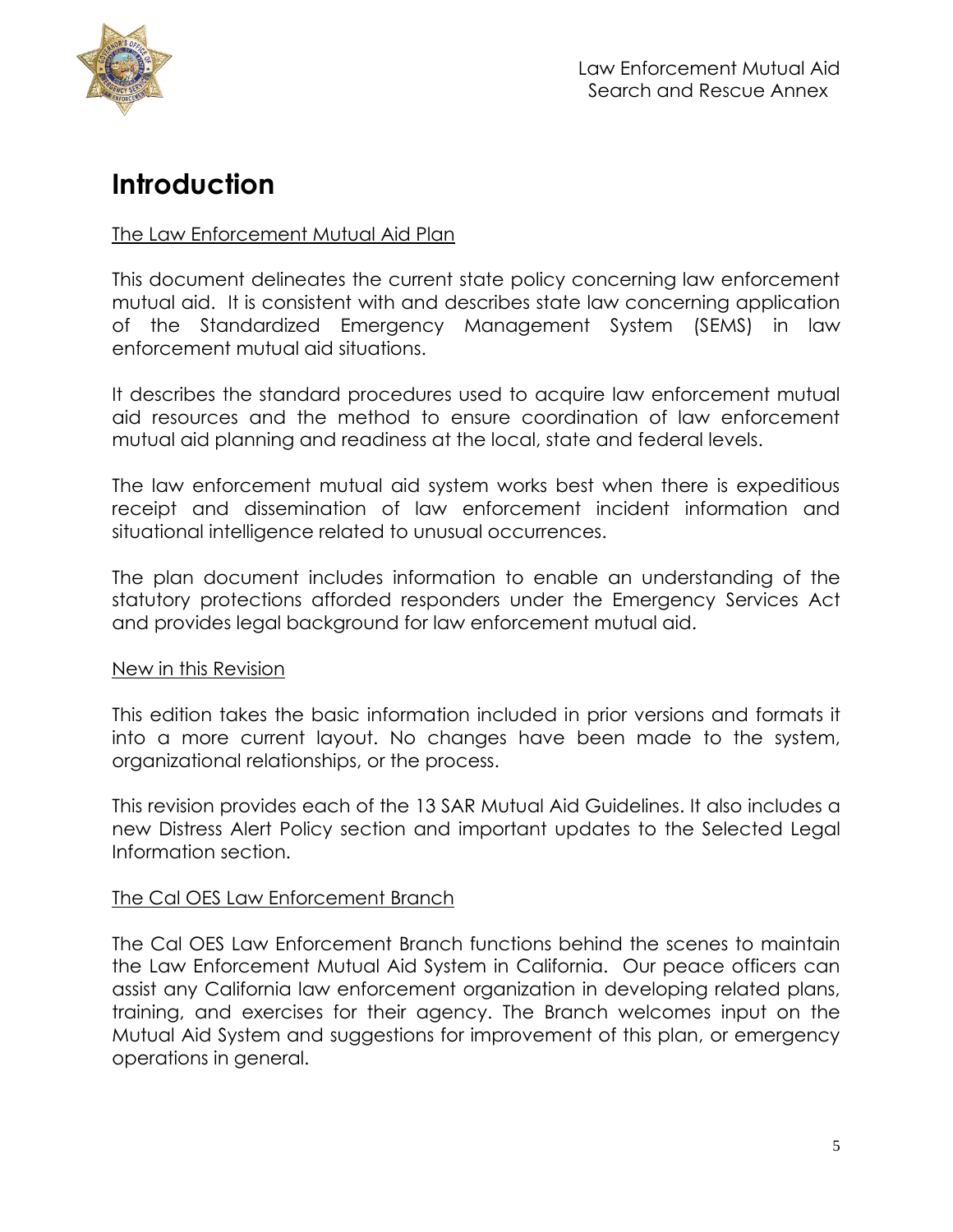

# **History and Authority**

The Law Enforcement Mutual Aid system has been used successfully for many years. Notable events involving use of this system include:

- Northern California Floods
- California Brush and Forest Fires
- Transportation accidents, air crashes
- Watts Riots
- People's Park Berkeley Disturbances
- Huntington Beach "Surf" Riot
- Loma Prieta Earthquake
- East Bay Hills (Oakland) Fire
- Several Environmental Protests
- Los Angeles Civil Unrest
- Polly Klaas and other large searches
- Elem Indian Reservation SWAT Incident
- Hollister "Wild Bunch" Motorcycle Events
- Sund-Peloso Yosemite Murders
- Regional SWAT Mutual Aid Callout for Fresno Deputy's Killer
- Mendocino Murders (Aaron Basler) Search
- Mehserle Trial, Verdict, and Sentencing
- Occupy Oakland (and other 'Occupy' events)
- Montecito Mudslides
- Camp Fire (2018)
- North Complex West Fire (2020)

The statewide mutual aid system today is an outgrowth of the California Disaster and Civil Defense and the Master Mutual Aid Agreement (1950), the Emergency Services Act, Chapter 7 of Division 1 of Title 2 of the Government Code (GC), Governor's Executive Order W-9-91 and is supported by the California Emergency Plan and by extension, the Law Enforcement Mutual Aid Plan.

The State of California, Law Enforcement Mutual Aid Plan is issued and revised under the authority of Sections 8550, 8569, 8615 through 8619, and 8668 of the California Government Code, the California Emergency Plan, and the Master Mutual Aid Agreement.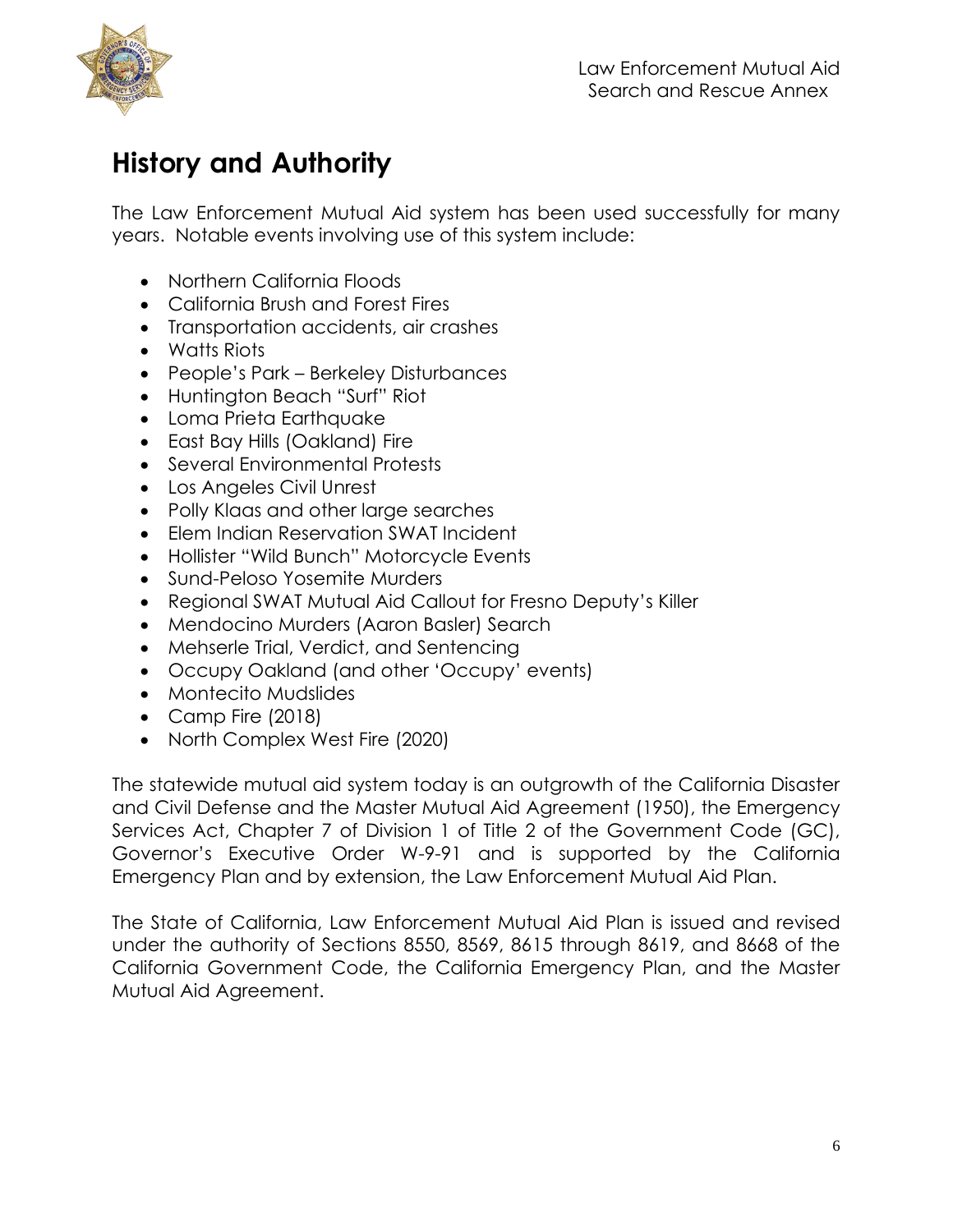

# **Liability Issues**

The Emergency Services Act (the Act) provides law enforcement agencies limited immunity from liability when responding in support of a mutual aid request.<sup>1</sup> Albeit "limited," when interpreting the immunity protections provided by the Act, the courts have regularly found that if the "state must take the steps necessary to quell an emergency, it must be able to act with speed and confidence without fear of incurring tort liability". 2

Therefore, the Act's immunities are broader than the general immunities provided for discretionary governmental actions, i.e., for decisions made by the high ranking officers, the City Council, or Board of Supervisors regarding policy matters.<sup>3</sup> Also, the protections afforded by the Act generally supplement the other statutory liability protections that may apply to the routine law enforcement role, such as immunities for failure to enforce the law.4,5 The liability protections of the Act extend to mutual aid provided during declared states' of emergency <sup>6</sup> and non-emergency periods.<sup>7</sup>

The best way that a law enforcement agency can ensure that their actions are protected by the Act is to:

- Act in accordance with this plan,
- Respond based upon a request by the Operational Area, Regional, or State Law Enforcement Mutual Aid Coordinator,
- Act in accordance with your local emergency plan approved by the local disaster council in accordance with local ordinance, and
- Verify that your department's plans and procedures are consistent with this plan.<sup>8</sup>

<sup>1</sup> California Government Code § 8655.

<sup>2</sup> Farmers Ins. Exchange v. State of California (App. 6 Dist. 1985) 221 Cal.Rptr. 225, Cal.App. 6 Dist.,1985

<sup>3</sup> Labadie v. State of California(App. 6 Dist. 1989) 256 Cal.Rptr. 604, 208 Cal.App.3d 1366

<sup>4</sup> California Government Code § 8656.

<sup>5</sup> California Penal Code §§ 818, 821.

<sup>6</sup> California Government Code § 8616

<sup>7</sup> California Government Code § 8617 also see Soto v. State of California (App. 2 Dist. 1997) 65 Cal.Rptr.2d 11,56 Cal.App.4th 196

<sup>8</sup> California Government Code §§ 8560, 8568, 8569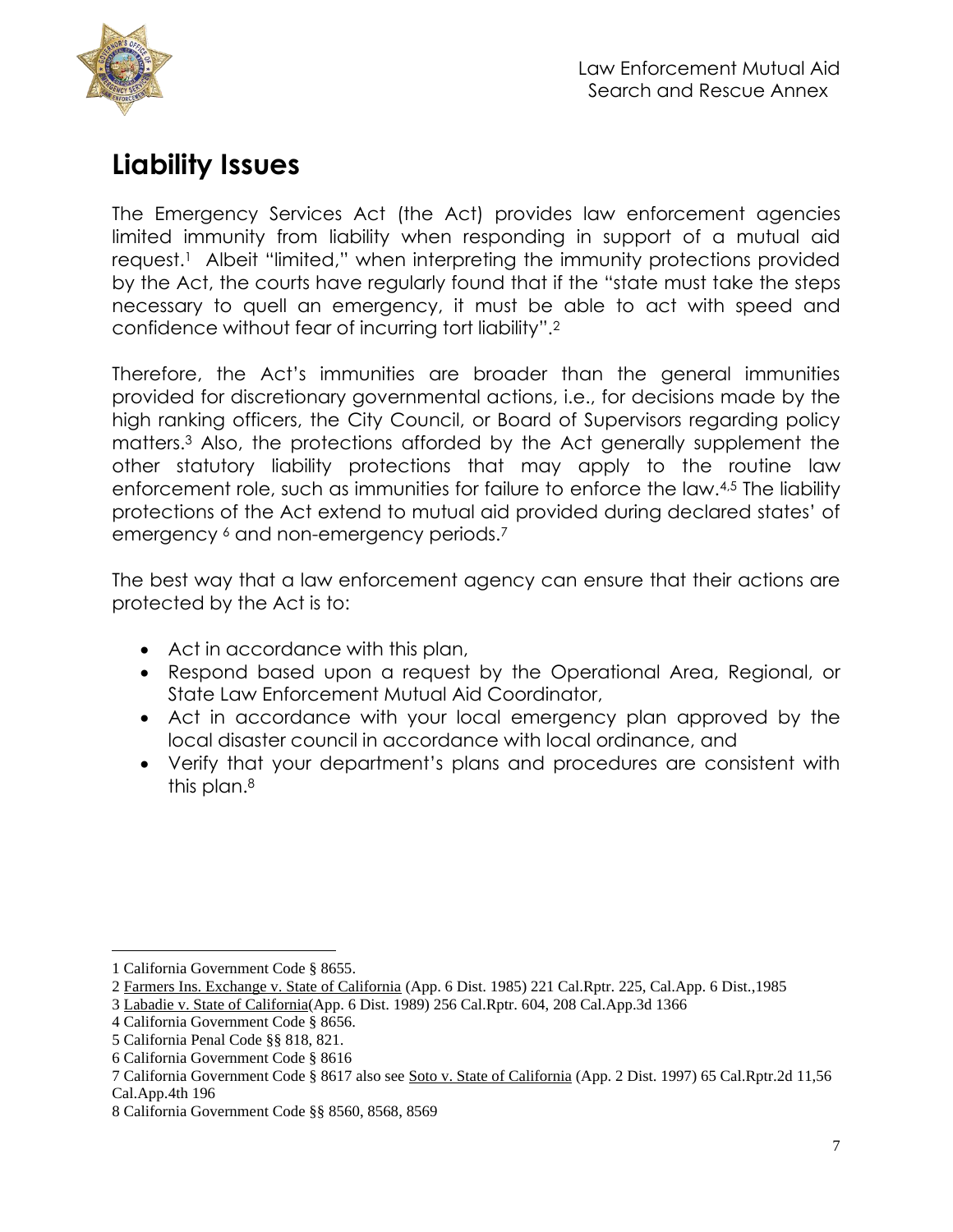

# **Purpose of this Annex**

- 1. To provide the legal authorities as the basis for search and rescue operations within the State of California.
- 2. To describe state policies and procedures for search and rescue within the existing framework of the California Law Enforcement Mutual Aid System.
- 3. To define and outline the state's organization for the conduct of mutual aid in search and rescue operations.
- 4. To provide a system for alerting, call-out, and deployment of trained search and rescue personnel, and for the dispatch of special purpose or other unique teams and equipment for search and rescue operations.
- 5. To describe the State of California Workers' Compensation Insurance Program and its application to search and rescue volunteers both during authorized training and in actual search operations.
- 6. To facilitate the dissemination of search and rescue information, data and circumstances related to unique search missions or incidents; to provide training programs, training guidance, and training experiences for local agency teams and individuals in emerging search and rescue strategy and tactics, as well as search and rescue equipment development.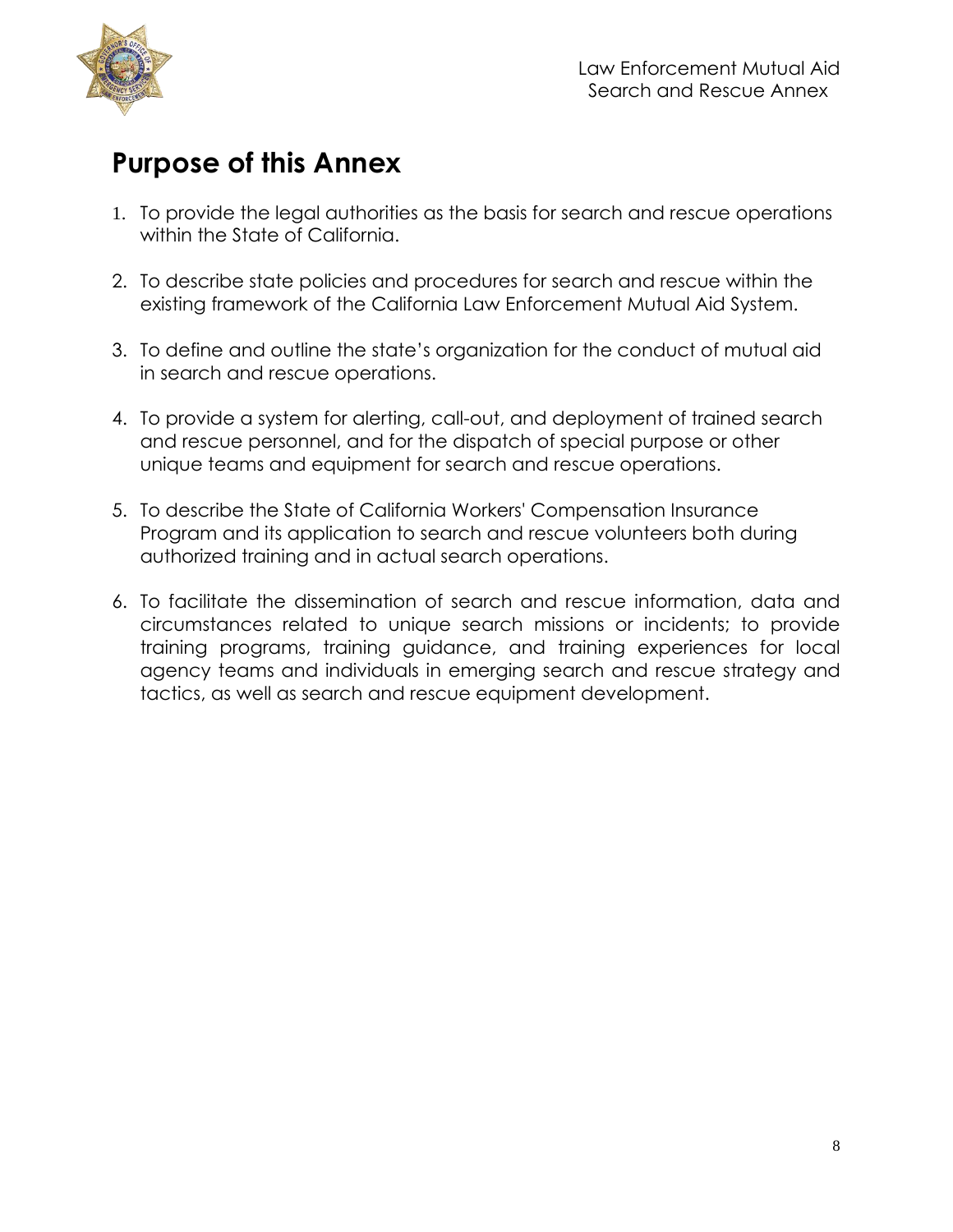

# **Acronyms Used in Search and Rescue**

| <b>AFB</b>       | Air Force Base                                               |
|------------------|--------------------------------------------------------------|
| <b>AFC</b>       | <b>Air Force Command</b>                                     |
| <b>AFM</b>       | <b>Air Force Manual</b>                                      |
| <b>AFRCC</b>     | <b>Air Force Rescue Coordination Center</b>                  |
| <b>ACFT</b>      | Aircraft                                                     |
| <b>ALNOT</b>     | <b>Alert Notification</b>                                    |
| <b>ARS</b>       | <b>Air Rescue Service</b>                                    |
| <b>AT</b>        | <b>Annual Training</b>                                       |
| <b>BC</b>        | <b>Base Camp</b>                                             |
| Cal OES          | <b>California Governor's Office of Emergency Services</b>    |
| <b>CALTRANS</b>  | <b>California Department of Transportation</b>               |
| <b>CALESAR</b>   | <b>California Explorer Search and Rescue Team</b>            |
| <b>CAP</b>       | <b>Civil Air Patrol</b>                                      |
| <b>CAPM</b>      | Civil Air Patrol Manual                                      |
| <b>CARDA</b>     | <b>California Rescue Dog Association</b>                     |
| <b>CASSDA</b>    | <b>California Swiss Search Dog Association</b>               |
| <b>CCC</b>       | <b>California Conservation Corps</b>                         |
| <b>CDC</b>       | <b>California Department of Corrections</b>                  |
| <b>CDF</b>       | <b>California Department of Forestry and Fire Protection</b> |
| <b>CMDR</b>      | Commander                                                    |
| <b>CHP</b>       | <b>California Highway Patrol</b>                             |
| <b>CLEMARS</b>   | California Law Enforcement Mutual Aid Radio System           |
| <b>CLETS</b>     | <b>California Law Enforcement Telecommunications System</b>  |
| <b>CNG</b>       | <b>California National Guard</b>                             |
| <b>COMPCAREA</b> | <b>Commander Pacific Area Coast Guard</b>                    |
| <b>CPR</b>       | <b>Cardiopulmonary Resuscitation</b>                         |
| <b>CYA</b>       | <b>California Youth Authority</b>                            |
| <b>DART</b>      | <b>Drowning Accident Rescue Team</b>                         |
| <b>DBW</b>       | <b>California Department of Boating and Waterways</b>        |
| DF               | <b>Direction Finding</b>                                     |
| <b>DFG</b>       | <b>California Department of Fish and Game</b>                |
| <b>DOD</b>       | <b>Department of Defense</b>                                 |
| <b>DPR</b>       | <b>California Department of Parks and Recreation</b>         |
| <b>ELT</b>       | <b>Emergency Locator Transmitter</b>                         |
| <b>EMS</b>       | <b>Emergency Medical Services</b>                            |
| <b>EOC</b>       | <b>Emergency Operation Center</b>                            |
| <b>EPIRB</b>     | <b>Emergency Position Indicating Radio Beacon</b>            |
| <b>EMT</b>       | <b>Emergency Medical Technician</b>                          |
|                  |                                                              |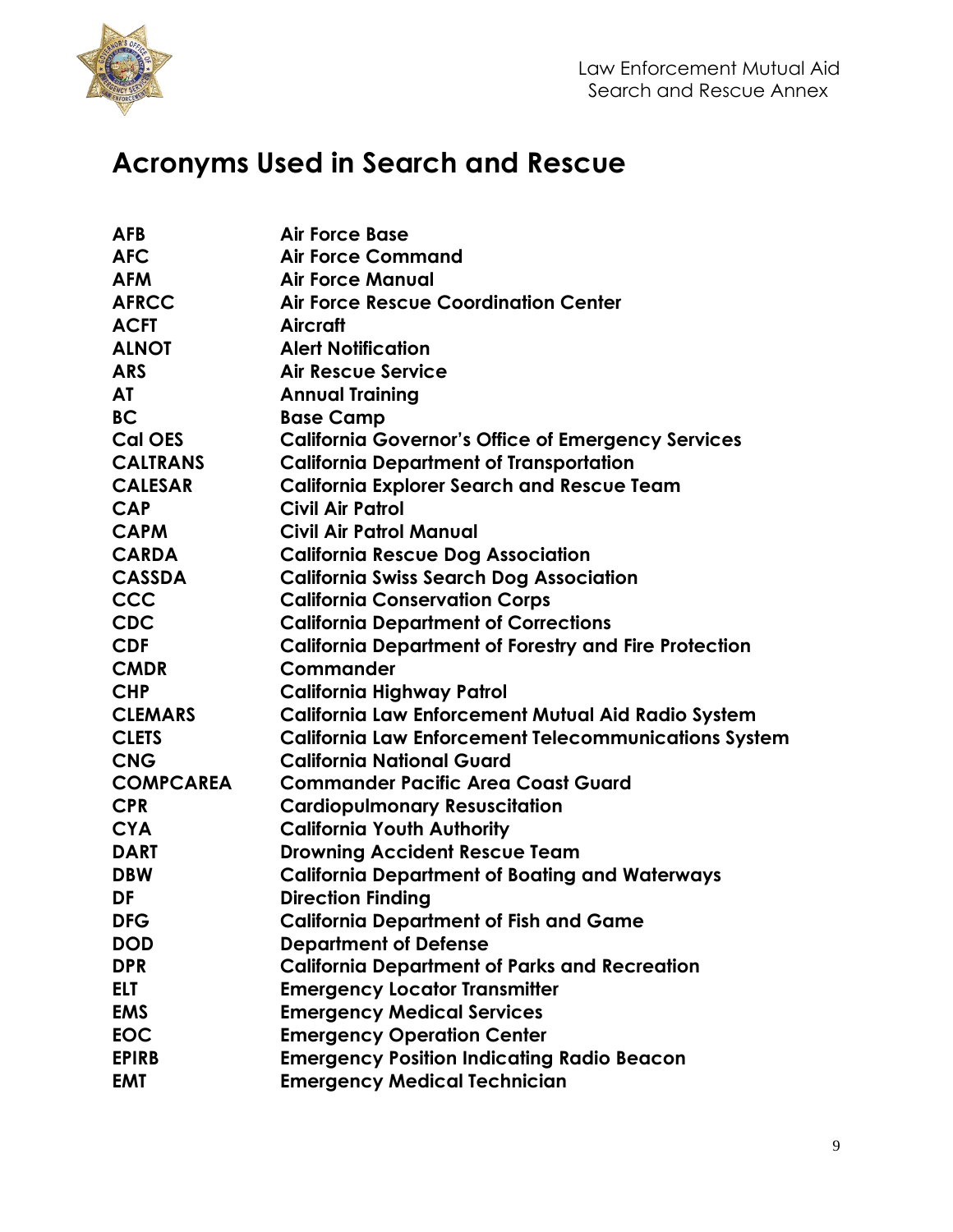

| <b>FAA</b>      | <b>Federal Aviation Administration</b>            |
|-----------------|---------------------------------------------------|
| <b>FCC</b>      | <b>Federal Communications Commission</b>          |
| <b>FEMA</b>     | <b>Federal Emergency Management Agency</b>        |
| <b>FLT</b>      | <b>Flight</b>                                     |
| <b>HQUSASIX</b> | <b>Headquarters United States Sixth Army</b>      |
| IC              | <b>Incident Commander</b>                         |
| <b>ICS</b>      | <b>Incident Command System</b>                    |
| <b>LKP</b>      | <b>Last Known Position</b>                        |
| <b>MBSDA</b>    | <b>Monterey Bay Search Dog Association</b>        |
| <b>MCO</b>      | <b>Mission Control Officer</b>                    |
| <b>MPS</b>      | <b>Mountain Public Service Rescue Team</b>        |
| M/VC            | <b>Military and Veterans Code</b>                 |
| <b>NDP</b>      | <b>National Defense Plan</b>                      |
| <b>OHT</b>      | <b>Overhead Team</b>                              |
| <b>OPLAN</b>    | <b>Operations Plan</b>                            |
| <b>OSC</b>      | <b>On-Scene Commander</b>                         |
| <b>PIO</b>      | <b>Public Information Officer</b>                 |
| <b>PLS</b>      | <b>Point Last Seen</b>                            |
| <b>PSAR</b>     | <b>Preventive Search and Rescue</b>               |
| <b>POA</b>      | <b>Probability of Area</b>                        |
| <b>POD</b>      | <b>Probability of Detection</b>                   |
| <b>POS</b>      | <b>Probability of Success</b>                     |
| <b>ROW</b>      | <b>Rest of the World</b>                          |
| <b>RP</b>       | <b>Reporting Party</b>                            |
| <b>SAR</b>      | <b>Search and Rescue</b>                          |
| <b>SARCOORD</b> | <b>Search and Rescue Coordinator</b>              |
| <b>SARSAT</b>   | <b>Search and Rescue Satellite Aided Tracking</b> |
| <b>SMC</b>      | <b>Search and Rescue Mission Coordinator</b>      |
| <b>SMF</b>      | <b>State Military Force</b>                       |
| <b>USAF</b>     | <b>United States Air Force</b>                    |
| <b>USAR</b>     | Urban Search and Rescue                           |
| <b>USCG</b>     | <b>United States Coast Guard</b>                  |
| <b>WOOF</b>     | <b>Wilderness Finders, Inc.</b>                   |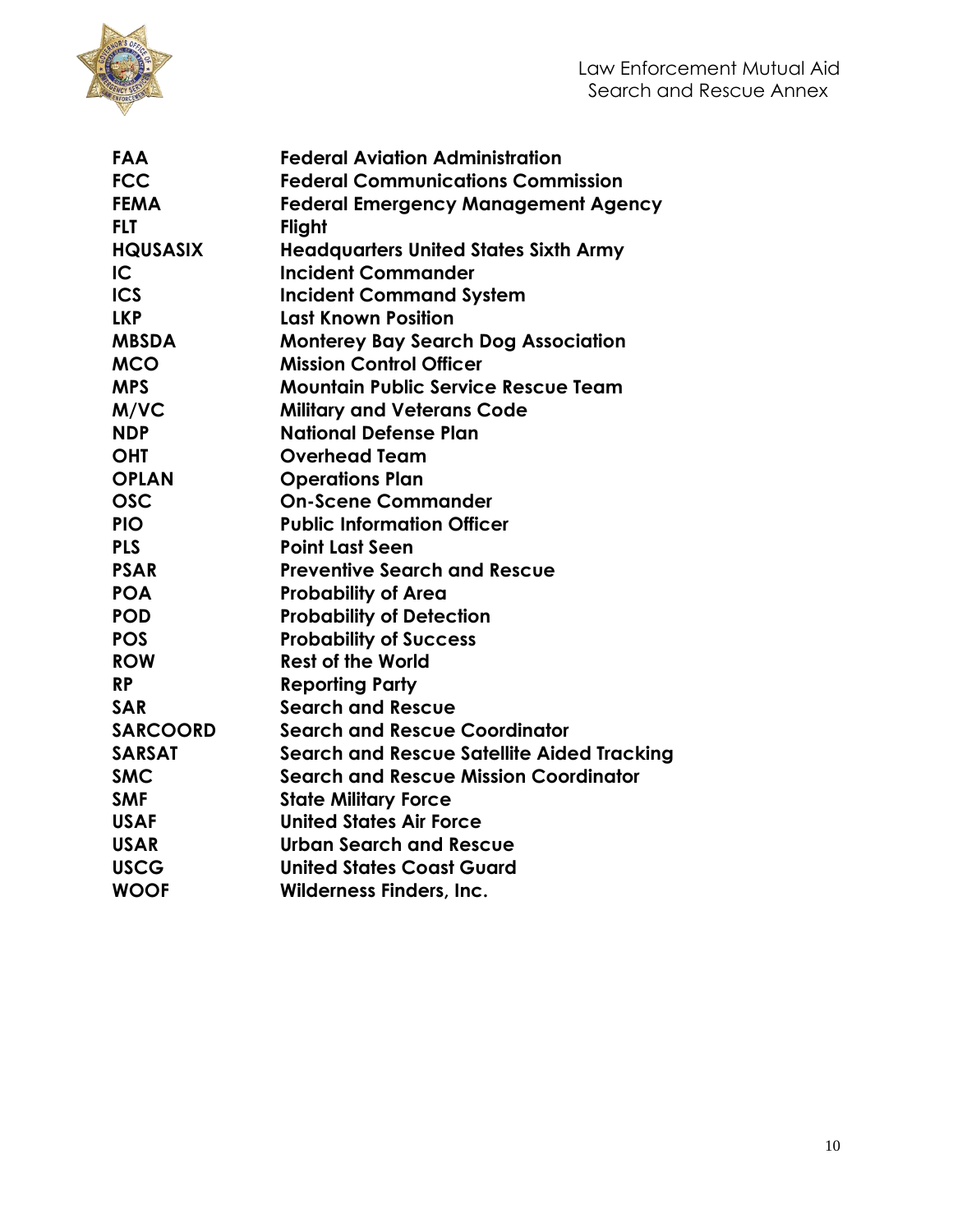

# **Authorities**

- A. California Master Mutual Aid Agreement
- B. California State Emergency Plan
- C. California Law Enforcement Mutual Aid Plan
- D. California Government Code
	- 1. Section 26614 Search and Rescue Expenses:

The Board of Supervisors of a county may authorize the Sheriff to search for and rescue persons who are lost or are in danger of their lives within or in the immediate vicinity of the county. The expenses incurred by the Sheriff in the performance of such duties shall be a proper county charge.

2. Section 26614.5 - Sharing Expenses:

The county or city and county of a residence of a person searched for or rescued by the Sheriff under the authority of Section 26614 shall pay to the county conducting the search or rescue in any case where the expenses exceed \$100.00.

- 1. Must file claim within 30 days
- 2. Reasonable expenses
- 3. Section 26615 Directory of Specially Trained Dogs:

The Sheriff shall maintain, or cause to be maintained, a directory of specially trained dogs with proven ability in search and rescue operations as one of the possible methods to be used under the authority of Section 26614. The directory shall include the location of the dogs and a list of their previous experience.

4. Section 26620 - Office:

The office of the County Director of Civil Defense and Disaster shall be held ex-officio by the County Sheriff.

5. Section 29612 - Searches and Rescues:

The expense necessarily incurred in searches and rescues for persons who are lost or in danger of their lives are county charges.

6. Section 53240 - Authority of Legislative Body; Payment of Costs; Determination of Value: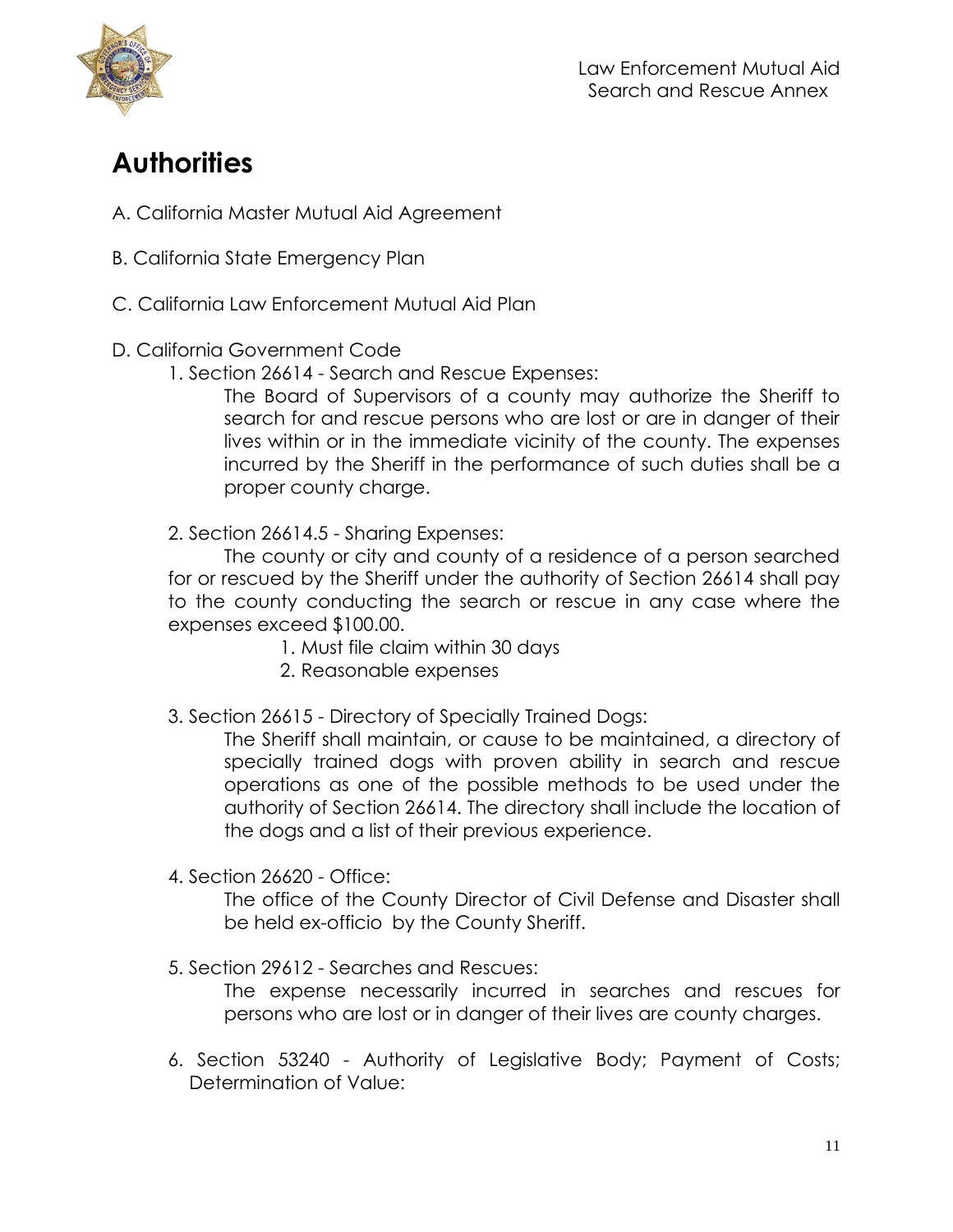

The legislative body of a county may provide for the payment of the costs of replacing or repairing property of an employee, such as eyeglasses, hearing aids, dentures, watches, or articles of clothing when any such items are damaged in the line of duty without fault of the employee. If the items are damaged beyond repair, the actual value of such items shall be determined as of the time of the damage thereto.

- E. California Health and Safety Code
	- 1. Section 1798.6
		- 1. Authority for patient health care management in an emergency shall be vested in that licensed or certified health care professional, which may include any paramedic or other prehospital emergency personnel, at the scene of the emergency who is most medically qualified specific to the provision of rendering emergency medical care. If no licensed or certified health care professional is available, the authority shall be vested in the most appropriate medically qualified representative of public safety agencies who may have responded to the scene of the emergency.
		- 2. If any county desires to establish a unified command structure for patient management at the scene of an emergency within that county, a committee may be established in that county comprised of representatives of the agency responsible for county emergency medical services, the county sheriff's department, the California Highway Patrol, public prehospital-care provider agencies serving the county, and public fire, police, and other affected emergency service agencies within the county. The membership and duties of the committee shall be established by an agreement for the joint exercise of powers under Chapter 5 (commencing with Section 6500) of Division 7 of Title 1 of the Government Code.
		- 3. Notwithstanding subdivision (a), authority for the management of the scene of an emergency shall be vested in the appropriate public safety agency having primary investigative authority. The scene of an emergency shall be managed in a manner designed to minimize the risk of death or health impairment to the patient and to other persons who may be exposed to the risks as a result of the emergency condition, and priority shall be placed upon the interests of those persons exposed to the more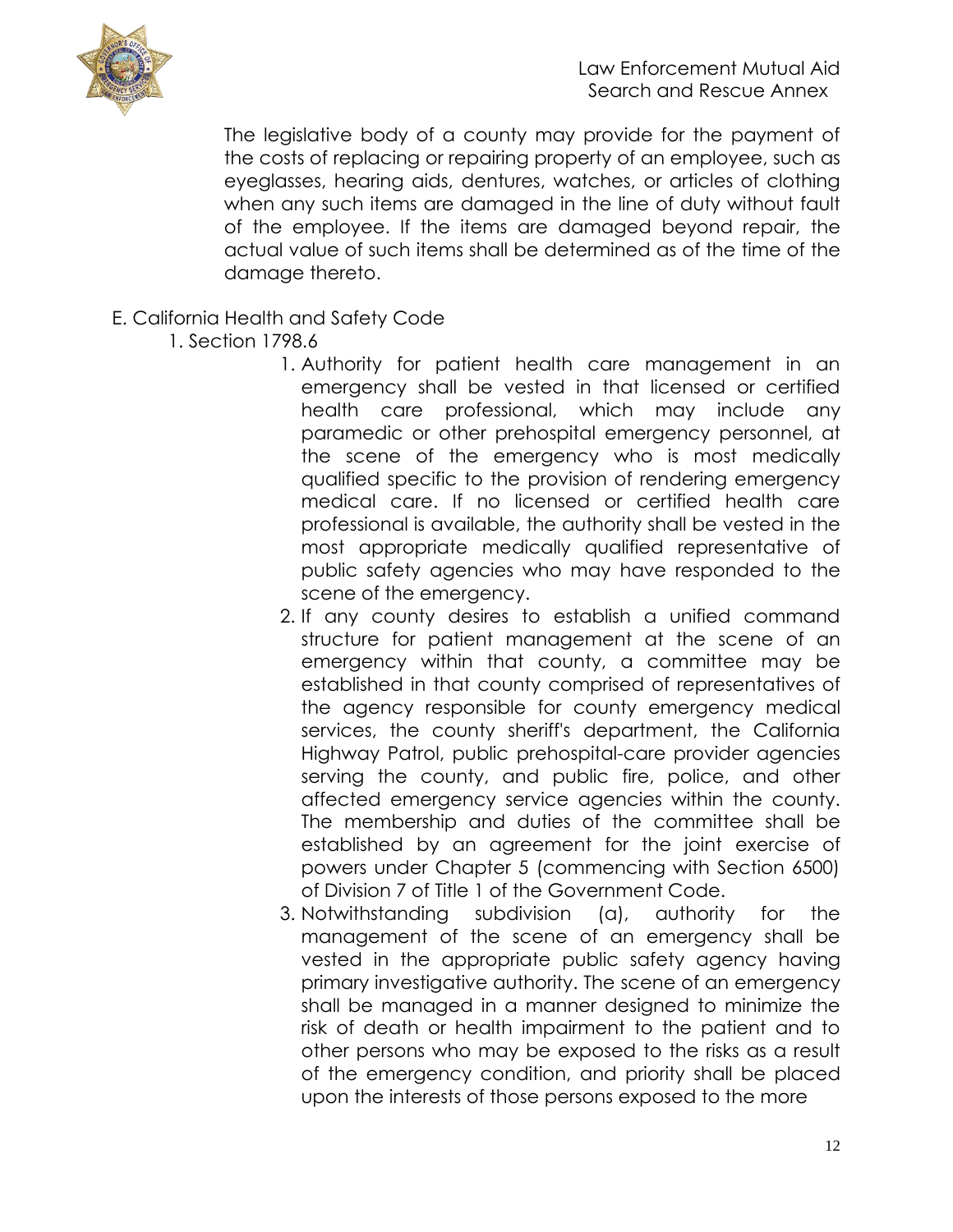

serious and immediate risks to life and health. Public safety officials shall consult emergency medical services personnel or other authoritative health care professionals at the scene in the determination of relevant risks.

#### 2. Section 13862

A district shall have the power to provide the following services:

- a. Fire protection services.
- b. Rescue services.
- c. Emergency medical services.
- d.Hazardous material emergency response services.
- e. Ambulance services, pursuant to Division 2.5 (commencing with Section 1797)
- f. Any other services relating to the protection of lives and property.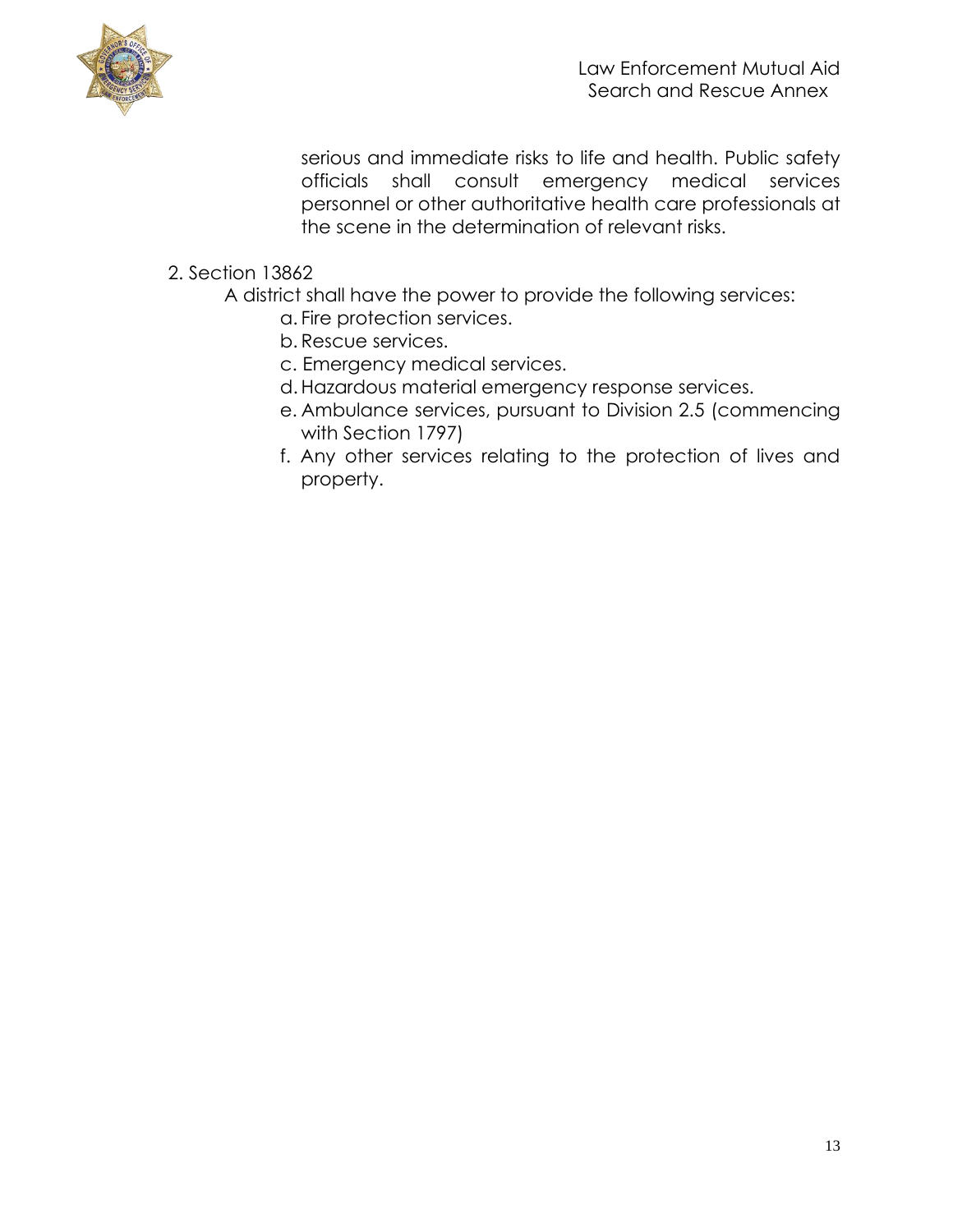

F. California Penal Code

 1. Senate Bill 390 (La Malfa): To Amend Assault and Battery Section of Penal Code 241(c)

- 1. This bill, as proposed to be amended in Committee by the author, would add search and rescue team members to the existing misdemeanor assault and battery crimes applicable where the victim is a firefighter, peace officer, or other similarly-situated professional, as specified.
- 2. This bill provides that assault or simple battery on a search and rescue member is punishable by a jail term of up to one year and a fine of up to \$2,000.
- 3. This bill defines search and rescue member as any person who is part of an organized search and rescue operation that is managed by governmental law enforcement agency.

2. Senate Bill 1920 (Grayson – 2018) Impersonation: Search and Rescue personnel, Penal Code 538h

(a) Any person, other than an officer or member of a government agency managed or affiliated search and rescue unit or team, who willfully wears, exhibits, or uses the authorized uniform, insignia, emblem, device, label, certificate, card, or writing of an officer or member of a government agency managed or affiliated search and rescue unit or team, with the intent of fraudulently impersonating an officer or member of a government agency managed or affiliated search and rescue unit or team, or of fraudulently inducing the belief that he or she is an officer or member of a government agency managed or affiliated search and rescue unit or team, or uses the same to obtain aid, money, or assistance within this state, is guilty of a misdemeanor.

(b) (1) Any person, other than the one who by law is given the authority of an officer or member of a government agency managed or affiliated search and rescue unit or team, who willfully wears, exhibits, or uses the badge of a government agency managed or affiliated search and rescue unit or team with the intent of fraudulently impersonating an officer or member of a government agency managed or affiliated search and rescue unit or team, or fraudulently inducing the belief that he or she is an officer or member of a government agency managed or affiliated search and rescue unit or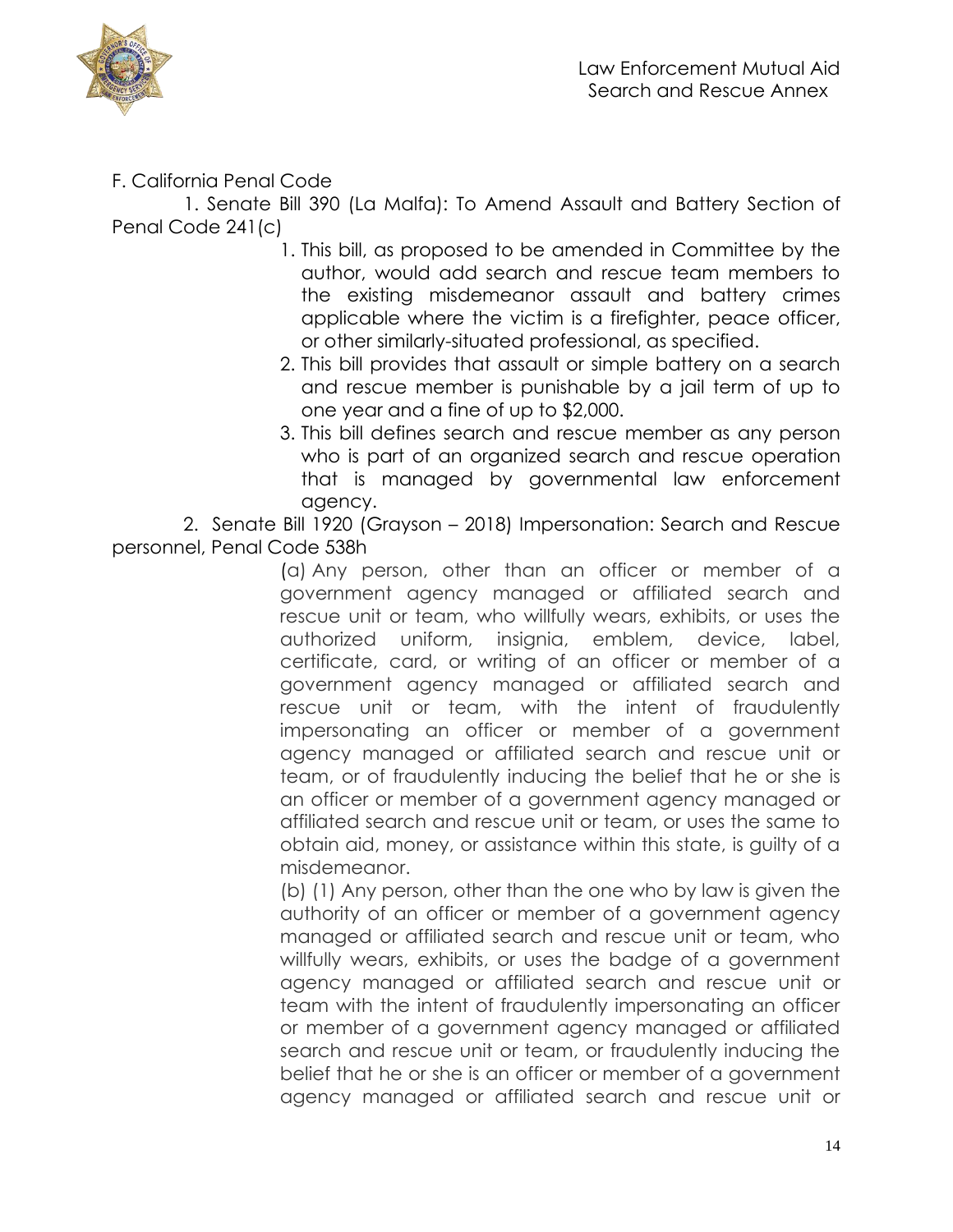

team, is guilty of a misdemeanor punishable by imprisonment in a county jail not to exceed one year, by a fine not to exceed two thousand dollars (\$2,000), or by both that imprisonment and fine.

(2) Any person who willfully wears or uses any badge that falsely purports to be authorized for the use of one who by law is given the authority of an officer or member of a government agency managed or affiliated search and rescue unit or team, or that resembles the authorized badge of an officer or member of a government agency managed or affiliated search and rescue unit or team as would deceive any ordinary reasonable person into believing that it is authorized for the use of one who by law is given the authority of an officer or member of a government agency managed or affiliated search and rescue unit or team, for the purpose of fraudulently impersonating an officer or member of a government agency managed or affiliated search and rescue unit or team, or of fraudulently inducing the belief that he or she is an officer or member of a government agency managed or affiliated search and rescue unit or team, is guilty of a misdemeanor punishable by imprisonment in a county jail not to exceed one year, by a fine not to exceed two thousand dollars (\$2,000), or by both that fine and imprisonment.

#### 3. Section 14205

1. All local police and sheriffs' departments shall accept any report, including any telephonic report, of a missing person, including runaways, without delay and shall give priority to the handling of these reports over the handling of reports relating to crimes involving property. In cases where the person making a report of a missing person or runaway, contacts, including by telephone, the California Highway Patrol, the California Highway Patrol may take the report, and shall immediately advise the person making the report of the name and telephone number of the police or sheriff's department having jurisdiction of the residence address of the missing person and of the name and telephone number of the police or sheriff's department having jurisdiction of the place where the person was last seen. In cases of reports involving missing persons, including, but not limited to, runaways, the local police or sheriff's department shall immediately take the report and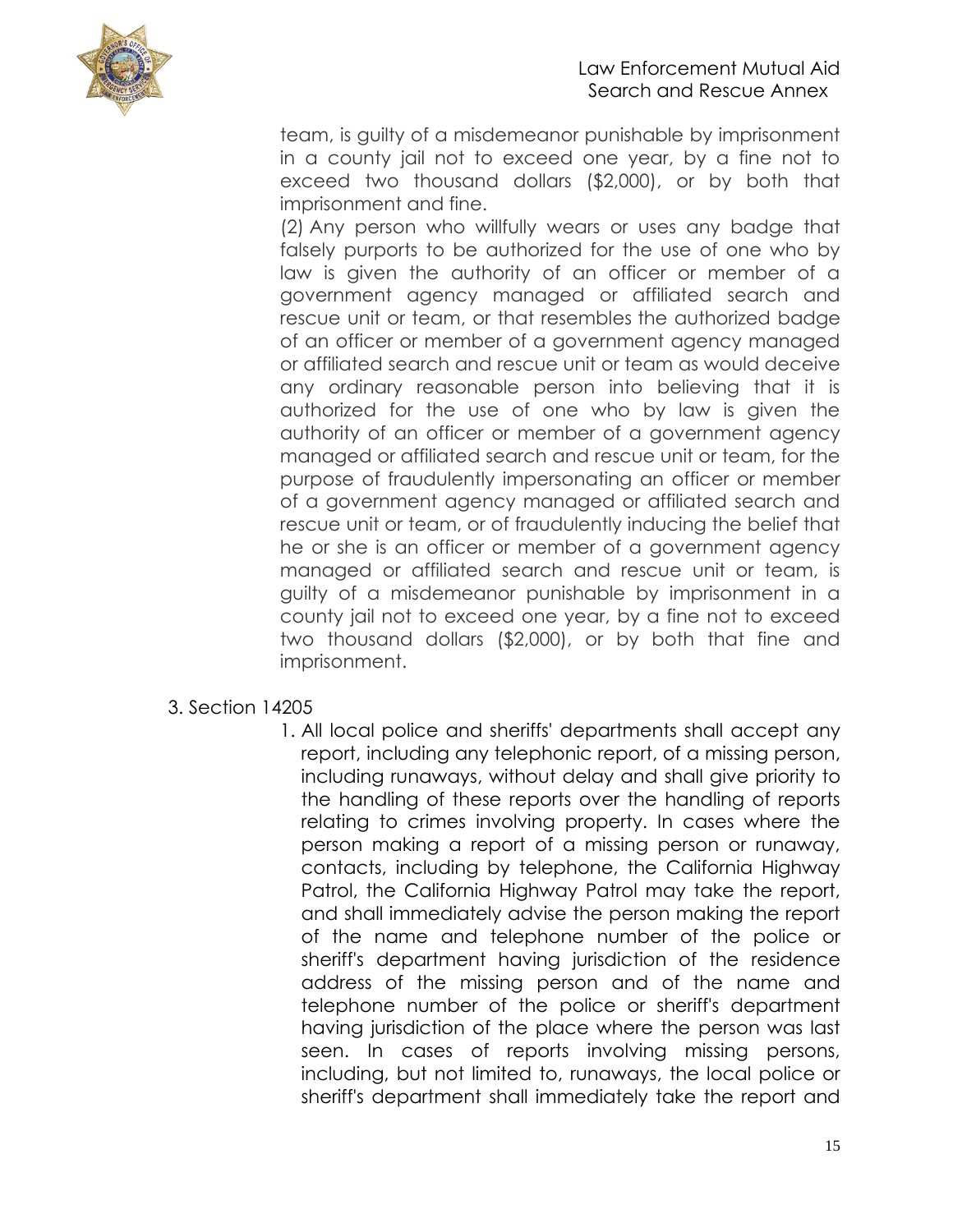

assess the reasonable steps to be taken to locate the person. If the missing person is under 16 years of age, or there is evidence that the person is at risk, the department shall broadcast a "Be on the Look-Out" bulletin, without delay, within its jurisdiction.

- 2. If the person reported missing is under 16 years of age, or if there is evidence that the person is at risk, the local police, sheriff's department, or the California Highway Patrol shall submit the report to the Attorney General's office within four hours after accepting the report. After the California Law Enforcement Telecommunications System online missing person registry becomes operational, the reports shall be submitted, within four hours after accepting the report, to the Attorney General's office through the use of the California Telecommunications System.
- 3. In cases where the report is taken by a department, other than that of the city or county of residence of the missing person or runaway, the department, or division of the California Highway Patrol taking the report shall, without delay, and, in the case of children under 16 years of age or where there was evidence that the missing person was at risk, within no more than 24 hours, notify, and forward a copy of the report to the police or sheriff's department or departments having jurisdiction of the residence address of the missing person or runaway and of the place where the person was last seen. The report shall also be submitted by the department or division of the California Highway Patrol which took the report to the center.
- d. The requirements imposed by this section on local police and sheriff's departments shall not be operative if the governing body of that local agency, by a majority vote of the members of that body, adopts a resolution expressly making those requirements inoperative.
- 4. Section 14210
	- 1. The Legislature finds and declares that it is the duty of all law enforcement agencies to immediately assist any person who is attempting to make a report of a missing person or runaway.
	- 2. The Department of the California Highway Patrol shall continue to implement the written policy, required to be developed and adopted pursuant to former Section 11114.3, for the coordination of each of its divisions with the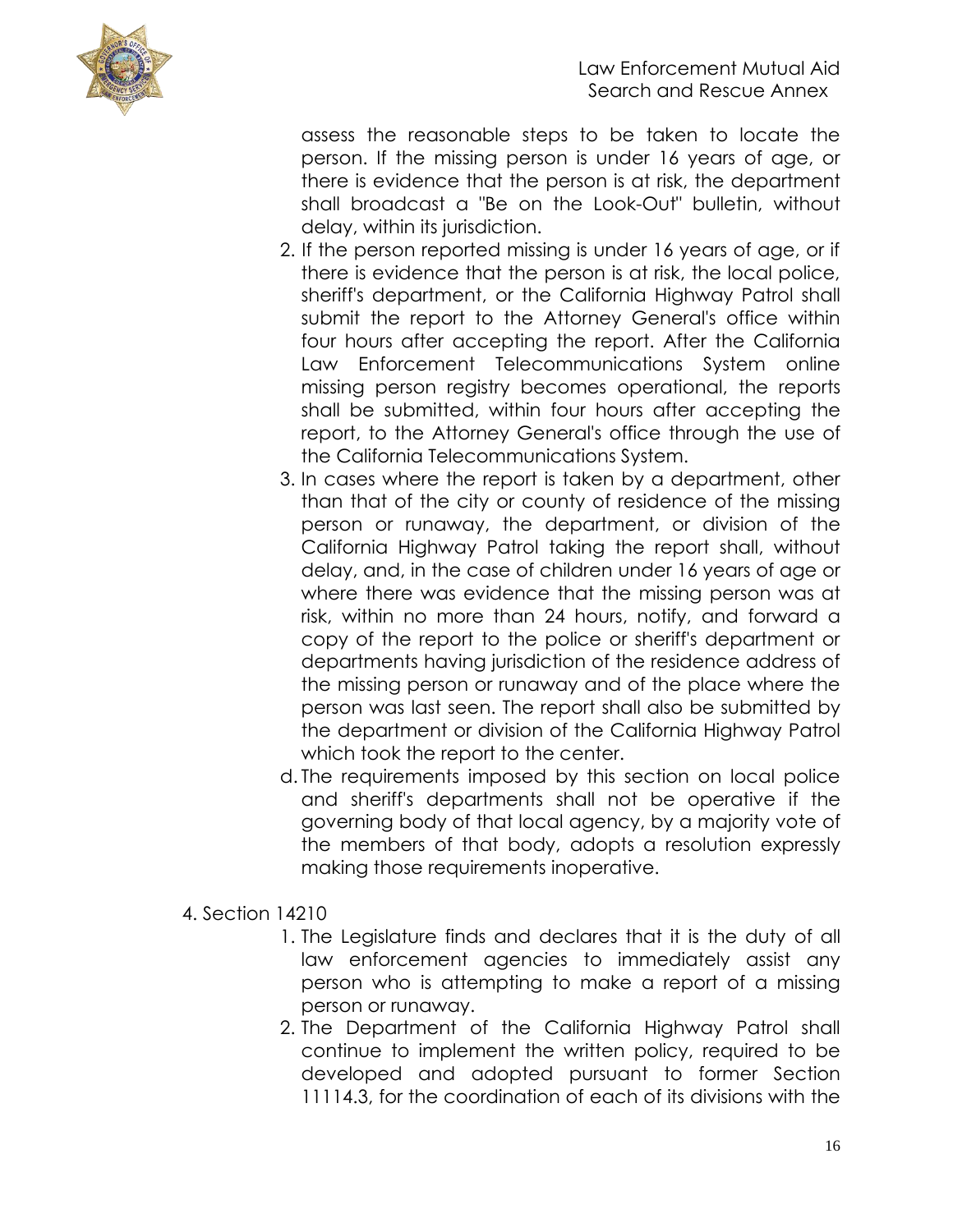

police and sheriffs' departments located within each division in taking, transmitting, and investigating reports of missing persons, including runaways.

### 5. Section 14213

- 1. As used in this title, "missing person" includes, but is not limited to, a child who has been taken, detained, concealed, enticed away, or retained by a parent in violation of Chapter 4 (commencing with Section 277) of Title 9 of Part 1. It also includes any child who is missing voluntarily or involuntarily, or under circumstances not conforming to his or her ordinary habits or behavior and who may be in need of assistance.
- 2. As used in this title, "evidence that the person is at risk" includes, but is not limited to, evidence or indications of any of the following:
	- 1. The person missing is the victim of a crime or foul play.
	- 2. The person missing is in need of medical attention.

 3. The person missing has no pattern of running away or disappearing.

 4. The person missing may be the victim of parental abduction.

- 5. The person missing is mentally impaired.
- 3. As used in this title, "child" is any person under the age of 18.
- 4. As used in this title, "center" means the Violent Crime Information Center.
- 5. As used in this title, "dependent adult" is any person described in subdivision (h) of Section 368, regardless of whether the person lives independently.
- 6. As used in this title, "dental or medical records or X-rays," include all those records or X-rays which are in the possession of a dentist, physician and surgeon, or medical facility.
- E. California Fish and Game Code
	- 1. Section 10740-Wilderness

It is unlawful for any person other than a legally constituted peace officer or officer or employee of the Forest Service of the United States Department of Agriculture, the department or of the Department of Forestry and Fire Protection, or county fish and game wardens or their duly authorized representatives, to travel by motor boat, automobile, motorcycle, or other type of motorized vehicle,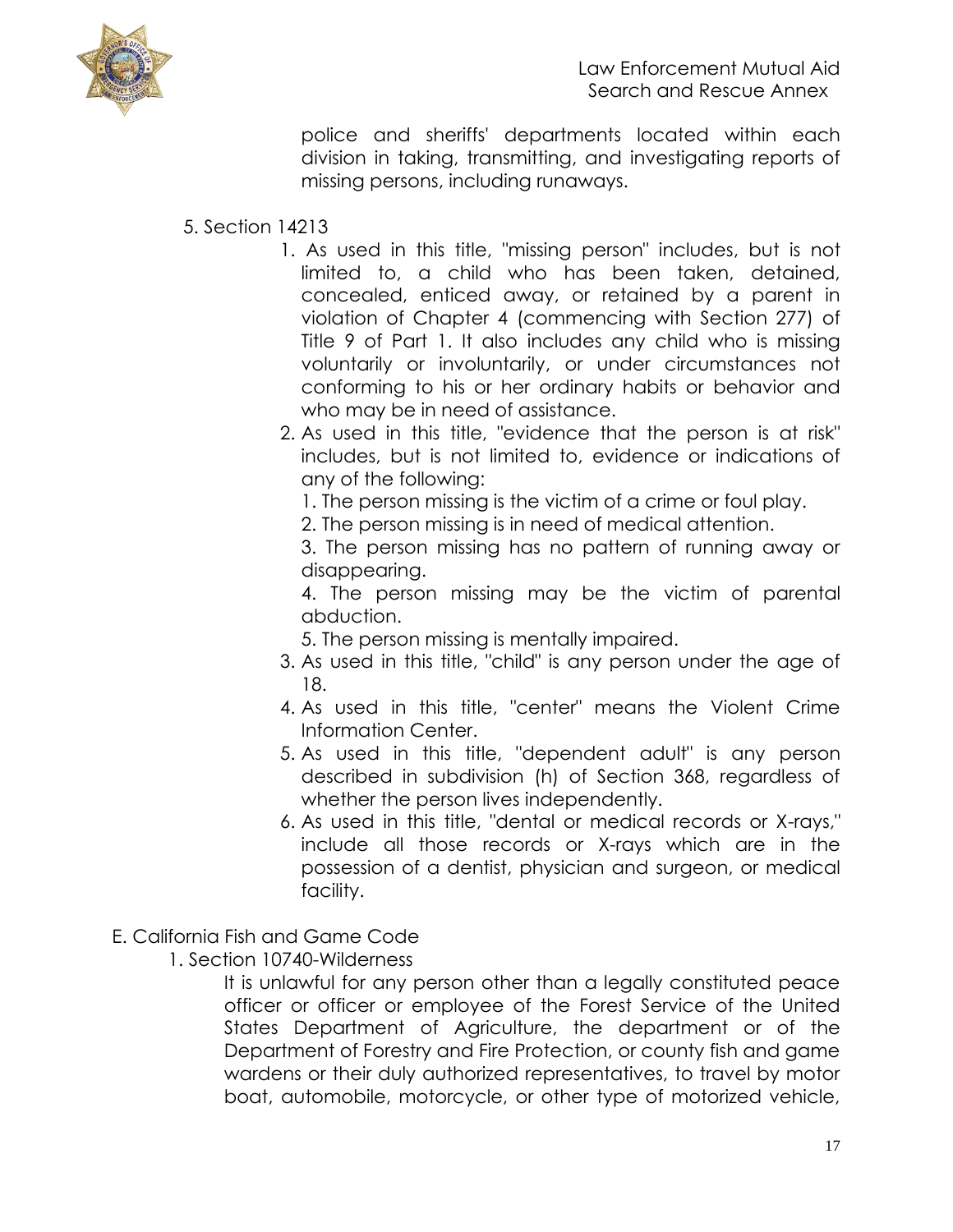

or, except for emergencies and for rescue and aerial search for rescue purpose, to land and airplane, helicopter, or similar equipment, within the boundaries of a primitive, wilderness, or wild area closed to the above modes of travel as established by a duly authorized officer of the Forest Service of the United States Department of Agriculture and recorded in the office of the Regional Headquarters of the Pacific-Southwest Region of the Forest Service of the United States Department of Agriculture and with the department.

- E. United States Code
	- 1. Title 42, Chapter IV Section 5779
		- 1. In General: Each Federal, State, and local law enforcement agency shall report each case of a missing child under the age of 21 reported to such agency to the National Crime Information Center of the Department of Justice.
		- 2. Guidelines: The attorney general may establish guidelines for the collection of such reports including procedures for carrying out the purposes of this section and section 5780 of this title.
		- 3. Annual Summary: The attorney general shall publish and annual summary of the reports received under this section and section 5780 of this title.
	- 2. Title 42, Chapter 72 Subchapter IV Section 5780

Each State reporting under the provisions of this section and section 5779 of this title shall-

- 1. Ensure that no law enforcement agency within the State establishes or maintains any policy that requires the observance of any waiting period before accepting a missing child or unidentified person report.
- 2. Ensure that no law enforcement agency within the state establishes or maintains any policy that requires the removal of a missing person entry from its state law enforcement system or the National Crime Information Center computer database based solely on the age of the person; and
- 3. Provide that each such report and all necessary and available information, which, with respect to each missing child report, shall include-
	- 1. The name, date of birth, sex, race, height, weight, and eye and hair color of the child: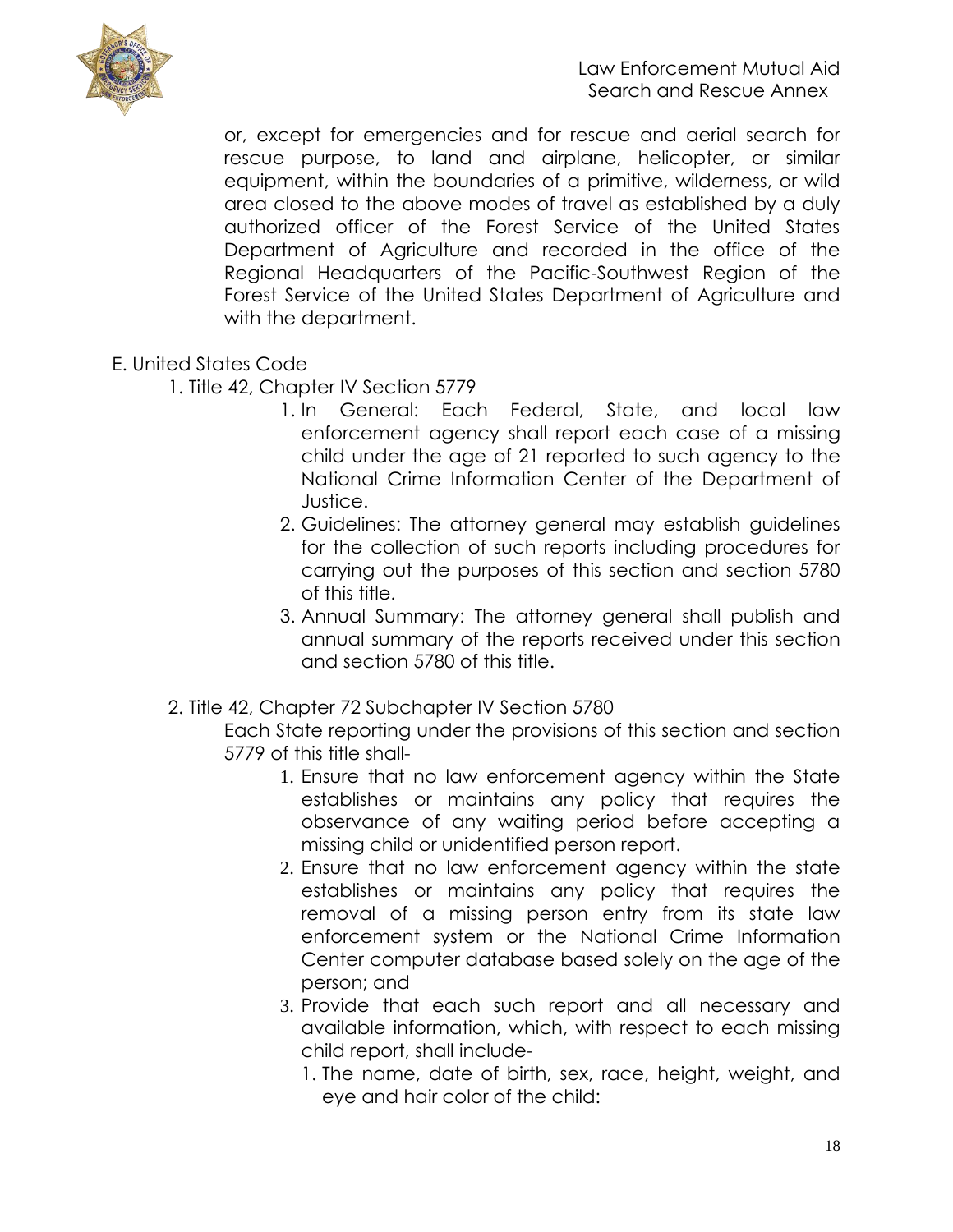





- 2. The date and location of the last known contact with the child: and
- 3. The category under which the child is reported missing:

is entered immediately into the State law enforcement system and the National Crime Information Center computer network and made available to the Missing Children Information Clearinghouse within the State to receive such reports: and

- 2. Provide that after receiving reports as provided in paragraph (2), the law enforcement agency that entered the report into the National crime Information Center shall-
	- 1. no later than 60 days after the original entry of the record into the State law enforcement system and National Crime Information Center computer networks, verify and update such record with any additional information, including, where available, medical and dental records
	- 2. institute or assist with appropriate search and investigation procedures; and
	- 3. maintain close liaison with the National Center for Missing and Exploited Children for the exchange of information and technical assistance in the missing children cases.
- E. United States Public Law 106-393, ''Secure Rural Schools and Community Self-Determination Act of 2000'' also known as Title III
	- 1. SEC. 301 DEFINITIONS: In this title:
		- 1. PARTICIPATING COUNTY The term ''participating county'' means an eligible county that elects under section 102(d)(1)(B)(ii) or 103(c)(1)(B)(ii) to expend a portion of the Federal funds received under section 102 or 103 in accordance with this title.
		- 2. COUNTY FUNDS The term ''county funds'' means all funds an eligible county elects under sections 102(d)(1)(B)(ii) and 103(c)(1)(B)(ii) to reserve for expenditure in accordance with this title.
	- 2. SEC. 302. USE OF COUNTY FUNDS
		- 1. LIMITATION ON COUNTY FUND USE County funds shall be expended solely on projects that meet the requirements of this title. A project under this title shall be approved by the participating county only following a 45-day public comment period, at the beginning of which the county shall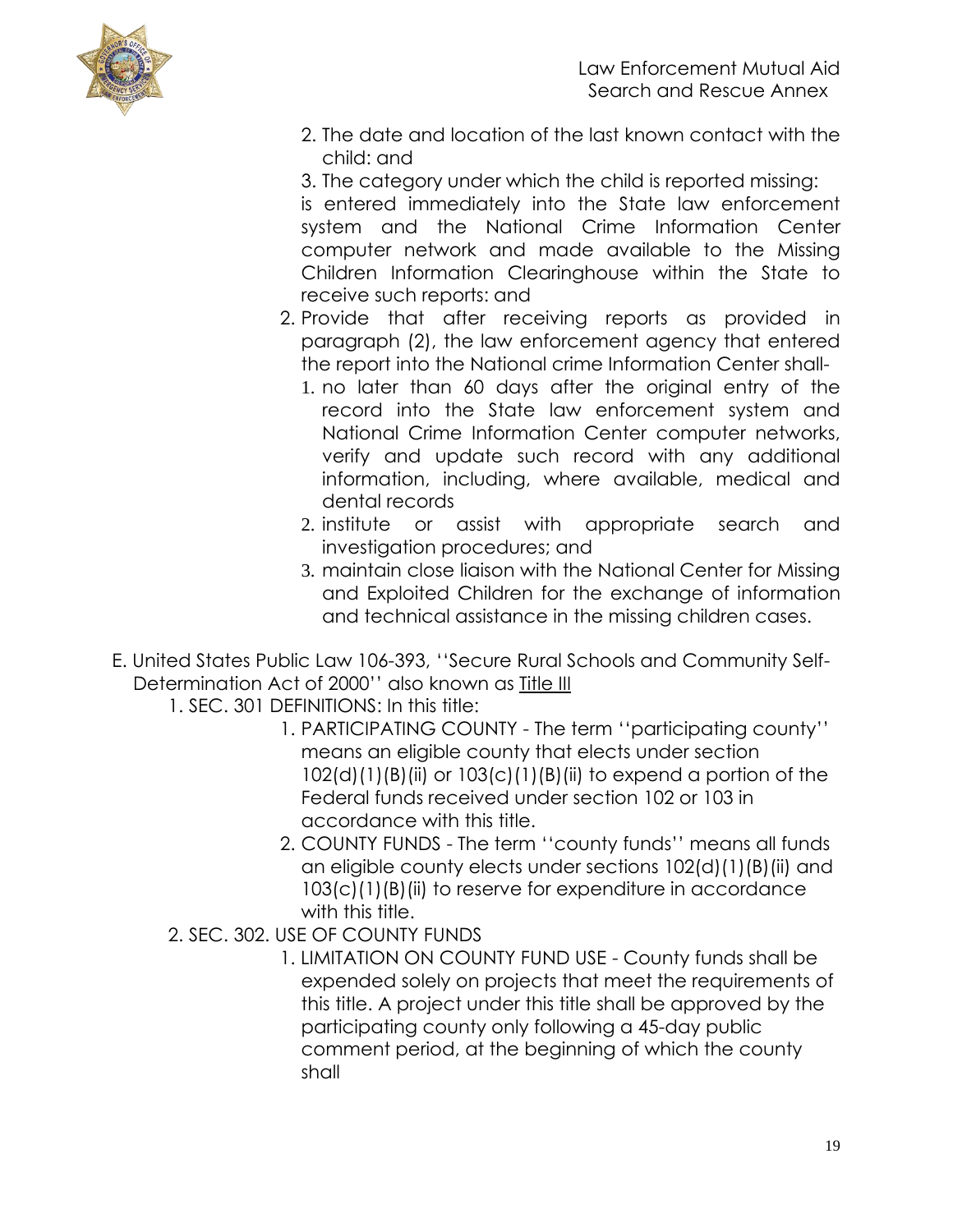

- 1. publish a description of the proposed project in the publications of local record; and
- 2. send the proposed project to the appropriate resource advisory committee established under section 205 if one exists for the county.
- 2. AUTHORIZED USES
	- 1. SEARCH, RESCUE, AND EMERGENCY SERVICES An eligible county or applicable sheriff's department may use these funds as reimbursement for search and rescue and other emergency services, including fire fighting, performed on Federal lands and paid for by the county.
	- 2. COMMUNITY SERVICE WORK CAMPS An eligible county may use these funds as reimbursement for all or part of the costs incurred by the county to pay the salaries and benefits of county employees who supervise adults or juveniles performing mandatory community service on Federal lands.
	- 3. EASEMENT PURCHASES An eligible county may use these funds to acquire
		- 1. easements, on a willing seller basis, to provide for nonmotorized access to public lands for hunting, fishing, and other recreational purposes
		- 2. conservation easements; or
		- 3. both.
	- 4. FOREST RELATED EDUCATIONAL OPPORTUNITIES A county may use these funds to establish and conduct forest related after school programs.
	- 5. FIRE PREVENTION AND COUNTY PLANNING A county may use these funds for -
		- 1. efforts to educate homeowners in fire-sensitive ecosystems about the consequences of wildfires and techniques in home siting, home construction, and home landscaping that can increase the protection of people and property from wildfires; and
		- 2. planning efforts to reduce or mitigate the impact of development on adjacent Federal lands and to increase the protection of people and property from wildfires.
	- 6. COMMUNITY FORESTRY A county may use these funds towards non-Federal cost-share requirements of section 9 of the Cooperative Forestry Assistance Act of 1978 (16 U.S.C. 2105).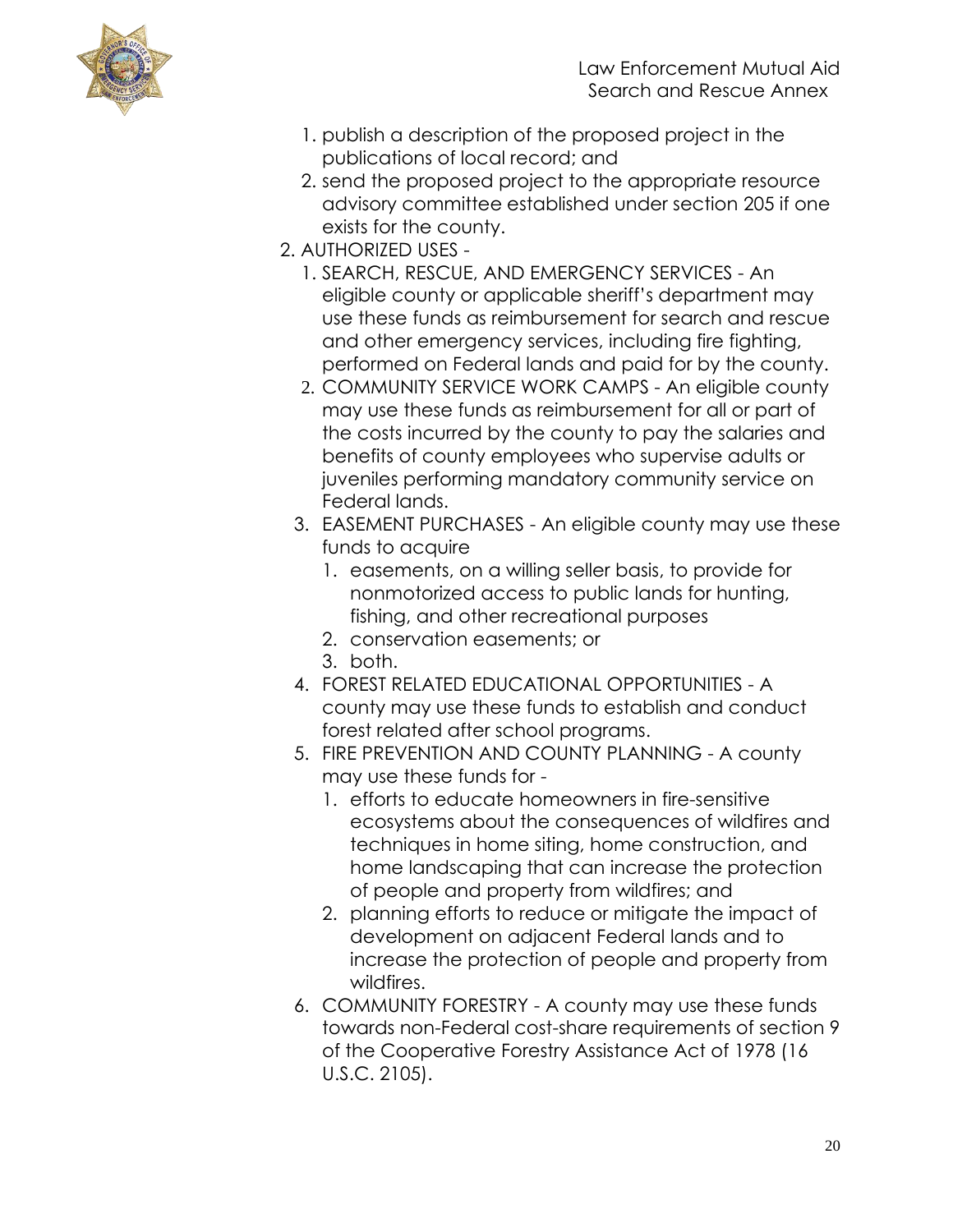

# **General**

In all jurisdictions in California, except in the City and County of San Francisco, the Sheriff, as Chief Law Enforcement Officer for the county, retains the responsibility for the search and rescue (SAR) of lost individuals and for missing or downed aircraft occurring in that jurisdiction. In the City and County of San Francisco these responsibilities are charged to the Chief of Police. However, this does not relieve municipal governments, special districts, and other political subdivisions of the State, either by law or by inference in the Government Code, of the responsibility to conduct initial SAR investigative actions or actual field operations when persons are reported either lost or missing. Furthermore, to define responsibility and to hasten the state's response, additional legislation enacted a few years past, required special attention be afforded to lost or missing juvenile subjects and victims. The law was later broadened even further to include all subject categories.

In some specific areas of the State where exclusive law enforcement jurisdiction is exercised by the host authority, i.e., National Parks, some military bases, and other federal lands, the host law enforcement authority retains the responsibility for SAR operations. Usually the law enforcement authority of these exclusive jurisdiction areas will call upon the sheriffs of adjoining counties for assistance in SAR operations. Such assistance has been routinely provided over the years but may be further based upon written Memoranda of Understanding (MOU) or informally based upon daily working relations. Other areas of non-state lands, such as national forests and other military bases, share the law enforcement responsibility. In these areas of concurrent jurisdiction SAR responsibility may be shared; but, in most instances, SAR operations are conducted by the Sheriff of that county. The role of the host is usually that of support to the Sheriff's field operations.

This system of jurisdictional responsibility has proven effective over the many years and has provided the resources necessary to conduct typical SAR operations. Only in those instances where a shortfall of personnel or equipment resources is experienced within that county would there be a need to request assistance from another jurisdiction. In these SAR events where additional resources are needed beyond the capability of the host jurisdiction, the state's system for mutual aid assistance is activated.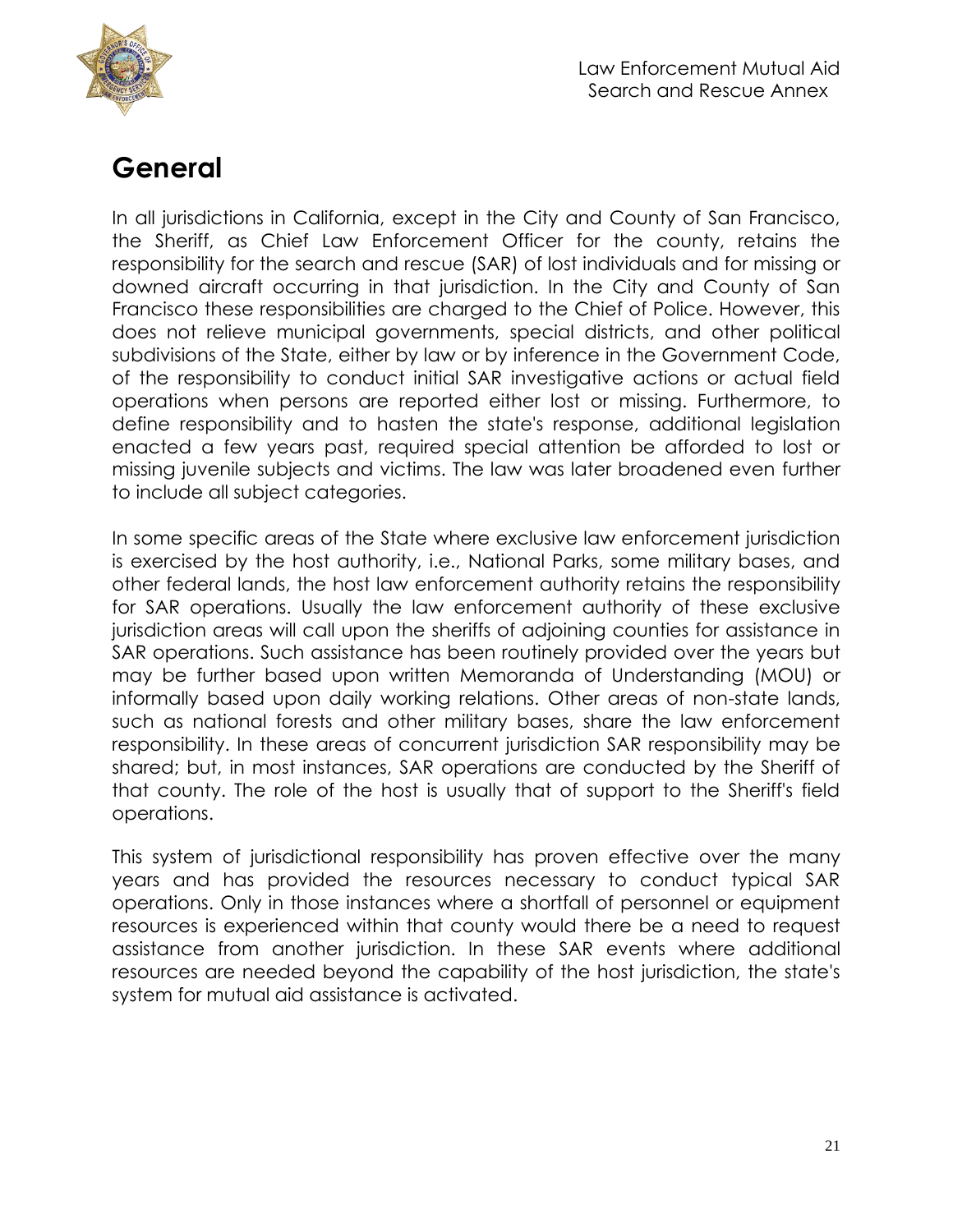

# **Mutual Aid**

The system for mutual aid in California is an outgrowth of California's Disaster and Civil Defense Master Mutual Aid Agreement (1950) and the Governor's Executive Order, both signed by Governor Earl Warren.

The concept of mutual aid is simply neighbor helping neighbor during emergency conditions. This assistance is done on a voluntary basis and is usually without cost to the requestor. In SAR, such assistance is usually provided with sheriffs' volunteer forces that are trained by the department for suburban, rural, and back country search and rescue operations. In California, a SAR event is considered an emergency.

### **A. Local**

SAR operations conducted within incorporated areas of the state are usually the responsibility of the chiefs of police where such departments exist. The resources within that police department would be committed to a SAR incident and could also include civilian volunteer personnel from within the incorporated community.

### **B. Operational Area (County**)

When the magnitude of a SAR incident exceeds the capabilities of the local police department, that department may and should request SAR assistance from the County Sheriff, the Operational Area Law Enforcement Coordinator. All SAR resources within that county (operational area) could then be committed by the Sheriff to the SAR incident. The sheriff's resources would likely include salaried deputies, other county agencies and their employees, and/or registered civilian volunteers who are affiliated with the sheriff's department. Locally situated state agencies could also be requested for resources support such as the CHP with its rotary and fixed winged aircraft.

### **C. Region**

Within the regional concept of mutual aid, several counties may have already initiated mutual aid agreements to assist each other in SAR operations. These agreements, formal or informal, have evolved mainly through necessity. The errant direction of travel of lost persons and aircraft in trouble are not restricted by jurisdictional boundaries. The need for expanded SAR training has also fostered the regional concept of mutual aid for SAR volunteer units in California. Scheduled training seminars and exercises provide many opportunities for cross training individuals and units in deployment for joint operations.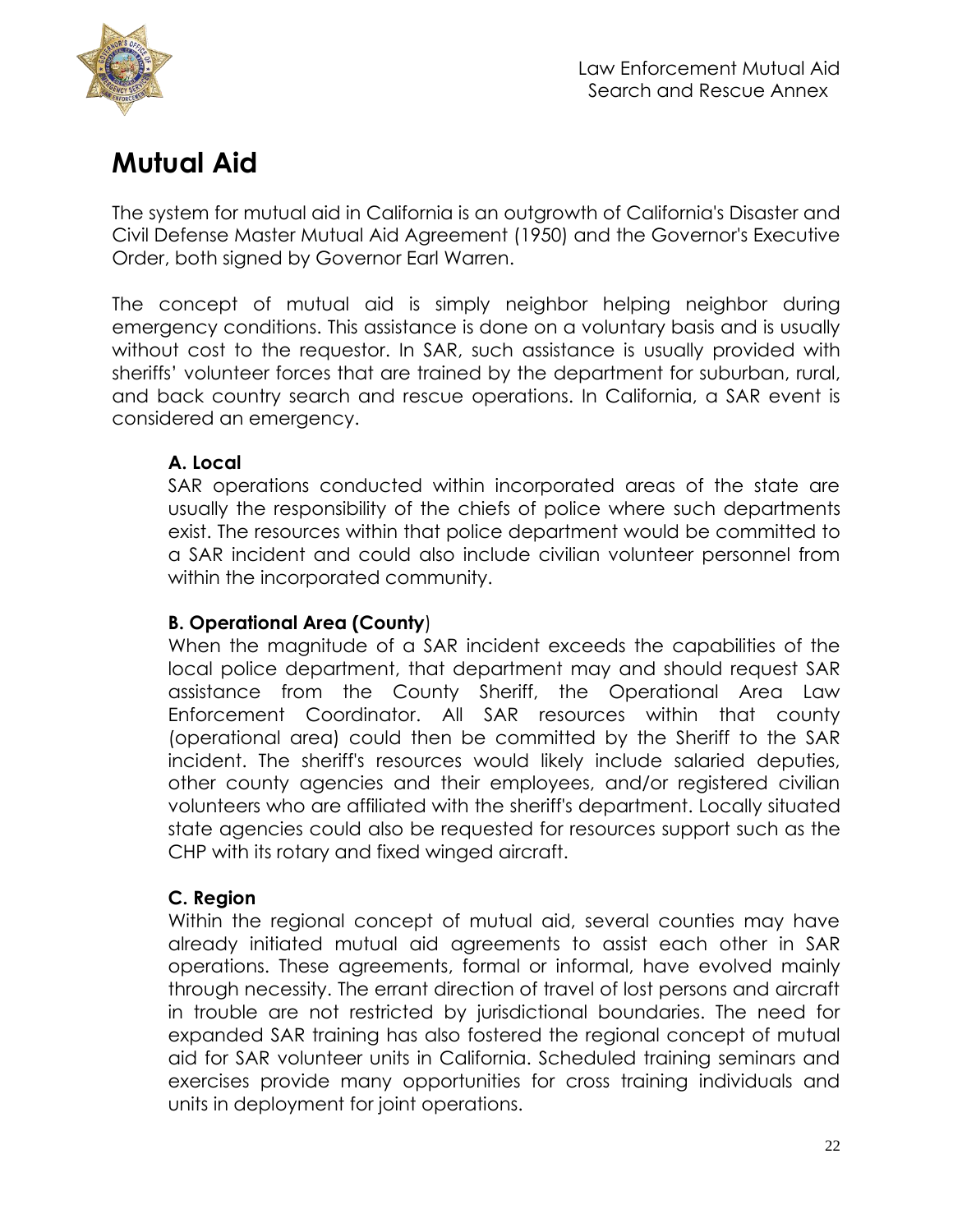

#### *In all instances where intercounty or regional assistance is provided in SAR, the overall responsibility for the management of resources and the conduct of the search is retained by the requesting jurisdiction.*

#### **D. State**

The California Governor's Office of Emergency Services Law Enforcement Branch has the responsibility of coordinating mutual aid in SAR for the State of California. This coordination responsibility extends to the fuse of both State or Federal resources and the deployment of other resources from adjoining regions. This role is prescribed in the state's Law Enforcement Mutual Aid Plan and is conducted in much the same manner as in other Law Enforcement Mutual Aid activities. *Search is an Emergency* in life threatening circumstances. For this reason, wider latitude in the mutual aid system is permitted in the evolution or escalation of support for SAR incidents. This strict adherence to the prescribed channels of communication detailed in requests for assistance is modified in appreciation of the timely response necessary in this type of an emergency.

Unless valued time can be gained in a SAR emergency by processing a local request for mutual aid assistance through the Regional Law Enforcement Coordinator, all such SAR mutual aid requests are made directly to the Cal OES Law Enforcement Branch. This expediency does not remove the responsibility of the requesting county to apprise the Regional Law Enforcement Coordinator of the SAR emergency and the needed support from outside the region. A telephone message or hard copy notification or FAX is appropriate in such instances.

Resources for mutual aid assistance will always be requested through a Sheriff's department or State agency. Resources will be selected from the nearest adjacent jurisdiction having the needed resource skills, unless the availability of the nearest team overrides this policy.

The diagram provided on the back cover of our SAR manual depicts the channels of communication for SAR notification. The dotted connecting line between county-region-state illustrates the delayed advisory notice usually observed in requests for SAR mutual aid.

The diagram further illustrates the Governor's Office of Emergency Services's position and role within the National SAR System. The National SAR Plan (NSP), dated February 1, 1991, designates agencies having statewide responsibility for the coordination of SAR operations as the point of contact for federal assistance or support. The Air Force Rescue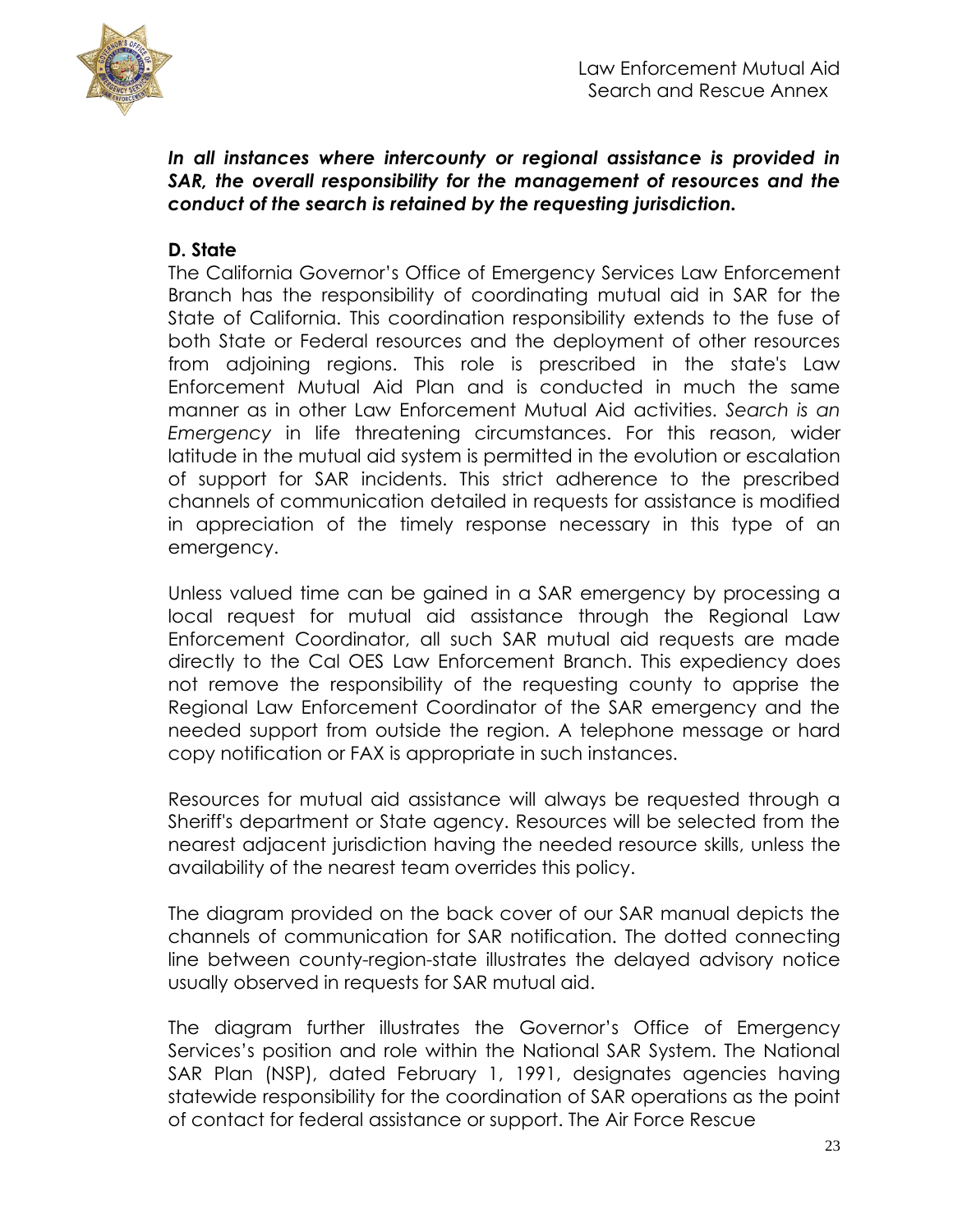

Coordination Center (AFRCC) at Langley Field, Virginia, is the federal agency responsible for inland SAR coordination within the forty-eight contiguous states.

*Cal OES is tasked as the statewide requestor within the NSP to coordinate all requests for federal resource assistance to all local jurisdictions within California.*

Although the AFRCC maintains a toll-free telephone number, **(800) 851-3051**, which is accessible to any caller, all requests for federal assistance will eventually be acted upon by the AFRCC through Cal OES. In a like manner, all requests from the federal government or from other states for California SAR personnel or equipment resources are accomplished through AFRCC to the California SAR coordinating agency, Cal OES. These procedures routinely transpire with daily information being passed to Cal OES from AFRCC on Emergency Locator Transmitters (ELT) radio signals from Search and Rescue Satellite Aided Tracking (SARSAT); alert notification of overdue aircraft as well as infrequent requests for assistance from the U.S. State Department related to international SAR incidents.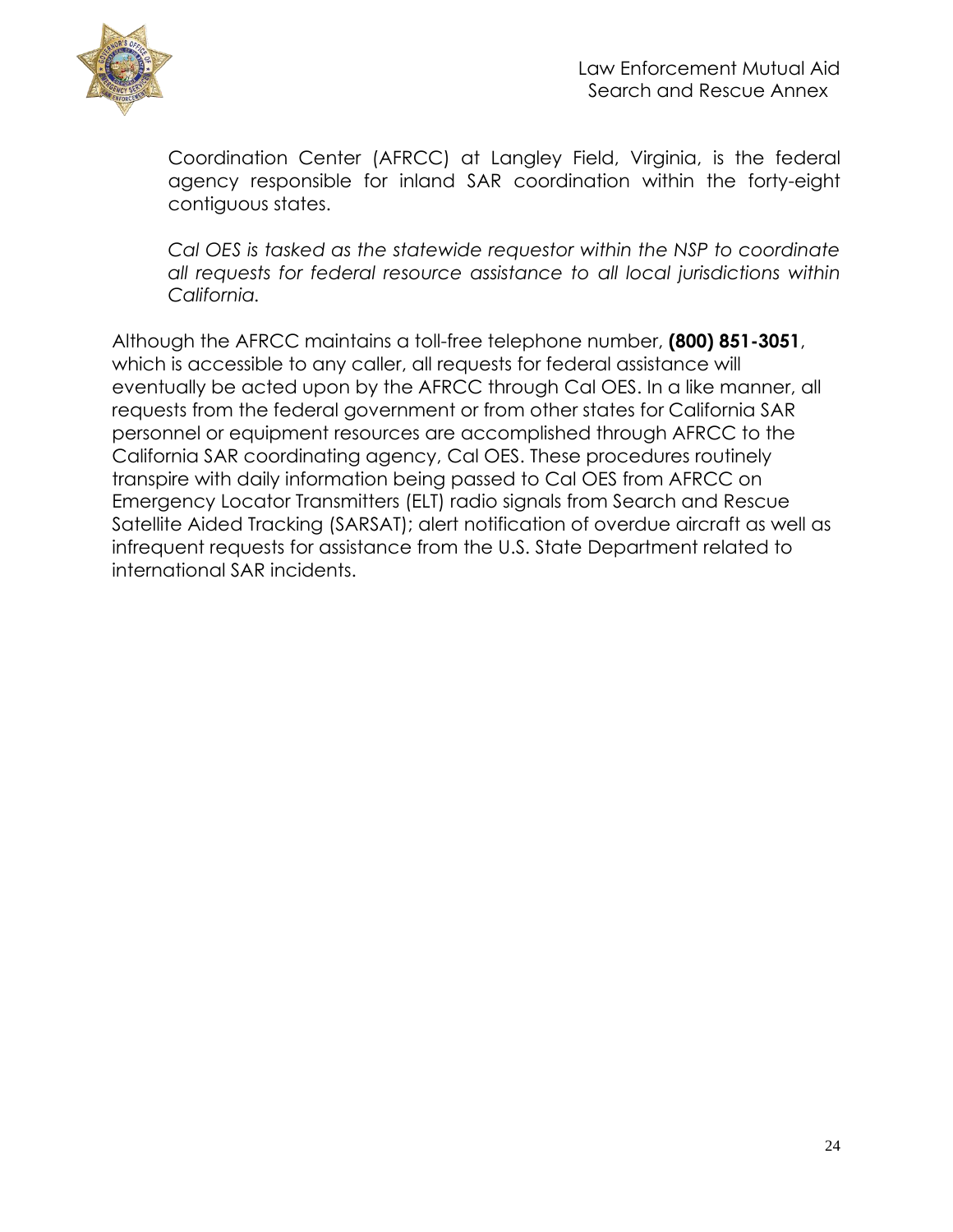

# **State Resources**

Cal OES retains administrative management for several volunteer SAR groups and state agencies SAR teams. The members of these volunteer groups are nonstate employees but are designated Disaster Service Workers (DSW) within the provisions of the State Emergency Plan. When requested by local jurisdictions, these volunteers are dispatched by Cal OES within or outside the state as temporary state employees. When dispatched by the state, an administrative number, called a mission number, is always assigned to the incident. This administrative number/mission number triggers limited protection against liability claims and provides Workers' Compensation coverage in the event of an accident. This protection is afforded these volunteer SAR personnel from the beginning to the conclusion of the SAR incident.

Agencies who utilize minors as disaster service workers (e.g., explorer scouts, etc.) should note the following:

- 1. A volunteer disaster service worker who is a minor is not excluded because of his age from the coverage under worker's compensation provisions relating to disaster service workers.
- 2. The child labor statues do not apply to the state or its political subdivisions and, therefore, as a matter of law is not applicable to disaster service workers who are minors. However, as a matter of public policy such statues should be adhered to if it is reasonably possible to do so.
- 3. An individual who is responsible for impressing a minor into service or accepting a minor's voluntary service as a disaster service worker will not incur additional liability as a result of such action merely because the disaster worker is a minor.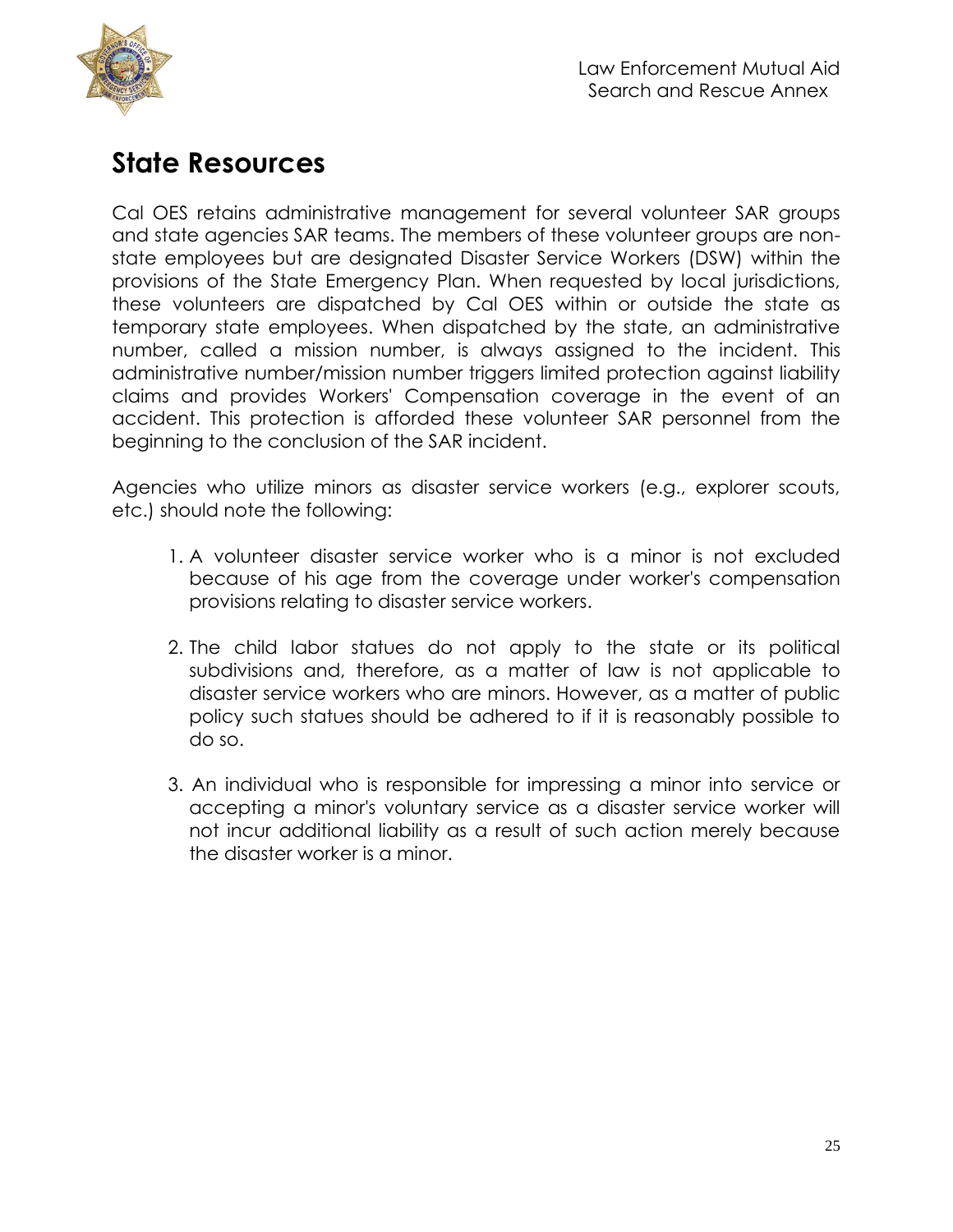

# **Current Entitlement**

State Compensation Insurance, State of California Disaster Employees:

- A. *Temporary disability - \$1,356.31* weekly
- B. *Permanent disability - \$*1,356.31 weekly
- (Number of weeks is determined by percentage of disability)
- C. *Death*
	- 1. One Dependent \$250,000.00
	- 2. Two Dependents \$290,000.00
	- 3. Three Dependents plus \$320,000.00
	- 4. \$10,000.00 burial allowance
	- 5. Safety Officer Benefits Act \$
- D. *Conditions*
	- 1. Must be registered with the local Civil Defense Director or CAL OES as a Disaster Service Worker.
	- 2. Includes coverage for training exercises (at the training site only).
	- 3. Must be on an authorized response.
	- 4. The registering agency must be aware of the response.

Any State of California government agency may be tasked by Cal OES to directly assist in or provide support to local agencies in a SAR incident. Cal OES has the responsibility for contacting all State agencies requested and for assigning an administrative number for purposes of fiscal tracking. Usually local agencies needing state assistance for resources already have existing close working relationships with these State agencies at the district or sub-district level. Such relationships should be continued and/or enhanced for operational convenience and other considerations with no further need to contact Cal OES. It is important, however, to understand at the outset exactly who is responsible for any payments or reimbursements for services when these state agency resources are sought and used at the local level.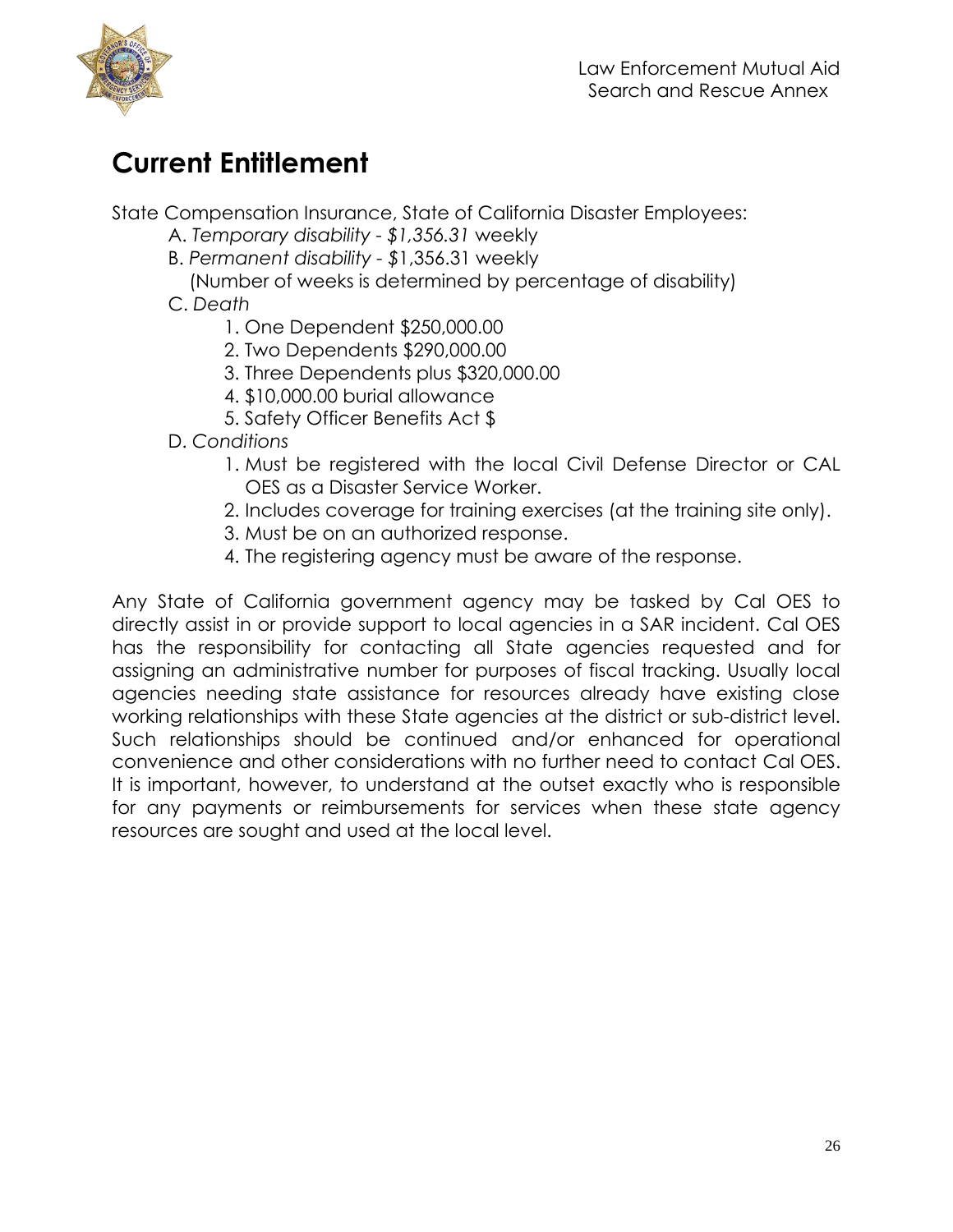

# **State Agencies Frequently Tasked**

# **A. Governor's Office of Emergency Services (Cal OES) Capabilities:**

- 1. SAR contact link with AFRCC and other federal agencies
- 2. 24-hour response posture for SAR coordination
- 3. SAR mutual aid coordination responsibility
- 4. Special resources:
	- a. California Explorer Search and Rescue Team (CALESAR)
	- b. California Rescue Dog Association (CARDA)
	- c. Wilderness Finders, Inc. (WOOF)
	- d. Monterey Bay Search Dogs (MBSD)
	- e. Underground SAR Teams
	- f. Geographic Information System Support (GIS Corps)
- 5. On-site SAR management (upon request)
- 6. Radio communications caches (CLEMARS frequency handhelds, base stations)
- 7. Private vendor contact

### **B. California Highway Patrol (CHP)**

The CHP has greatly expanded its role in SAR over the past ten years. With SAR in mind as a primary function, recently acquired helicopters and other aircraft are specially equipped to conduct airborne SAR and to facilitate SAR ground activities. All CHP helicopters are fitted with LORAN-C, navigation instruments; direction finding equipment; and multi-channel Wulfsberg digital communications systems. CHP helicopter crews include at least two (2) medical providers at the minimum EMT-1 level.

#### **IMPORTANT NOTE:**

CHP SAR resource assets may be brought in at any point within the specified SAR request and communications channel. SAR coordinators at the city or county level are encouraged to contact CHP immediately when the need for their services and expertise is identified by directly contacting the Air Operations Unit in the resident CHP division. The CHP also operates fixed-wing aircraft within its jurisdictional divisions which are equipped to provide aerial surveillance, direction finding and position fixing capabilities in SAR incidents.

- *Other Capabilities:*
- 1. Traffic control
- 2. Radio communications relay
- 3. Aerial medical evacuation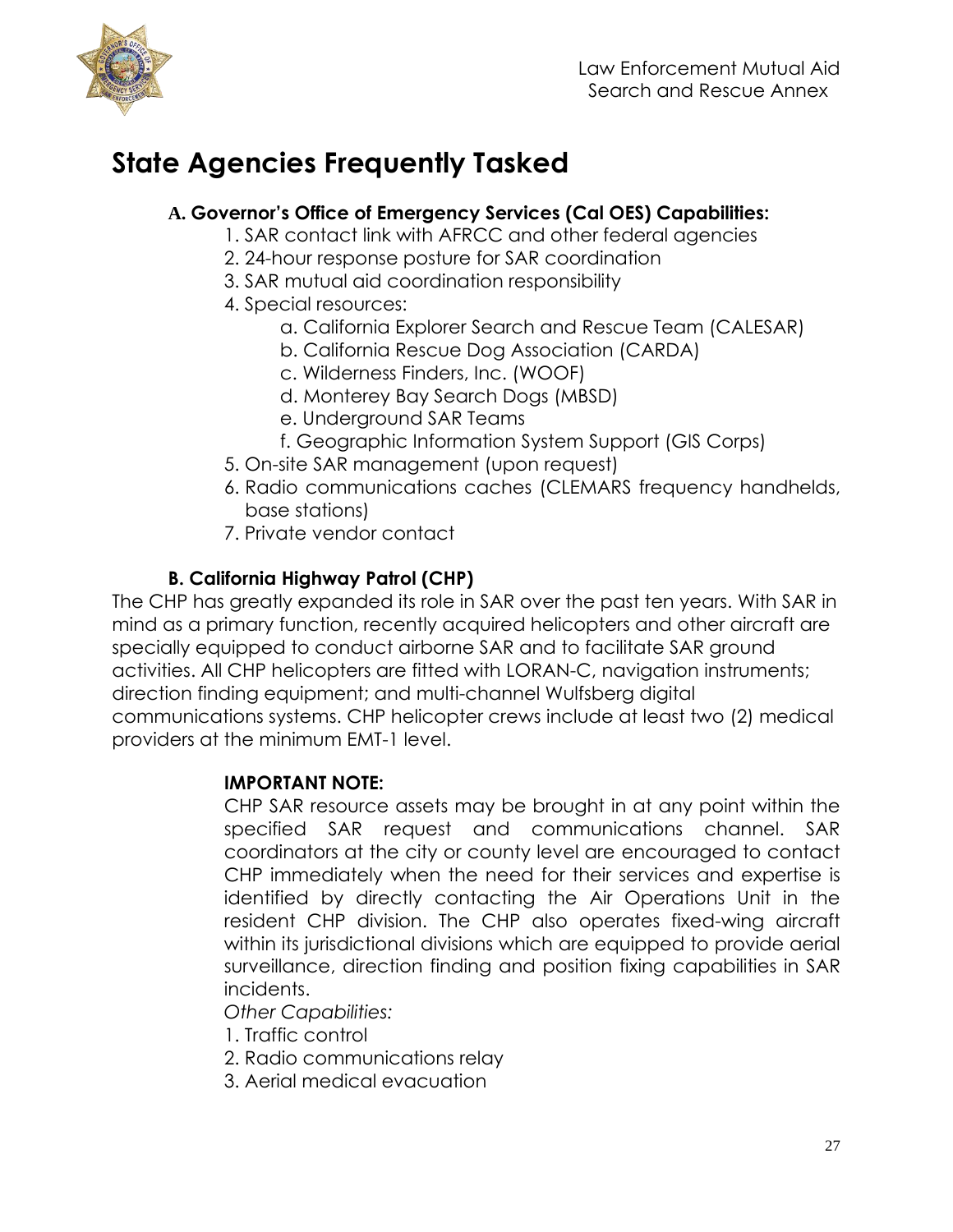

# **C. Department of Transportation (CALTRANS)** *Capabilities:*

- 1. Vehicle for transportation
- 2. Snow removal equipment
- 3. Other heavy equipment

### **D. Department of Forestry (CDF)** *Capabilities:*

- 1. Four wheeled drive vehicles
- 2. Helicopters
- 3. Ground crews (grid searchers)
- 4. Handheld radios (FIREMARS frequency)
- 5. Field kitchens

#### **E. Department of Fish and Game (DFG)** *Capabilities:*

- 1. Four wheeled drive vehicles
- 2. Boats
- 3. Area knowledge

# **F. Department of Corrections and Rehabilitation (CDCR)** *Capabilities:*

- 1. Ground crews (grid searchers)
- 2. Field kitchens

### **G. California National Guard (CNG)** *Capabilities:*

- 1. Helicopter transport
- 2. Aerial medical evacuation
- 3. Ground crews (grid searchers)
- 4. Special optical equipment
- 5. Base camp logistics

### **H. California Wing, Civil Air Patrol (CAP)**

The CAP, composed of aviation-oriented civilians, military reservists, and active duty military volunteers, is organized along conventional military lines by state wings. As an auxiliary of the active U.S. Air Force, they respond to the majority of SAR missions in the Inland Region, primarily in operations to locate downed or missing aircraft along with the arduous task of finding and silencing false alarming ELT's. As a resource of the State of California, the California Wing CAP works closely with, and is frequently tasked by Cal OES as disaster service workers to also assist in disaster preparedness planning and as responders during actual civil emergencies. When conducting operations in California, the CAP functions with a Cal OES administrative number for each mission. Added information relating to the CAP is included as an appendix to the SAR Annex**.** 

#### **Capabilities**:

- 1. Corporate and privately owned fixed wing aircraft
- 2. Airborne direction finding
- 3. Airborne Communications Relay (CAP COMM)
- 4. Ground teams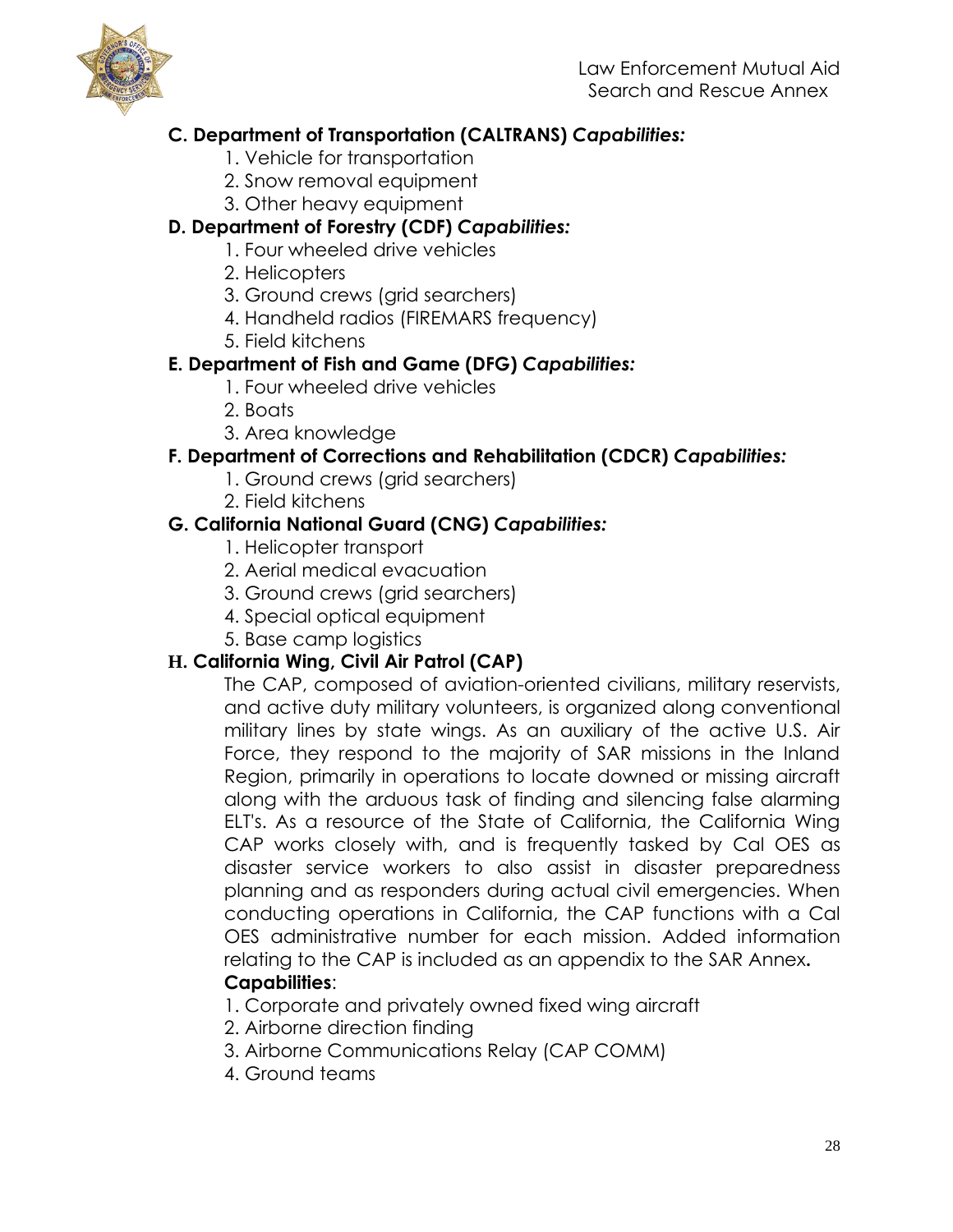

While this list of state agencies does not include all the departments that could be brought into a support role in a SAR incident, it does identify those organizations most frequently involved in mutual aid SAR events. When state agencies are committed to support an incident, a Cal OES administrative number is assigned to that department to defray costs and other expenditures experienced in its support operations.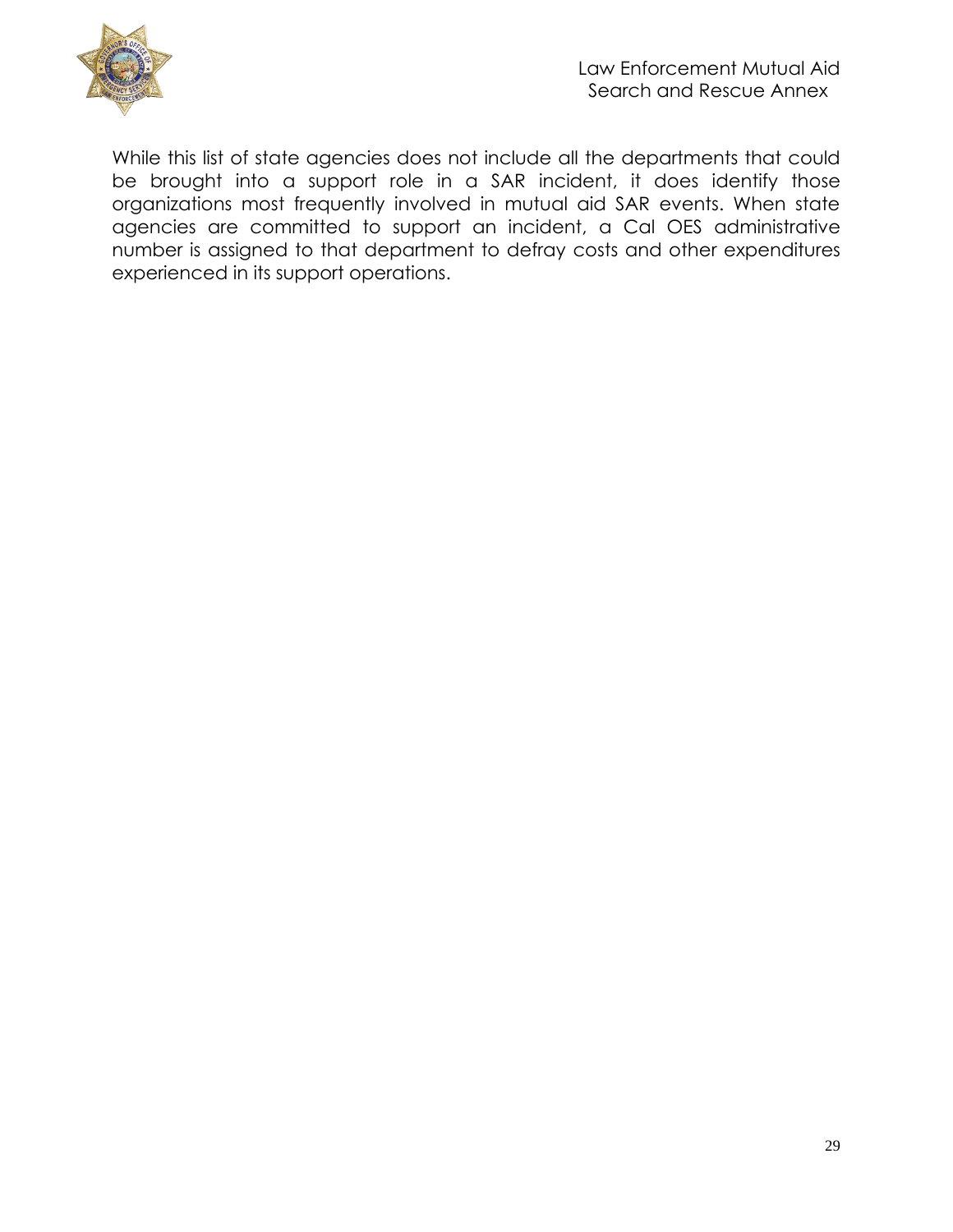

# **Federal Assistance**

The Air Force Rescue Coordination Center (AFRCC), as the coordinating agency for federal assistance within the Inland Region, is responsible for contacting all federal resources for SAR support and services. When federal agencies are tasked by the AFRCC to support local operations, these services are accomplished at no cost to local or state government. Federal agencies with SAR capabilities are tasked by AFRCC within the framework of the NSP to fulfill international, national, and local requests for assistance. The responders are usually from the uniformed services of the U.S. Department of Defense, but also may be from the U.S. Coast Guard, which is a part of the U.S. Department of Transportation. Other federal agencies having a special interest in emergency services or which can provide helpful ancillary SAR services or special facilities needed for SAR include:

#### *Federal Agencies Frequently Tasked:*

Federal Aviation Administration (FAA) Federal Communications Commission (FCC) National Oceanic and Atmospheric Administration (NOAA) National Aeronautics and Space Administration (NASA) National Park Service (NPS) United States Forest Service (USFS) Federal Emergency Management Agency (FEMA) Federal Bureau of Investigation (FBI) National Transportation Safety Board (NTSB)

# **A. U.S. Coast Guard**

U.S. Coast Guard maintains a wide variety of SAR resources, primarily dedicated to maritime search throughout the United States and its territories. The Commander, Coast Guard Pacific Area (COMPAC-AREA) is the SAR Coordinator for the Eastern Pacific Maritime Sub-Region. California lies within this geographical area and is divided into the San Francisco SAR Sector and the Long Beach SAR Sector. These SAR sectors comprise the Twelfth and Eleventh Coast Guard Districts, respectively. The resources and facilities within these districts are available to the needs of state and local agencies in emergency situations when requested by the appropriate authority.

- 1. Fixed wing aircraft
- 2. Helicopters
- 3. Cutters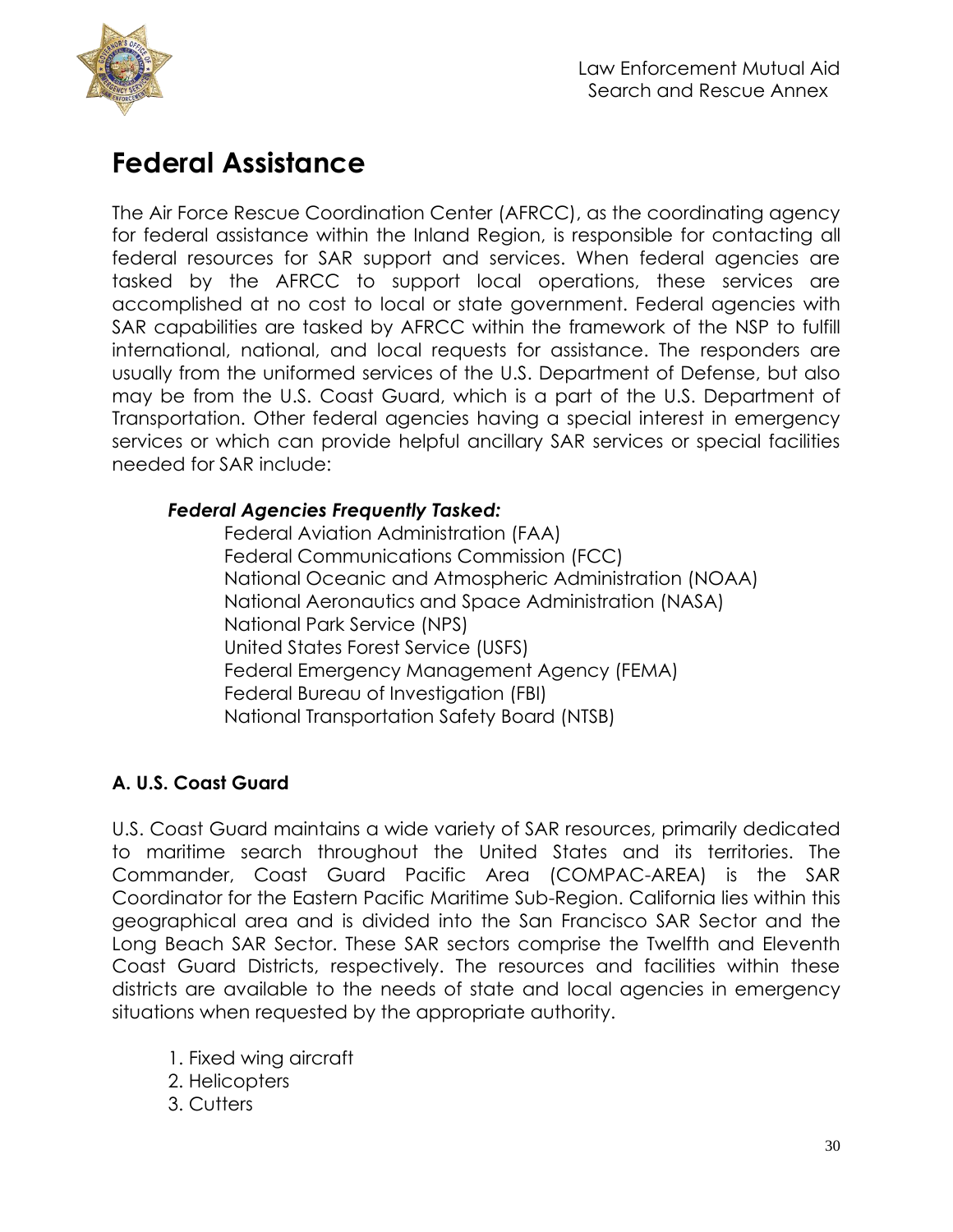

4. Boats 5. Stations 6. Coast Guard Auxiliary

# **B. U.S. Air Force (USAF)**

Air Force missions are coordinated by the AFRCC at Langley Air Force Base, Virginia. AFRCC is also the liaison between other military/federal SAR Coordinators and the FAA National Track Analysis Program (NTAP). Other Air Force resources are controlled by other commands but may be accessed through the AFRCC.

- 1. Special purpose aircraft: Photo reconnaissance and Side looking radar reconnaissance
- 2. Helicopters
- 3. Air Force Para-rescue units
- 4. CAP
- 5. Military Assistance to Safety and Traffic (MAST)

### **C. U.S. Army**

The U.S. Army is the designated SAR Coordinator for military operations responding to natural disasters within United States territory. Specified units and installations maintain a large variety of resources.

- 1. Light fixed wing aircraft
- 2. Helicopters
- 3. Land SAR units
- 4. Disaster equipment

#### **D. Federal Aviation Administration**

- 1. Aircraft of various types
- 2. Flight following and alerting services
- 3. Radar nets
- 4. VHF direction finding nets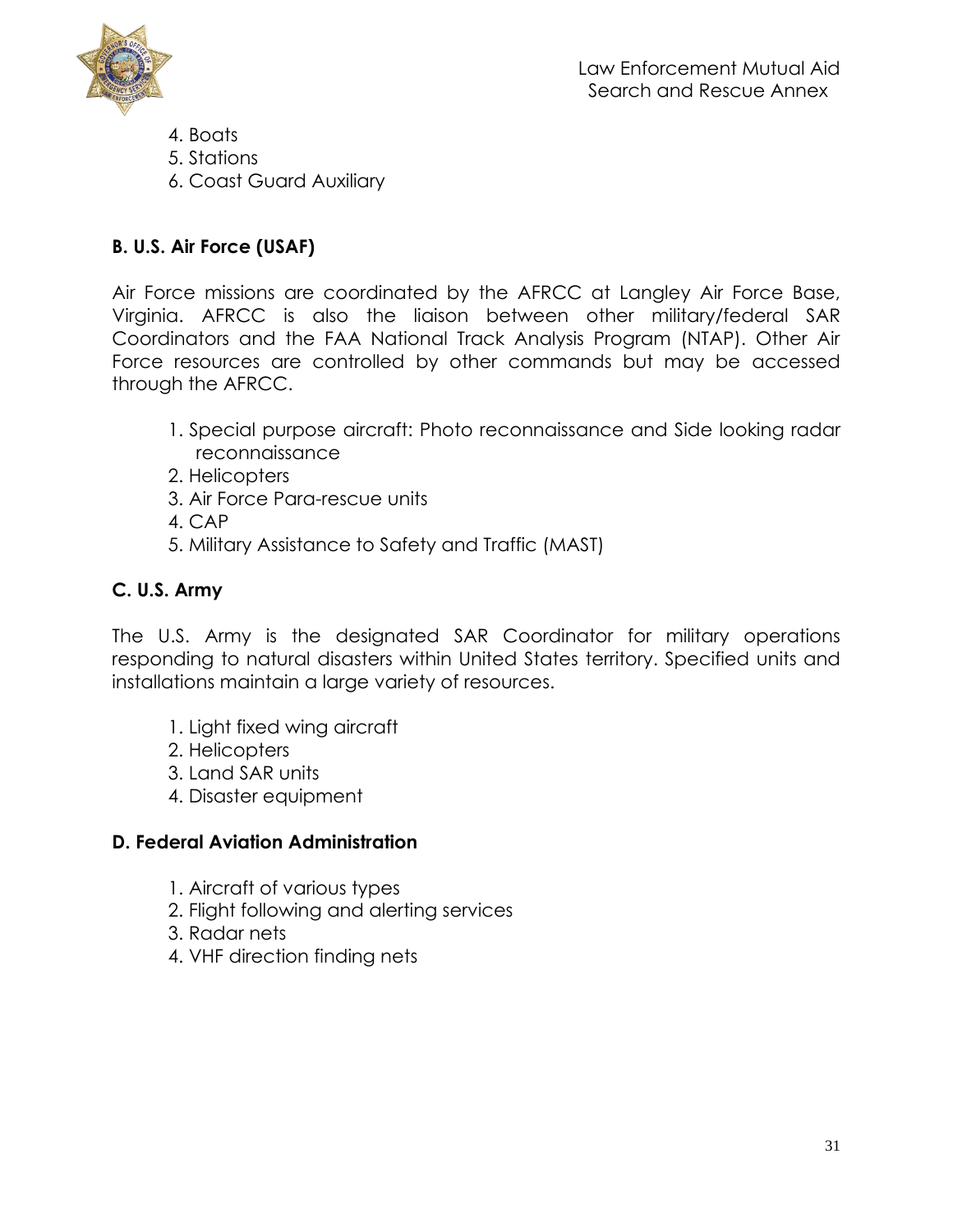

# **Distress Alert Policy**

# **BACKGROUND**

The Governor's Office of Emergency Services – Law Enforcement Branch, serving as the California State Search and Rescue (SAR) Coordinator, is the recipient of and is responsible for coordinating SAR responses to various distress alerts that occur within this State. Specifically, CAL OES receives State notification and is responsible for coordinating State SAR responses to the following:

- **ALNOT**  "Alert Notification": Missing or overdue aircraft alerts
- **ELT -** "Emergency Locator Transmitter": Automatically or manually activated aircraft distress signal transmitter alerts
- **EPIRB**  "Emergency Position Indicating Radio Beacon": Automatically or manually activated vessel/boat distress signal transmitter alerts
- **PLB**  "Personal Locator Beacon": Manually activated personal distress signal transmitter alerts
- **SEND** "Satellite Emergency Notification Device": Portable emergency notification and location device

### **POLICY**

The Governor's Office of Emergency Services will respond to each report of a distress signal and/or missing or overdue aircraft as an emergency. While history has shown that the majority of ALNOT, ELT, EPIRB, and PLB alert missions are in fact false distress alerts, the emphasis shall be to coordinate responses to each incident as an actual emergency until proven otherwise.

The Governor's Office of Emergency Services response will consist of notifications to and coordination with all relevant Federal, State, and local government jurisdictional agencies.

**Note**: Notifications and coordination from the Governor's Office of Emergency Services with all local government jurisdictions will commence at the Operational Area (OA)/County level.

(This Policy and Procedure document has been reviewed and accepted by the management of AFRCC, USCG, CAWG CAP, CSWC, and Cal OES LEB. 09/06/04) 09/06/2004 2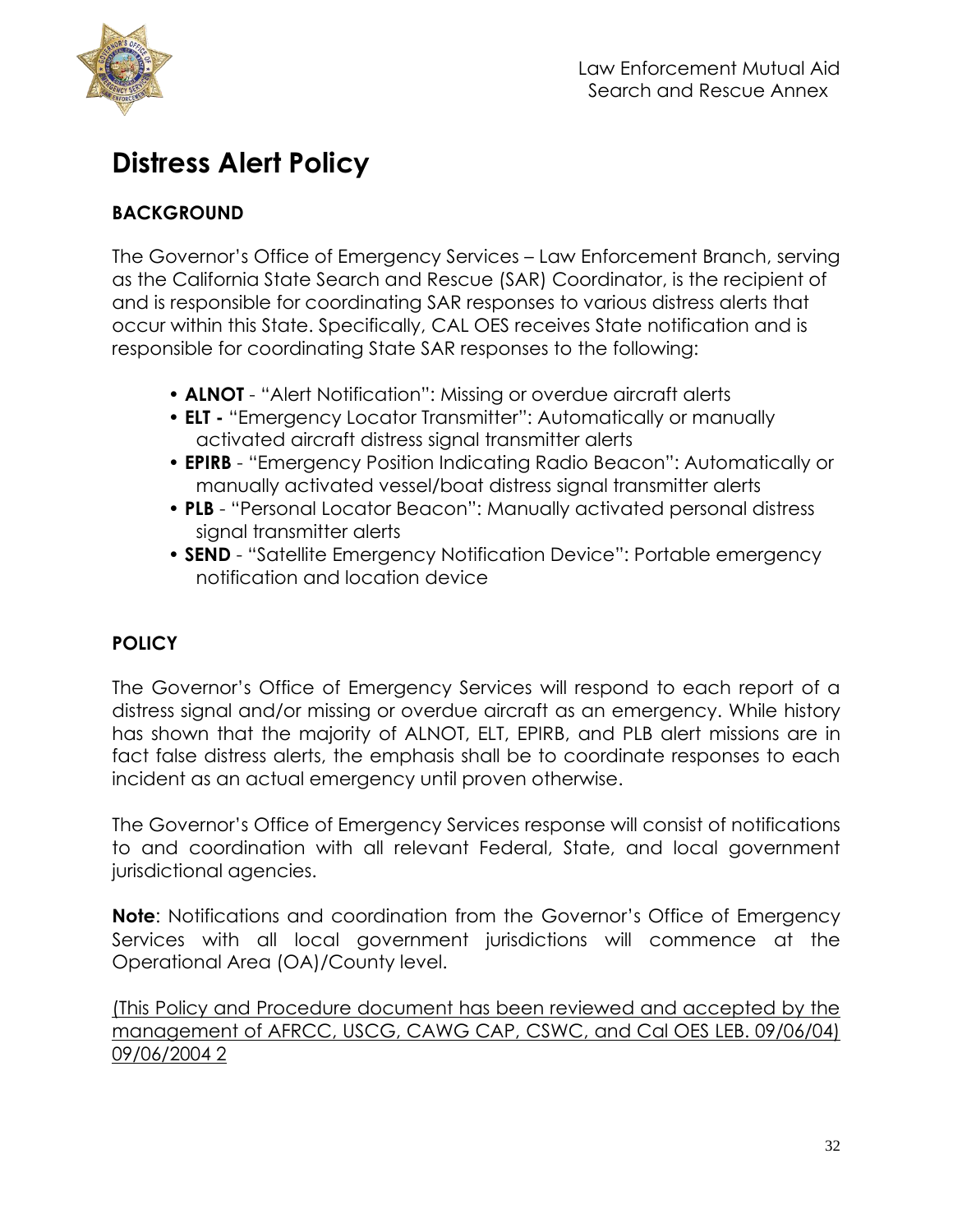

### **JURISDICTION**

Pursuant to the California Government Code (Emergency Services Act) and the California Law Enforcement Mutual Aid Plan, the Governor's Office of Emergency Services (Cal OES) Law Enforcement Branch (LEB) is responsible for coordinating responses to SAR distress alerts within the State.

The State of California, Cal OES, having coordination jurisdiction over these types of SAR incidents within the State, operates in cooperation with the Air Force Rescue Coordination Center (AFRCC), the United States Coast Guard (USCG), and the California Wing (CAWG) of the Civil Air Patrol (CAP). The AFRCC is responsible for National Inland SAR coordination and operates under the National SAR Plan. The AFRCC provides assistance to the State of California by alerting and providing federal assets for response to inland SAR incidents. The USCG is responsible for Maritime SAR coordination and operates under the National SAR Plan. The USCG provides assistance to the State of California by providing federal asset response to Maritime SAR incidents and to non-Maritime SAR incidents on an as available basis. The CAWG CAP operates under the National SAR Plan and provides assistance to the State of California by providing aircraft and personnel to search for and locate the source of distress alert beacons and/or the location of missing or overdue aircraft. CAWG CAP resources are tasked as either a Federal resource of AFRCC or as a State resource of Cal OES. Regardless of tasking avenues, all in-state, multi-county distress alert CAWG CAP mission efforts are in direct support to the State and are under the management control of the State (Cal OES) jurisdiction.

The State of California (Cal OES) maintains jurisdiction on distress alert incidents as long as the source of the distress alert signal and or search location for a missing or overdue aircraft are likely to be within the State, involving multiple counties, yet a specific county/operational area (OA) location cannot be determined. Once the scope of the search effort narrows to a specific OA, the jurisdiction for the search incident transfers to that county's OA Law Enforcement (LE) Agency. It is at this point that Cal OES, AFRCC, USCG, and CAWG CAP become an assistant to and will only operate in support of that jurisdiction. The jurisdictional OA LE agency may at this point elect to assume Incident Command and total SAR responsibility for the incident. Or, the OA LE agency may elect to operate a Unified Command in conjunction with Cal OES, AFRCC, USCG, and CAWG CAP in a combined SAR effort. Or lastly, the OA LE agency may request that Cal OES, AFRCC, USCG, and CAWG CAP continue sole Incident Command SAR response efforts on behalf of the identified county.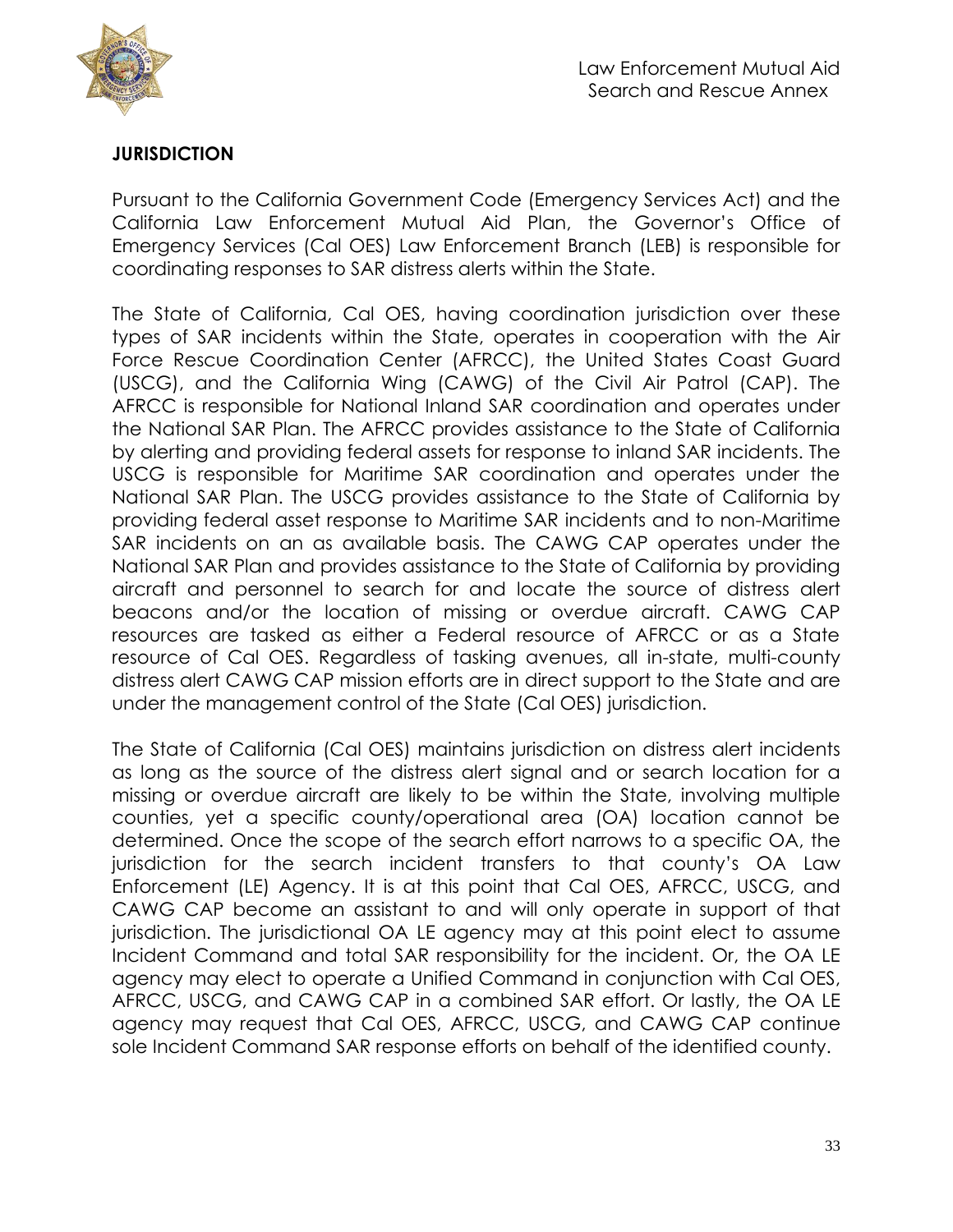

### **PROCEDURE**

# **(ALNOT) Aircraft, Missing or Overdue "Alert Notification":**

- **1.** Upon a California State Warning Center (CSWC) receipt of an ALNOT, or a report of an aircraft that is missing, overdue, or has dropped off radio/radar contact, from the Air Force Rescue Coordination Center (AFRCC), the Cal OES Emergency Notification Controller (ENC) will attempt to ascertain the aircraft tail number, a physical description of the aircraft such as make/model, number of engines, color, etc, departure and arrival points/times, number of persons on board and their identities, the aircraft owner's information, and/or the aircraft's last known point from the AFRCC. If only a tail number is known, the ENC will continue to work with AFRCC and query CLETS for owner and aircraft information.
- **2.** If the AFRCC has initiated an AFRCC "incident" or "mission", the ENC will assign a Cal OES LEB/SAR mission number and provide it to the AFRCC. If not already completed by the Federal Aviation Administration (FAA) - Flight Service Stations (FSS), the AFRCC may initiate ramp checks at the departure/arrival points and at airports along the flight path and/or request assistance in doing so from Cal OES. The AFRCC will then activate the California Wing (CAWG) of the Civil Air Patrol (CAP) as appropriate and will begin to identify a CAWG CAP Incident Commander (IC) for the mission.
- **3.** The ENC will then send a California Law Enforcement Telecommunications System (CLETS) message to all Watch Commanders/SAR Coordinators within the area of the State affected (This may be in addition to previous requests made to specific local law enforcement agencies for ramp checks etc., by the FAA FSS).
- **4.** When CAP is alerted or activated, both AFRCC and CAP are under agreement to contact the CSWC within 30 minutes of this notification to provide the CAP IC's identity and Point of Contact (POC) numbers.
- **5.** The ENC will monitor the time and as soon as the CAP IC's POC numbers are received (within 30 minutes) the ENC will contact the Law Duty Officer (LDO) and provide a briefing of the ALNOT as well as all actions taken. The ENC will also identify the counties or jurisdictions affected and provide the CAP IC's information.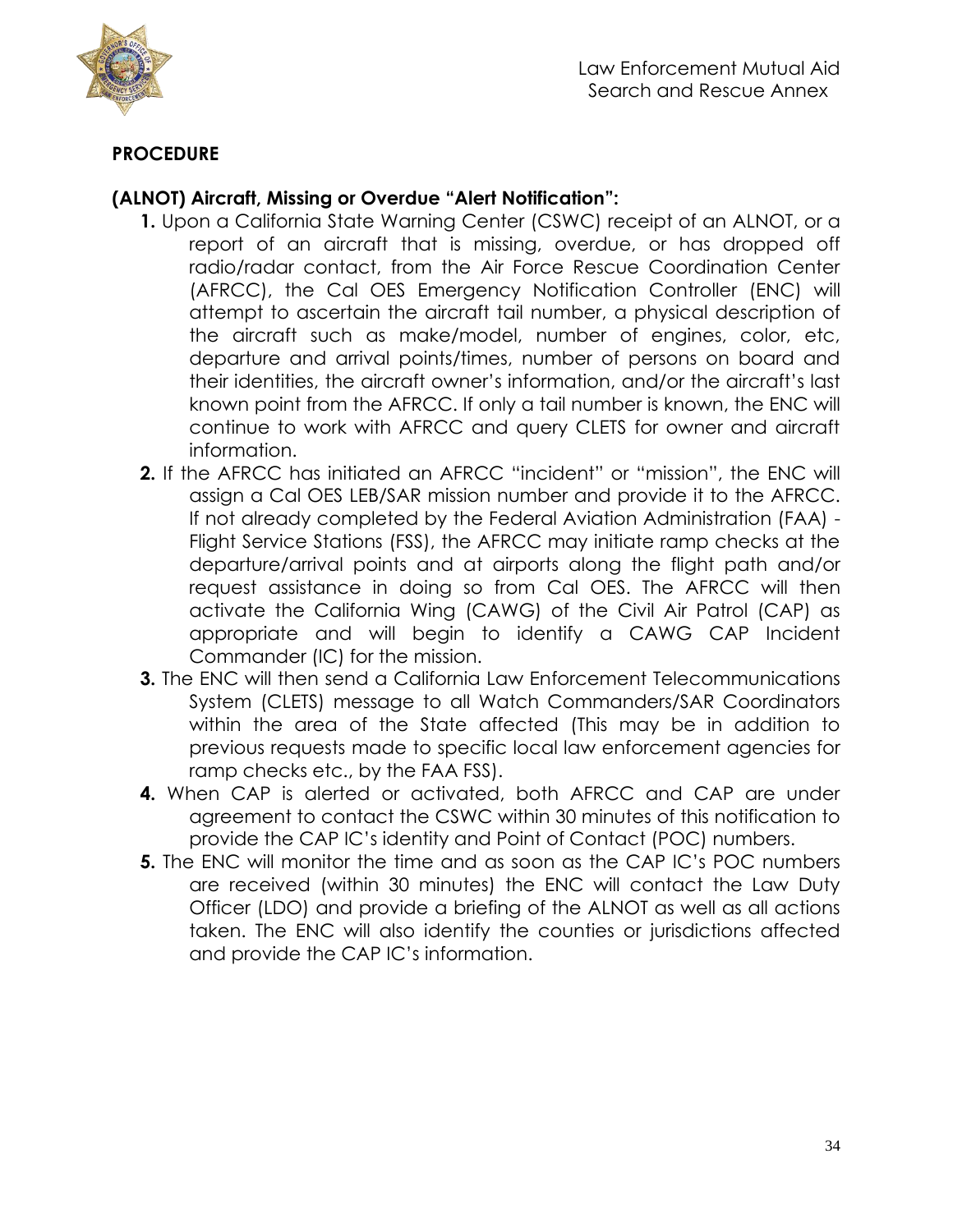

- **6.** The LDO will determine if contact with the potentially affected jurisdictional SAR agency(s), at the Operational Area/County level, and/or the CAP IC is necessary. This communication will identify the State's resources (CAP) response to local government jurisdictional agencies to assure that all affected agencies are fully aware of the incident and coordinating their efforts in a unified manner.
	- **A.** Some subjective factors to evaluate in determining levels of contact and coordination are weather conditions, aircraft capabilities, VFR verses IFR, pilot experience, pilot familiarity with the route, mountain pass altitudes along the route, etc.
- **7.** Both the ENC and the LDO will keep each other apprised of any status changes throughout the duration of the incident.
- **8.** The LDO will keep the mission report database updated as much as possible and in some rare cases may request that these updates be entered by the ENC.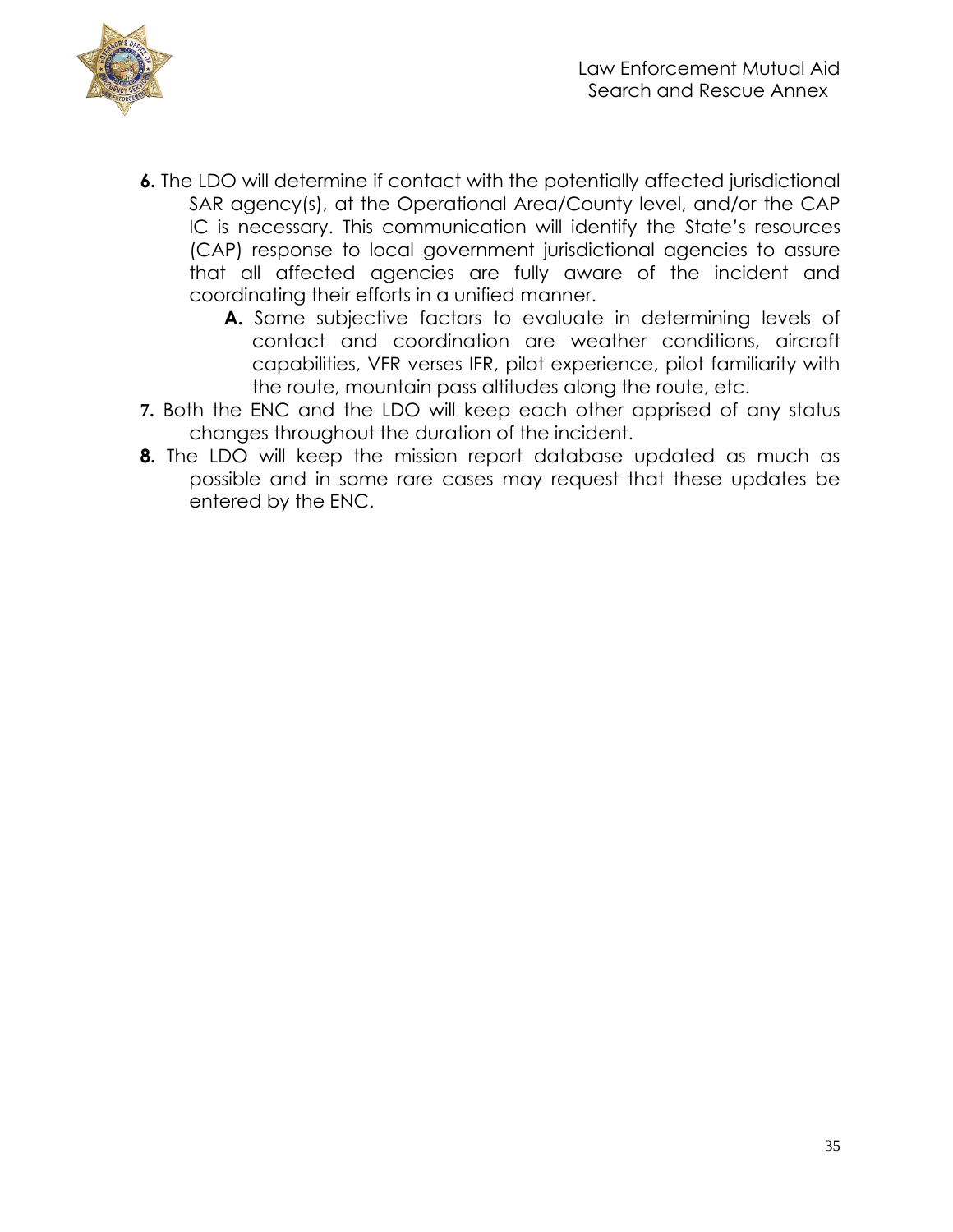

# **(ELT) Aircraft "Emergency Locator Transmitter":**

- **1.** Upon a CSWC receipt of an ELT, from the AFRCC, the ENC will ascertain the approximate location of the signal, as well as any information associated with the receipt of that signal (Some newer ELT units transmit data such as the registered owner as well as GPS coordinates), from the AFRCC. The ENC will also identify the county(s) or jurisdictions affected
- **2.** The ENC will assign a CAL OES LEB/SAR mission number and provide it to the AFRCC.
- **3.** The AFRCC will then activate the CAP or may request that Cal OES activate CAP.
- **4.** The ENC will then contact the affected jurisdictional Operational Area County Sheriff's Department's 24-hour contact number and request to speak to the "Watch Commander" or "SAR Coordinator". Once contacted, the ENC will brief them on the ELT signal and provide them with the details known and inform them that a CAP IC is in the process of being identified for the State or Federal response to the incident (Often very minimal information is known at this point and accuracy of distress alert signals received are questionable). The ENC will advise that once the CAP IC is identified that they, the ENC, will call back to provide the IC's contact information to facilitate unified response plans and to update information regarding the distress alert signal.
- **5.** When CAP is alerted or activated, both AFRCC and CAP are under agreement to contact the CSWC within 30 minutes of this notification to provide the CAP IC POC numbers.
- **6.** The ENC will monitor the time and as soon as the CAP IC's POC numbers are received (within 30 minutes) the ENC will re-contact the affected jurisdictional Operational Area County Sheriff's Department's "Watch Commander" or "SAR Coordinator" and provide them with the CAP IC's name and contact numbers. This communication will identify the State or Federal resources (CAP) response to local government jurisdictional agencies to assure that all affected agencies are fully aware of the incident and coordinating their efforts in a unified manner.
	- **A.** The Operational Area (OA) Sheriff's Department may not be the law enforcement agency with physical jurisdiction over the geographical location where the distress alert beacon is sounding. It may be a municipal Police Department within that OA. Within the guidelines of the Law Enforcement (LE) Mutual Aid Plan, coordination is conducted from the State (CAL OES) to the OA LE level. The OA LE agency is expected to coordinate responses to these alerts within their counties, with their affected municipal LE, local government jurisdictions. But, if for any reason this coordination request with the OA is unsuccessful, the ENC shall immediately notify the LDO. The LDO will then contact the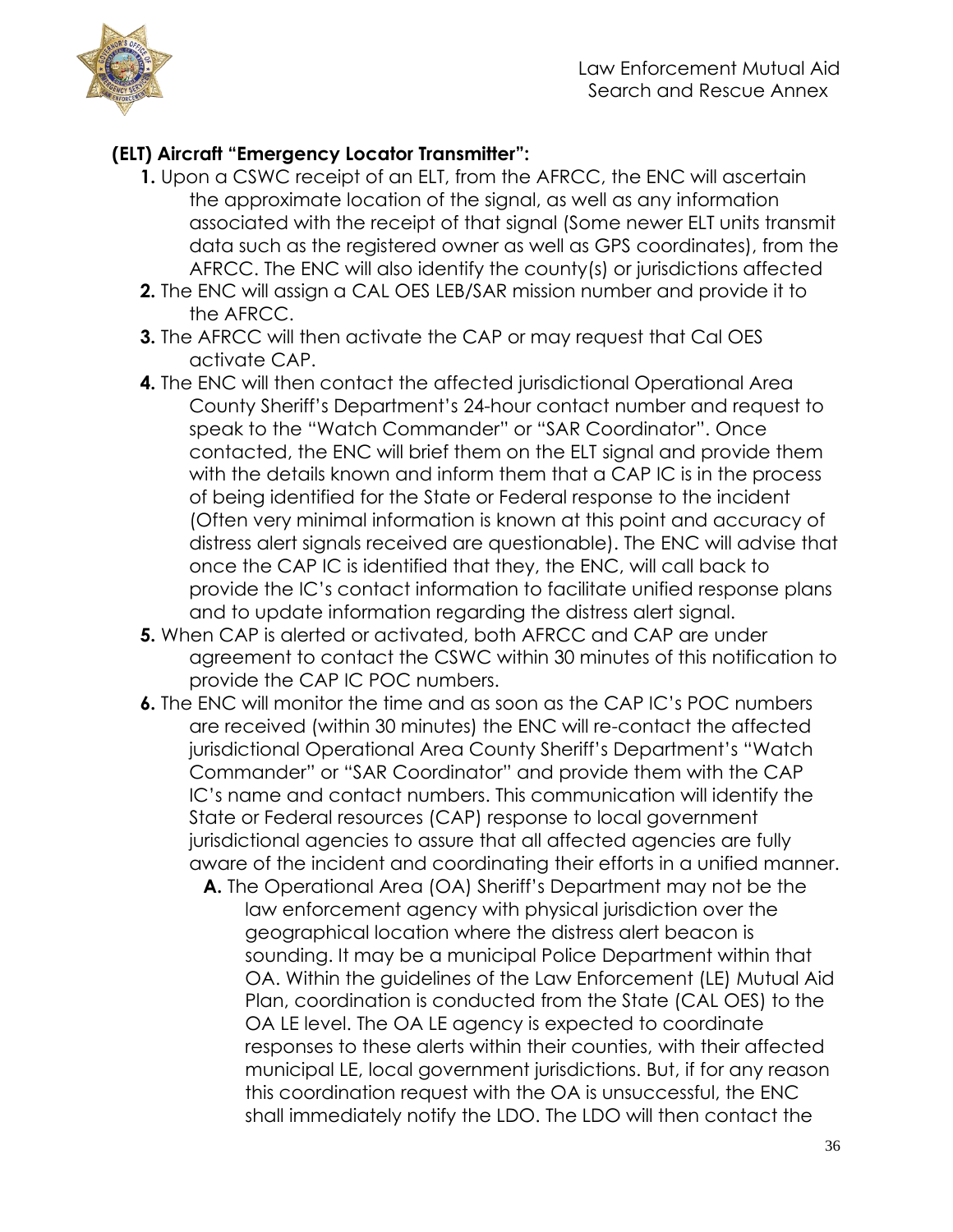

OA and attempt to facilitate communication between the OA and municipal jurisdiction to ascertain who will assume Incident Command or who will coordinate with State or Federal assets responding. If this occurs, both the ENC and LDO shall log all communications (times, persons spoken to, etc) into the RIMS report for follow up by the Law Enforcement Branch at a later time.

- **7.** The LDO will contact the CSWC each morning, during normal waking/working hours of each day, prior to the issuance of the LDO report as required, to check on any CSWC handled distress alert missions and will conduct any follow up coordination necessary with these missions.
- **8.** If the ENC does not receive the identity or contact information of the CAP IC from CAP or AFRCC within 30 minutes, in order to re-contact the jurisdictional OA Sheriff's Department, the ENC shall immediately notify the LDO. The LDO will then work to obtain this information and coordinate its dissemination.
	- **A.** Once notified, the local jurisdiction LE may choose to allow CAP to solely conduct the mission. If so, ensure that they are updated as to any status changes, dispositions, etc. either by direct communication from the CAP IC or personally by the LDO.
	- **B.** The local jurisdiction LE may also choose to assume the mission with the assistance of CAP. If so, the LDO will ensure that both the local jurisdiction SAR Coordinator/Watch Commander and the CAP IC are communicating and coordinating their respective response efforts. This coordination should be conducted from a joint incident command post staffed by both the local LE jurisdiction as well as liaison representatives from the CAP.
	- **C.** The local jurisdiction LE may also choose to assume the mission without the assistance of CAP. If so, the LDO will encourage accepting the assistance of CAP but will also ensure that any decisions to assume the mission without the assistance of CAP is immediately communicated to the CAP IC, AFRCC, and CSWC.
	- **D.** The Cal OES MOU with CAWG CAP requires CAP to notify local LE directly when conducting searches for missing aircraft or distress alert signals in a specific jurisdiction. CAP is then required to advise the ENC that the notification was made and who was contacted.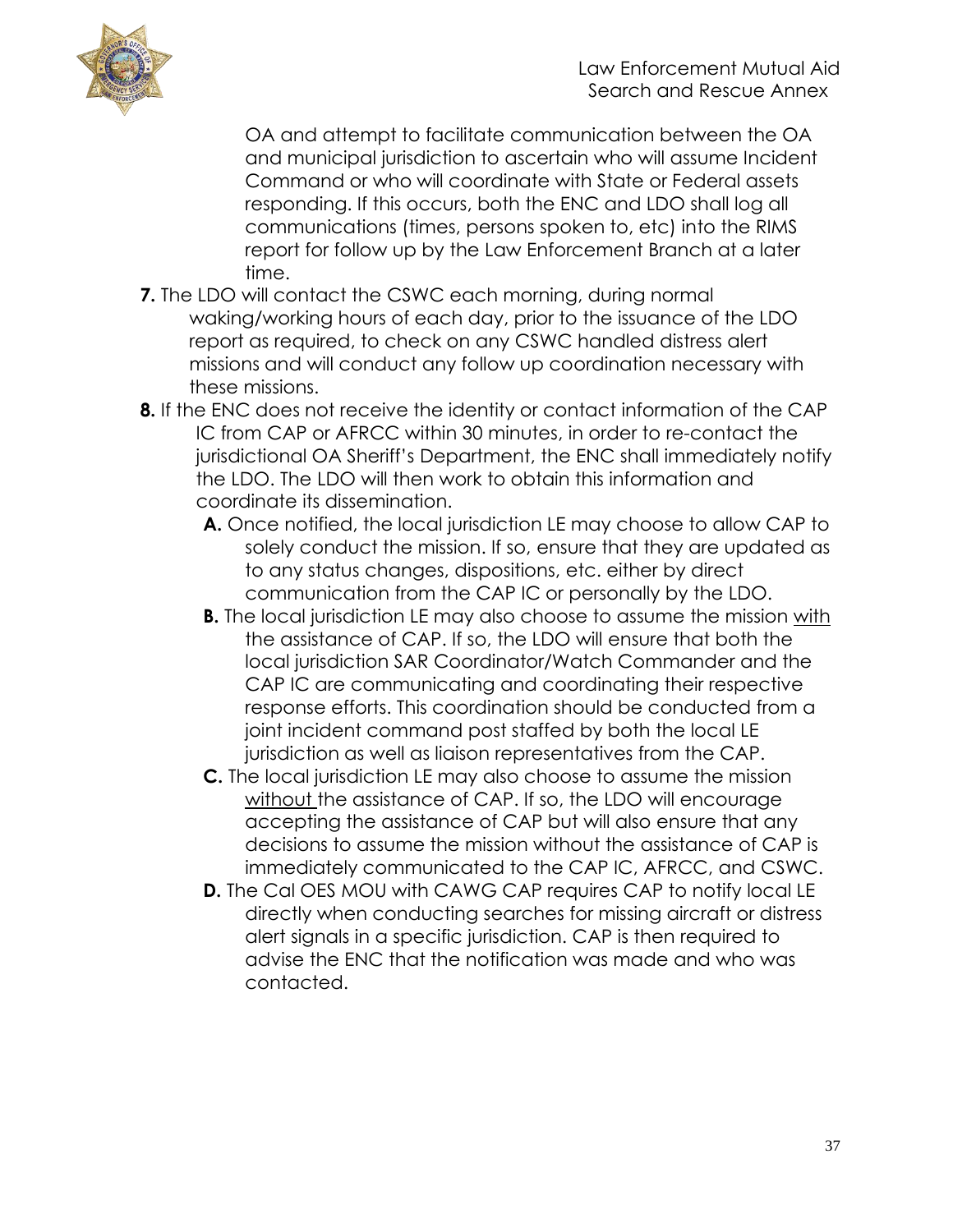

# **(ELT) Aircraft "Emergency Locator Transmitter" (Continued):**

- **9.** The LDO will monitor the progress of ELT missions pending final disposition. As such, if a mission occurs after hours and all notifications are made by the W/C, the LDO will make follow up calls during normal working hours or daytime hours, prior to the issuance of the LDO report as required, to determine the status of the mission and to assure that coordination is being conducted between CAP (State Resources) and local government as well as determining any additional resource needs for the mission
- **10.** Both the ENC and the LDO will keep each other apprised of any status changes learned throughout the duration of the incident.
- **11.** The LDO will keep the mission report database updated as much as possible and in some rare cases may request that these updates be entered by the ENC.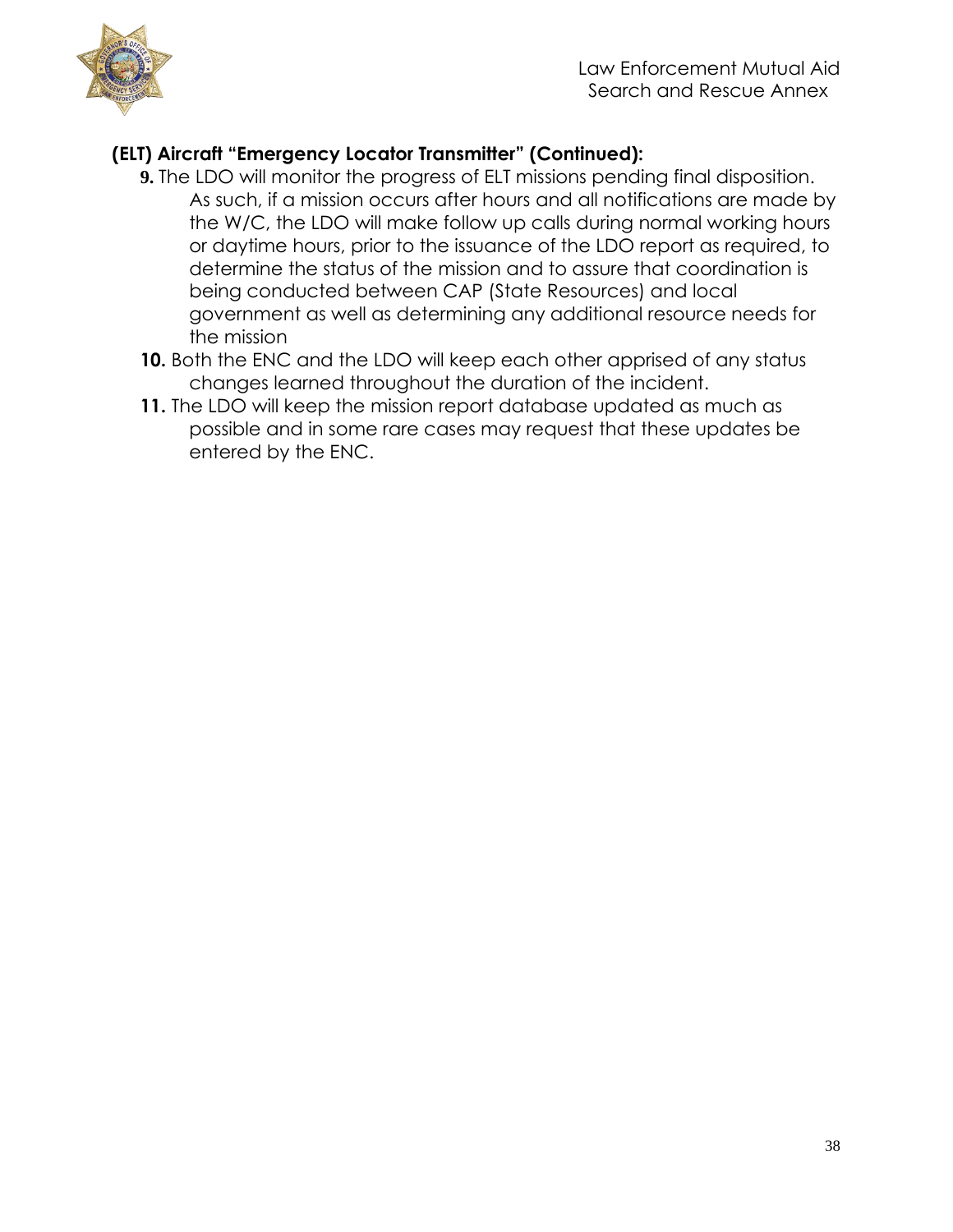

### **(EPIRB) Vessel/Boat "Emergency Position Indicating Radio Beacon":**

- **1.** Rarely will the CSWC receive a report of an EPIRB signal, as they are typically located on vessels that operating in the Maritime environment. Responses to these types of distress signals are routed directly to the United States Coast Guard (USCG). Occasionally an EPIRB distress signal may originate from a State inland waterway and/or a reservoir. These signals will be routed to the CSWC. Upon a CSWC receipt of an EPIRB, from either the AFRCC or USCG the ENC will ascertain the approximate waterway location of the signal, as well as any information associated with the receipt of that signal (Some EPIRB's are capable of transmitting data such as the vessel information as well as GPS coordinates), from the AFRCC.
- **2.** The ENC will assign a Cal OES LEB/SAR Mission Number and provide it to the AFRCC or USCG.
- **3.** The AFRCC will then activate the CAP or may request that Cal OES activate CAP.
- **4.** The ENC will then contact the affected jurisdictional Operational Area County Sheriff's Department's 24-hour contact number and request to speak to the "Watch Commander" or "SAR Coordinator". Once contacted, the ENC will brief them on the EPIRB signal and provide them with the details known and inform them that a CAP IC is in the process of being identified for the State or Federal response to the incident (Often very minimal information is known at this point and accuracy of distress alert signals received are questionable). The ENC will advise that once the CAP IC is identified, that they, the ENC, will call back to provide the IC's contact information to facilitate unified response plans and to update information regarding the distress alert sianal.
- **5.** When CAP is alerted or activated, both AFRCC and CAP are under agreement to contact the CSWC within 30 minutes of this notification to provide the CAP IC's POC numbers.
- **6.** The ENC will monitor the time and as soon as the CAP IC's POC numbers are received (within 30 minutes) the ENC will re-contact the affected jurisdictional Operational Area County Sheriff's Department's "Watch Commander" or "SAR Coordinator" and provide them with the CAP IC's name and contact numbers. This communication will identify the State or Federal resources (CAP) response to local government jurisdictional agencies to assure that all affected agencies are fully aware of the incident and coordinating their efforts in a unified manner.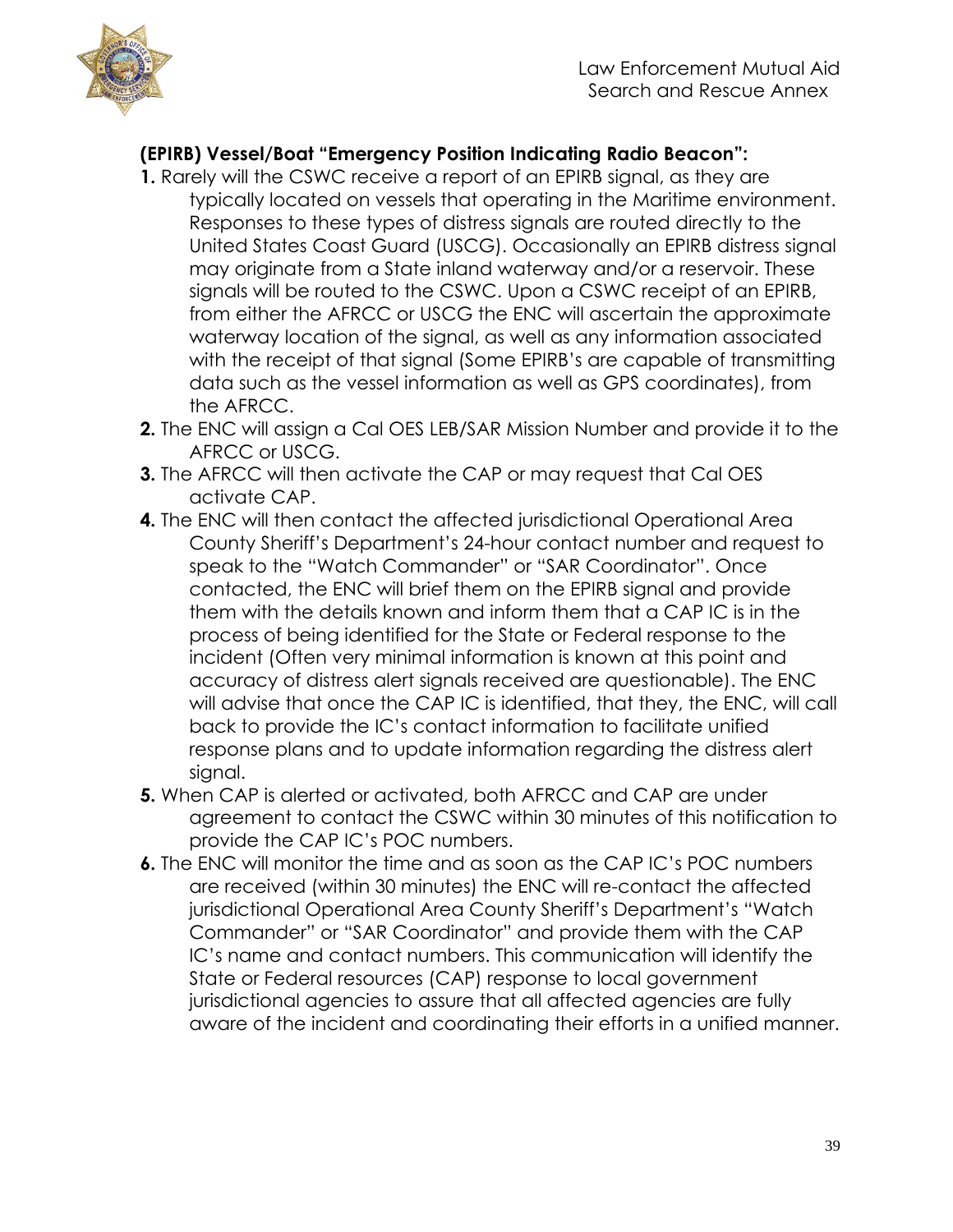

### **(EPIRB) Vessel/Boat "Emergency Position Indicating Radio Beacon" (Continued):**

- **A.** The Operational Area (OA) Sheriff's Department may not be the law enforcement agency with physical jurisdiction over the geographical location where the distress alert beacon is sounding. It may be a municipal Police Department within that OA. Within the guidelines of the Law Enforcement (LE) Mutual Aid Plan, coordination is conducted from the State (CAL OES) to the OA LE level. The OA LE agency is expected to coordinate responses to these alerts within their counties, with their affected municipal LE, local government jurisdictions. But, if for any reason this coordination request with the OA is unsuccessful, the ENC shall immediately notify the LDO. The LDO will then contact the OA and attempt to facilitate communication between the OA and municipal jurisdiction to ascertain who will assume Incident Command or who will coordinate with State or Federal assets responding. If this occurs, both the ENC and LDO shall log all communications (times, persons spoken to, etc) into the RIMS report for follow up by the Law Enforcement Branch at a later time.
- **7.** The LDO will contact the CSWC each morning, during normal waking/working hours of each day to check on any CSWC handled distress alert missions and will conduct any follow up coordination necessary with these missions.
- **8.** If the ENC does not receive the identity or contact information of the CAP IC from CAP or AFRCC within 30 minutes, in order to contact the jurisdictional OA Sheriff's Department, the ENC shall immediately notify the LDO. The LDO will then work to obtain this information and coordinate its dissemination.
	- **A.** Once notified, the local jurisdiction LE may choose to allow CAP to solely conduct the mission. If so, ensure that they are updated as to any status changes, dispositions, etc. either by direct communication from the CAP IC or personally by the LDO.
	- **B.** The local jurisdiction LE may also choose to assume the mission with the assistance of CAP. If so, the LDO will ensure that both the local jurisdiction SAR Coordinator/Watch Commander and the CAP IC are communicating and coordinating their respective response efforts. This coordination should be conducted from a joint incident command post staffed by both the local LE jurisdiction as well as liaison representatives from the CAP.
	- **C.** The local jurisdiction LE may also choose to assume the mission without the assistance of CAP. If so, the LDO will encourage accepting the assistance of CAP but will also ensure that any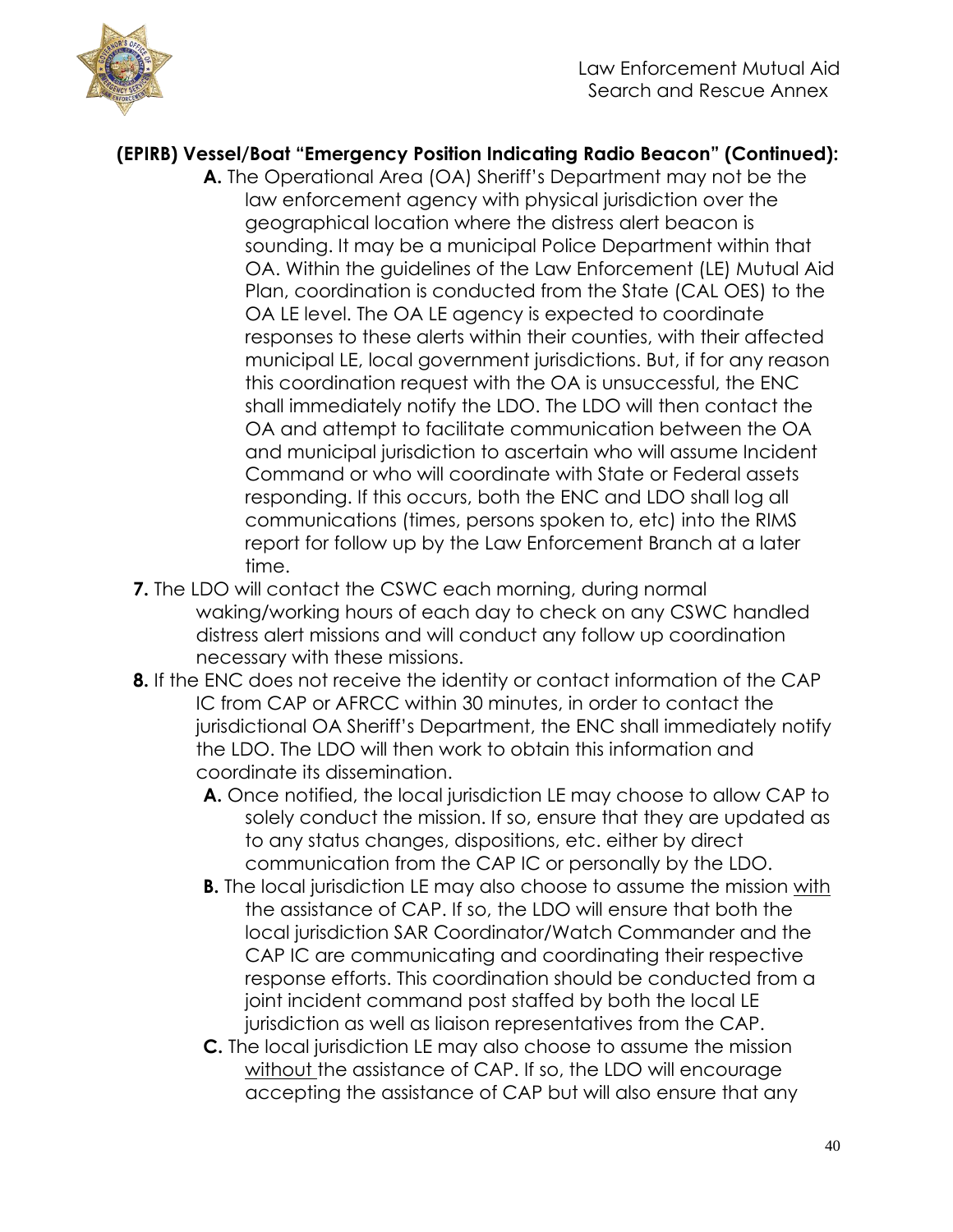

decisions to assume the mission without the assistance of CAP is immediately communicated to the CAP IC, AFRCC, and CSWC.

- **D.** The Cal OES MOU with CAP CAWG requires CAP to notify local law enforcement when conducting searches for missing aircraft or distress alert signals in a specific jurisdiction. CAP is then required to advise the ENC that the notification was made and who was contacted.
- **9.** The LDO will monitor the progress of EPIRB missions pending final disposition. As such, if a mission occurs after hours and all notifications are made by the CSWC, the LDO will make follow up calls during normal working hours or daytime hours, prior to the issuance of the LDO report as required, to determine the status of the mission and to assure that coordination is being conducted between CAP (State Resources) and local government as well as determining any additional resource needs for the mission.
- **10.** Both the ENC and the LDO will keep each other apprised of any status changes learned throughout the duration of the incident.
- **11.** The LDO will keep the mission report database updated as much as possible and in some rare cases may request that these updates be entered by the ENC.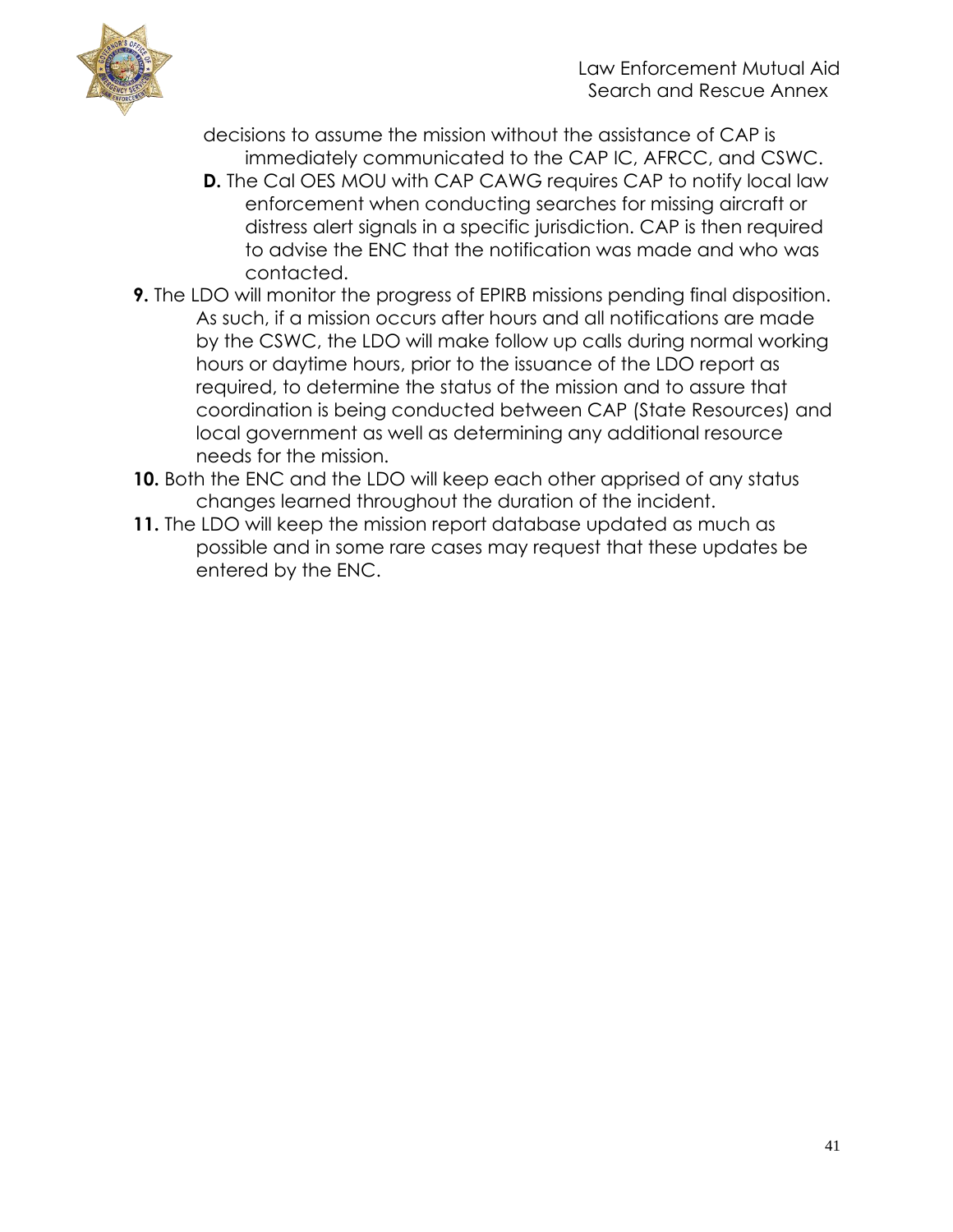

# **(PLB) Persons "Personal Locator Beacon":**

- **1.** All PLB signals received within California will be routed to the CSWC. Upon a CSWC receipt of a PLB, either directly to the W/C workstation or via telephone from the AFRCC, the ENC will ascertain the approximate location of the signal as well as all data information transmitted (All PLB's are required to be registered with owner and contact information and this data is transmitted via the alert – some PLB's also transmit GPS coordinates). This registration data will be sent directly to the CSWC workstation or can be forwarded via fax or e-mail from the AFRCC.
- **2.** The ENC will assign a Cal OES LEB/SAR Mission Number.
- **3.** The ENC will then notify and fully brief the LDO of the PLB alert, all the data information transmitted, as well as identify the county or jurisdiction affected.
- **4.** The LDO will then contact AFRCC and confirm the registered owner/emergency contact information, the transmitted signal coordinates, and if AFRCC has had direct communication with the registered owner or emergency contacts.
- **5.** If initial investigations are inconclusive through an inability to contact those listed in the alert message or the status of the PLB bearer is unknown, the LDO shall presume it is an emergency and initiate an appropriate SAR response notification.
- **6.** The LDO will then contact the affected jurisdictional Watch Commander or SAR Coordinator, at the Operational Area/County level, and brief them on the PLB signal. The LDO will relay the registered owner/emergency contact information, the transmitted signal coordinates, and any other information obtained from AFRCC. The LDO should offer state resource assistance, such as CAP, to assist in the search for the source of the signal. If federal assistance is needed, contact the AFRCC.
- **7.** Both the ENC and the LDO will keep each other apprised of any status changes learned throughout the duration of the incident.
- **8.** The LDO will keep the mission report database updated as much as possible and in some rare cases may request that these updates be entered by the ENC.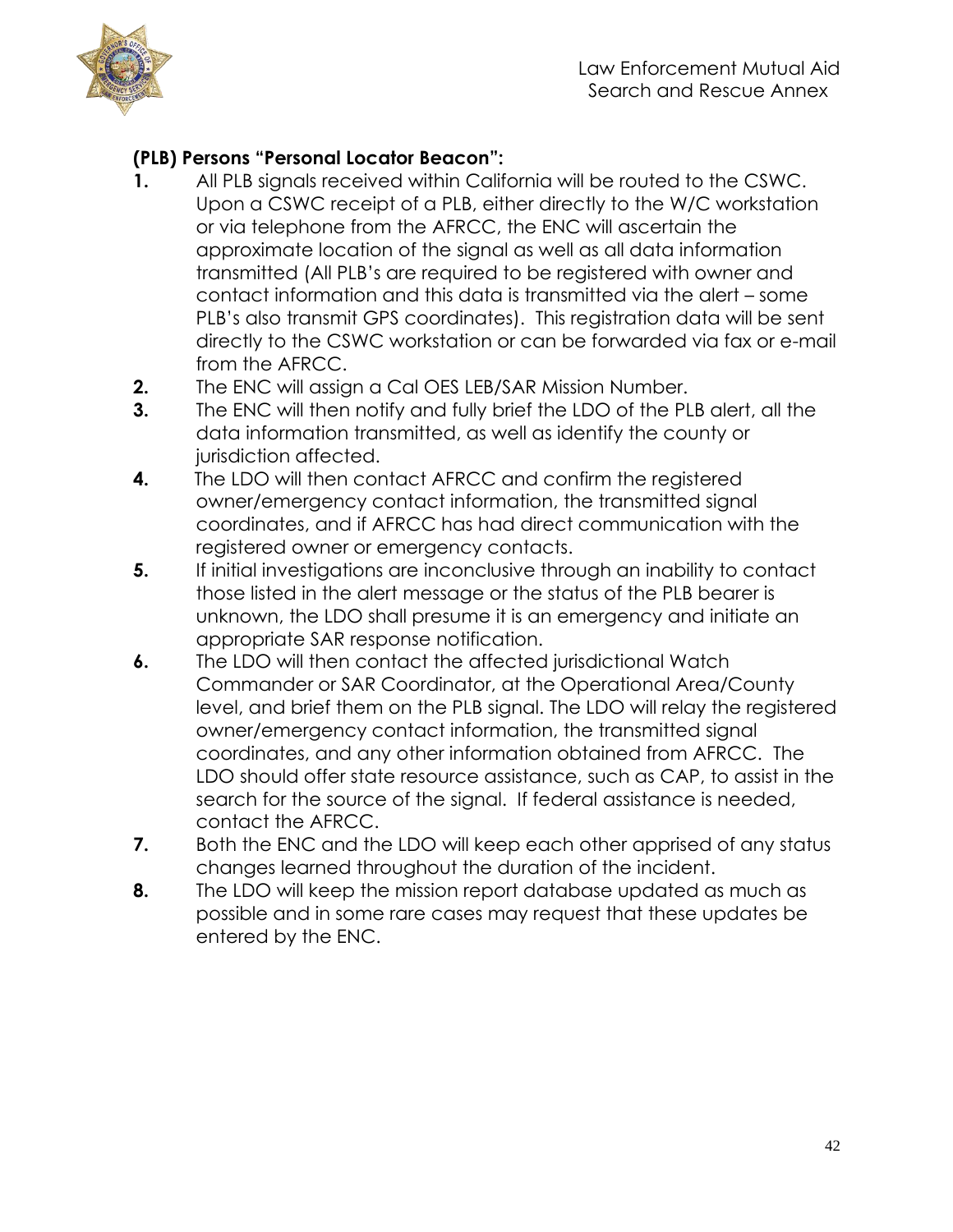

# **(SEND) "Satellite Emergency Notification Device":**

- 1. All SEND signals received within California will be routed to the California State Warning Center (CSWC). Upon a CSWC receipt of a SEND signal from the International Emergency Response Coordination Center(IERCC), the CSWC will ascertain the approximate location of the signal as well as all data information associated with the device (All SEND devices should be registered with owner and emergency contact information and All SEND alerts transmit GPS coordinates). This registration data will be given directly to the CSWC workstation from IERCC.
- 2. The CSWC will assign an OES LEB/SAR Mission Number.
- 3. The CSWC will then notify and fully brief the LDO of the SEND alert, all the data information transmitted, as well as identify the county or jurisdiction affected.
- 4. The LDO will then contact IERCC and confirm the registered owner/emergency contact information, the transmitted signal coordinates, and if IERCC has had direct communication with the registered owner or emergency contacts.
	- a. If IERCC does not receive a return call from the LDO within 15 minutes of first notice to the CSWC, IERCC will then directly contact the affected jurisdiction and relay the transmitted signal's coordinates, registered owner's (R/O) information, and R/O's listed emergency contacts information. Once IERCC receives the call from the LDO, IERCC will then relay to the LDO all known information providing the agency contacted and who they had spoken with. From then on, IERCC will continue to update both the agency and the LDO.
	- b. If IERCC receives an activation that has been confirmed via twoway communication of a medical/severe emergency requiring immediate attention, IERCC will directly contact the affected jurisdiction and report the medical/severe emergency information. Once the affected jurisdiction has been notified, IERCC will follow up with the normal routing and notify the CSWC as of the activation and the exigency. Once IERCC receives the call from the LDO, IERCC will then relay to the LDO all known information providing the agency contacted and who they had spoken with. From then on, IERCC will continue to update both the agency and the LDO.
- 5. If initial investigations are inconclusive through an inability to contact those listed in the alert message or the status of the SEND bearer is unknown, the LDO shall presume it is an emergency and initiate an appropriate SAR response notification.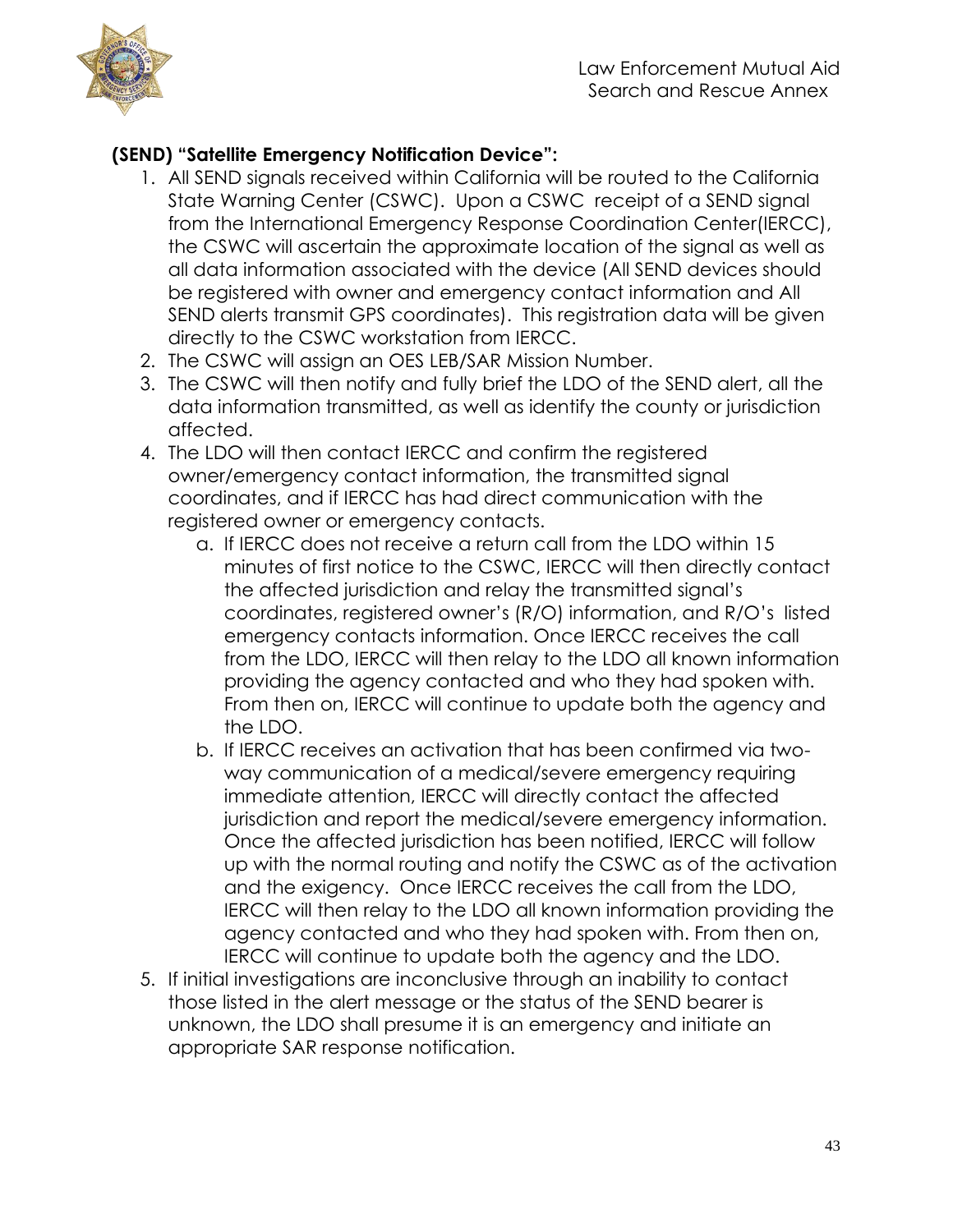

# **(SEND) "Satellite Emergency Notification Device" (Continued):**

- 6. The LDO will then contact the affected jurisdictional Watch Commander or SAR Coordinator, at the Operational Area/County level, and brief them on the SEND signal and the presumption of an emergency. The LDO should ascertain if the Authority-Having-Jurisdiction is in need of mutual aid assistance and if so, coordinate that response.
- 7. The CSWC and LDO will keep each other briefed of any status changes learned throughout the duration of the incident.
- 8. The LDO will keep the mission report database updated as much as possible and in some rare cases may request that these updates be entered by the CSWC.
- 9. The LDO will ensure that the required SEND incident feedback form is completed and forwarded to the State SAR Coordinator or his designee.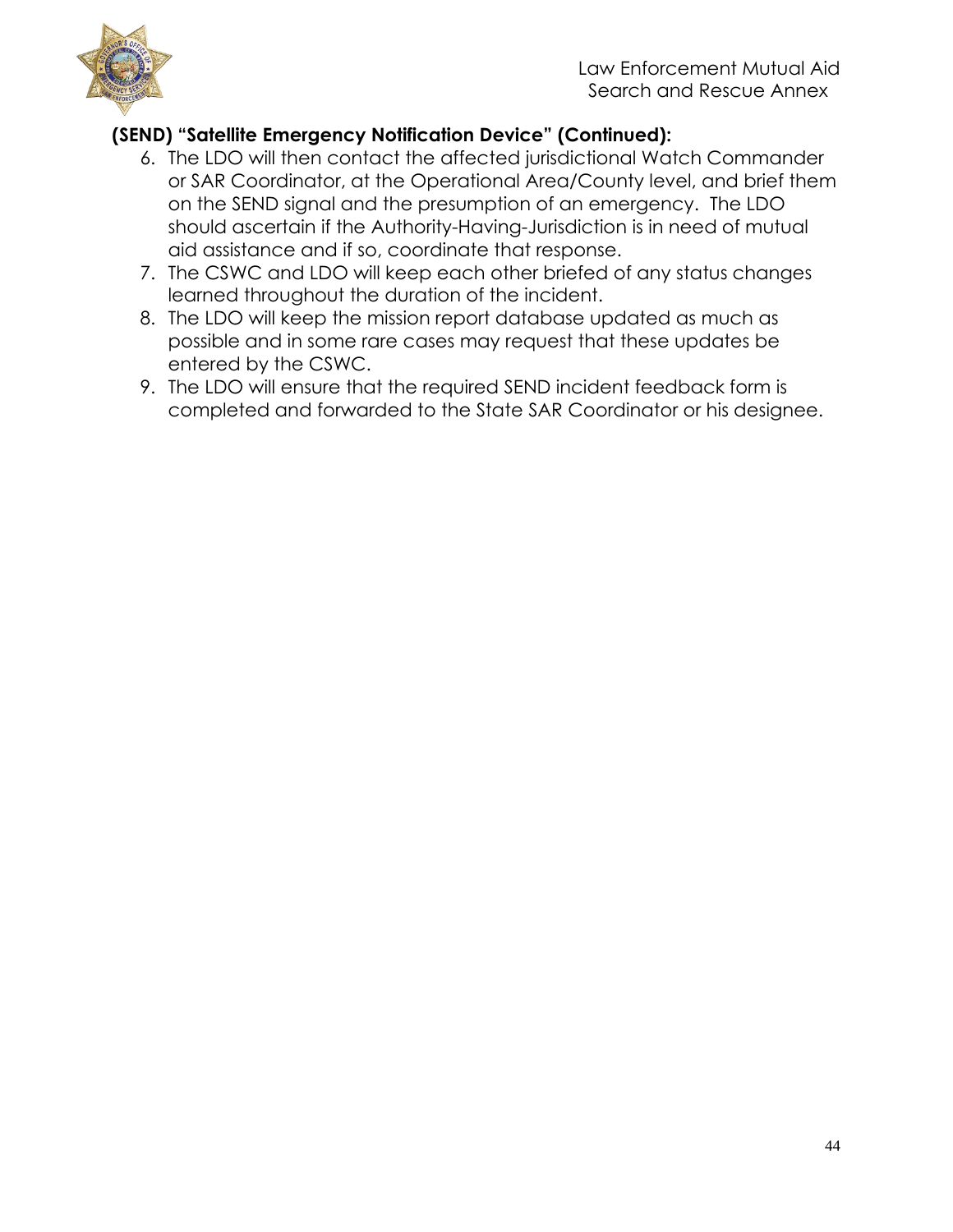

# **APPENDIX # 1**

# **U.S. Air Force Rescue Coordination Center**

#### *References:*

- a. National SAR Plan
- b. AFM 64-2 (National SAR Manual)
- c. AFM 2-36 (SAR Operations)
- d. JCS Pub 2 (Unified Action Armed Forces)
- e. ARRS OPLAN 9506

# **I. SITUATION**

There is a continuing requirement for search and rescue efforts on behalf of occupants of aircraft or surface vehicles/vessels when they are missing or in distress. This requirement applies to both civilian and military personnel, in peacetime as well as during hostilities. In addition to providing SAR support for their own operations, the armed forces have traditionally accepted, to the extent practicable, a moral or humanitarian obligation to aid civilians and property in distress. The National Search and Rescue Plan, as amended February 1, 1991, defines this need and delineates three regions, viz., the Inland Region comprising the forty eight contiguous states and the District of Columbia, the Maritime Region which includes all waters subject to the jurisdiction of the United States and certain areas on the high seas, the Overseas Region, including the interior of Alaska. The National SAR Plan also designates the Air Force, the Coast Guard, and the overseas area commanders, respectively, as the responsible agencies for these regions. AFR 23-19 further designates the Air Rescue Service as the executive agency for the Inland Region.

### **A.** *Definitions:*

#### **1. Inland Region**

The inland areas of Continental United States, except the inland area of Alaska and waters under the jurisdiction of the United States.

### **2. Maritime Region**

The waters subject to the jurisdiction of the United States; the State of Hawaii; the portions of the State of Alaska south of 58 degrees north latitude and east of 141 degrees west longitude; the high seas and those commonwealths, territories and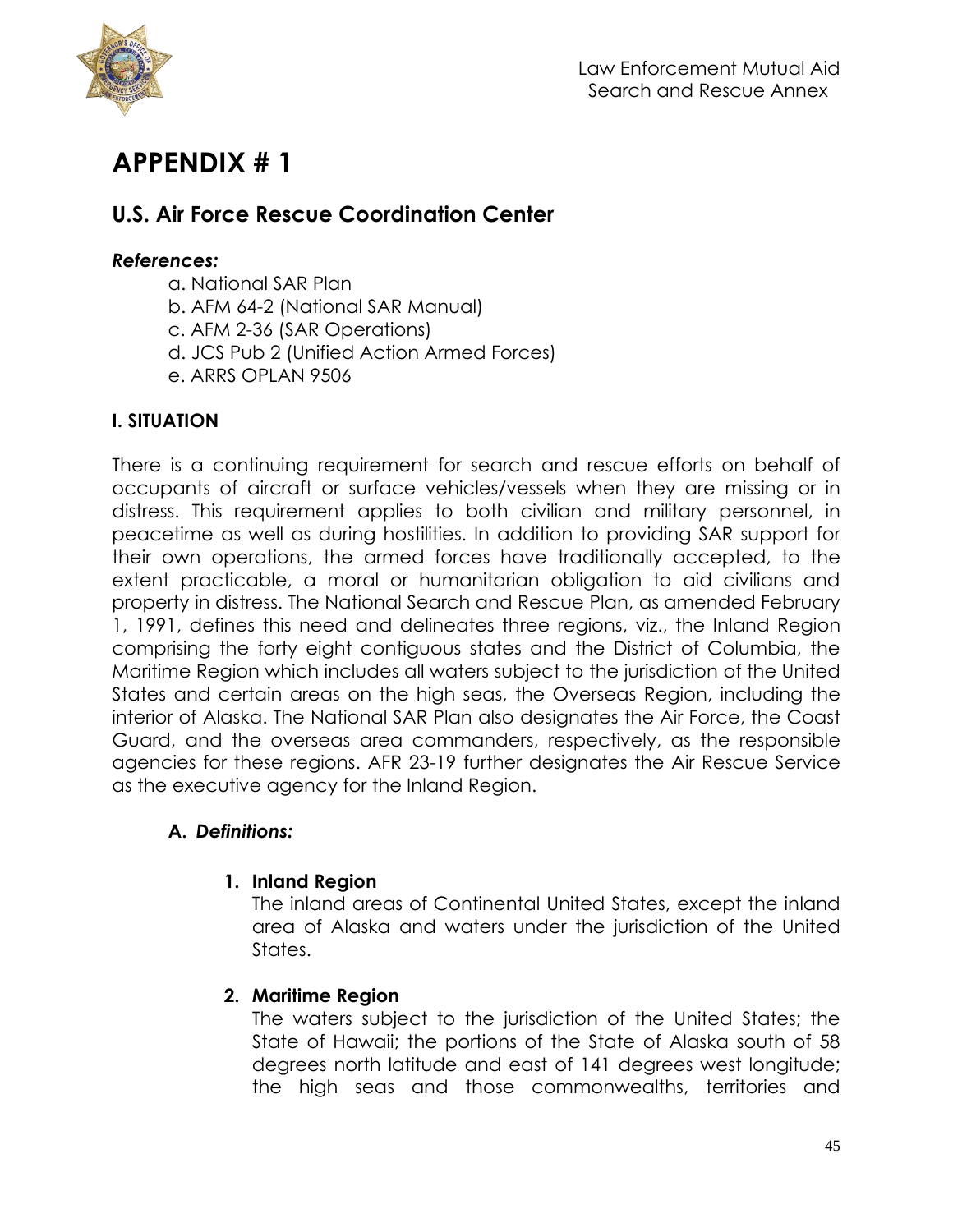

possessions of the United States lying within the area designated as the "Maritime Region".

#### **3. Overseas Region**

Overseas unified command areas, and the inland area of Alaska, which are not included within the Inland Region or the Maritime Region as defined above.

#### **4. SAR Coordinator**

An official responsible for coordinating and, as appropriate, controlling SAR operations of a SAR Region, sub-region, or sector.

#### **5. Regional SAR Coordinators**

Inland Region - U.S. Air Force Maritime Region - U.S. Coast Guard Overseas Regions - Unified Commanders.

#### **6. SAR Sub-region**

The geographical area formed by dividing SAR regions into smaller areas of responsibility.

#### **7. Rescue Coordination Center (RCC)**

A primary SAR facility suitably staffed by supervisory personnel and equipped for coordinating and controlling SAR operations.

### **8. SAR Mission Coordinator (SMC)**

An official designated by a Regional or Sub-regional SAR Coordinator for coordinating and controlling a specific SAR mission.

#### **9. On-Scene Commander (OSC)**

An official who controls SAR operations and communications at the scene of a distress mission when control of the mission cannot be exercised effectively by the SMC.

#### **II. MISSION**

The Air Rescue Service, as SAR Coordinator for the Inland Region, will organize and integrate existing agencies for their facilities into a basic cooperative SAR network for rendering assistance to military, civilians, and property in distress, consistent with existing laws and agreements.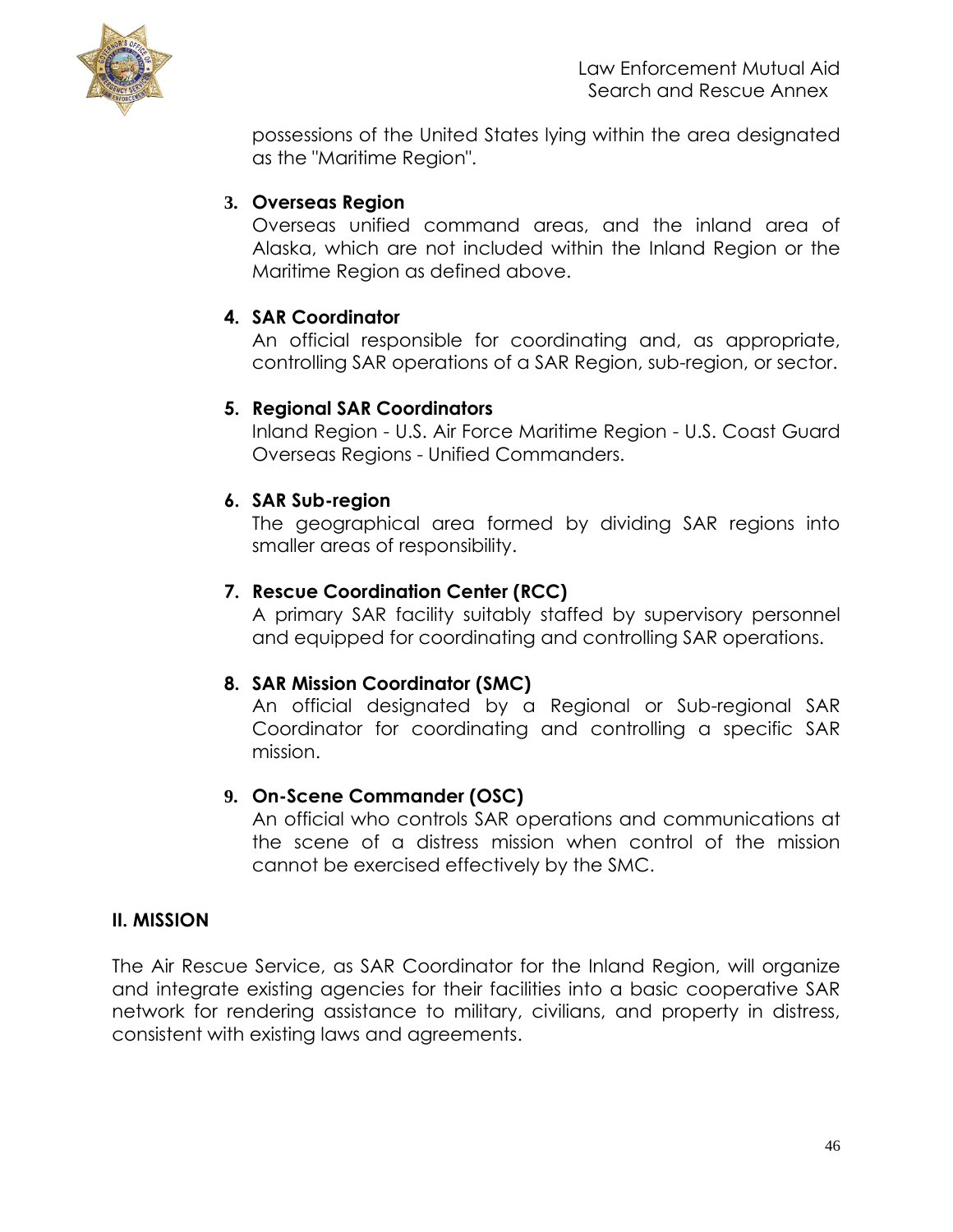

# **III. EXECUTION**

#### **A.** *Concept of Operations:*

The Regional SAR Coordinator will establish, staff, and operate a RCC (#7 above) in the Inland Region through which he discharges his duties and responsibilities in accordance with AFM 64-2.

#### **B.** *Tasks of the Air Force RCC:*

- 1. Functions as the SAR Coordinator for the Inland SAR Region.
- 2. Establishes, staffs, and operates a RCC to function as the coordinating facility in its area of responsibility.
- 3. Negotiates and develops joint SAR agreements with federal agencies and state governments SAR agencies within its area of responsibility.
- 4. Accepts information relative to SAR incidents or potential SAR incidents, and any requests for SAR assistance. SAR Coordinators will not accede to requests for assistance from local government agencies in SAR incidents involving civilians without reference to the state government SAR agency when applicable.
- 5. Complies with agreements negotiated in support of this plan with other SAR agencies.
- 6. Evaluates each SAR incident or request for assistance to determine and take the proper course of action.
- 7. Monitors and evaluates SAR operations for effectiveness. Functions as or assists the SMC as applicable. Assistance provided will include offering advice, guidance, and instruction during the course of SAR operations. Reduce the SMC's administrative workload by preparing and transmitting to interested agencies will reports required in accordance with this plan. (Mission report data will be accumulated by the SMC and telephoned to the appropriate RCC under normal conditions.
- 8. Conducts liaison, preplanning, and coordination with state and local officials in developing the supporting structures for SAR operations.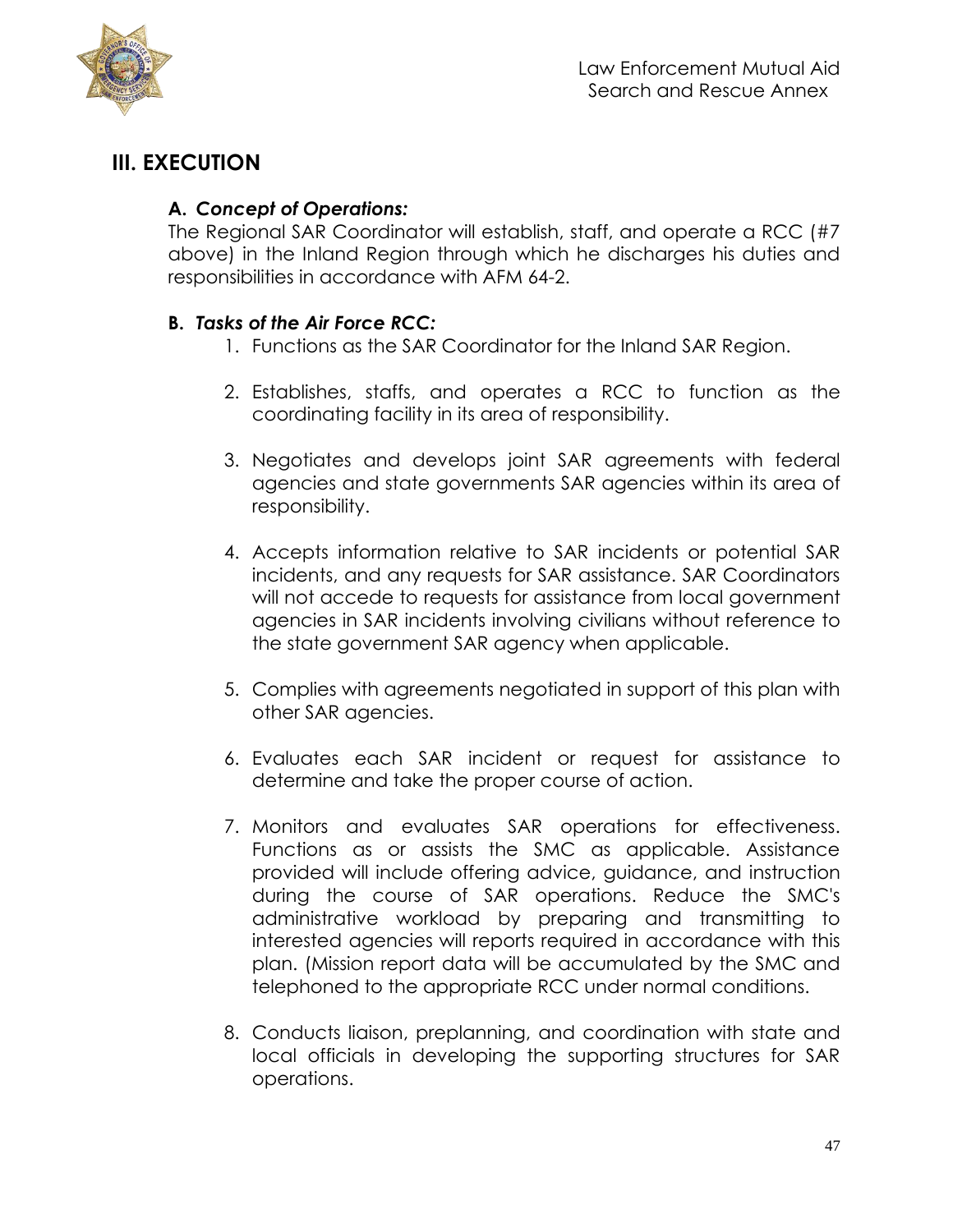

9. Coordinates or controls SAR operations which are interstate in character or have a high degree of national interest.

### **C.** *Support by other Agencies:*

- 1. Major Commands of the Army, Navy, Air Force and Coast Guard districts will, by agreement with the Regional SAR Coordinator, provide for the fullest practicable utilization of facilities in SAR missions, consistent with statutory responsibilities and authorities and assigned functions of such agencies, and will provide the SAR Coordinator authority for the coordination of these facilities committed to such missions.
- 2. Civil agencies of the federal government will, by agreement with the Regional SAR Coordinator, provide for the fullest practicable statutory responsibilities and authorities and assigned functions of such agencies, and will provide for such coordination by the SAR Coordinator of their facilities as may be necessary and practicable.
- 3. State, local and private agencies will, by agreement with the Regional SAR Coordinator, provide for the fullest practicable cooperation in SAR missions, consistent with the willingness and ability of such agencies to engage in SAR, and will provide for such coordination by the SAR Coordinator of their facilities as may be necessary and practicable.
- 4. The CAP will conduct SAR operations upon the request and authorization of the Air Force RCC and will accept the SMC responsibility and control of participating CAP forces upon the request of the Air Force.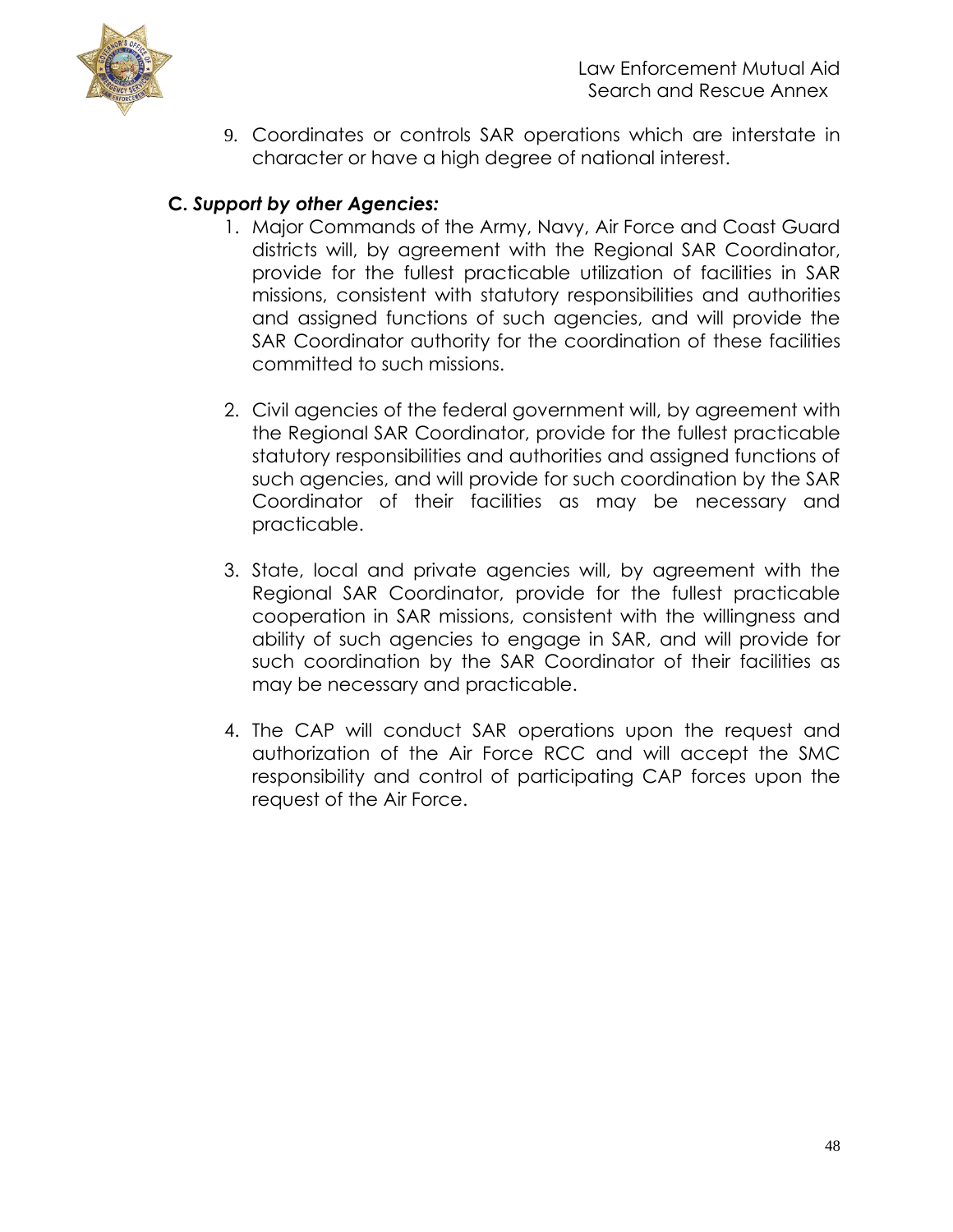

# **IV. COMMAND AND CONTROL**

- A. Existing command structure of all military or nonmilitary agencies participating in this plan will remain in effect, except as it pertains to forces and/or resources committed to their operations which come under the purview of this plan, in which instance operational control of these forces will be delegated to the SMC or OSC, consistent with agreements as outlined below.
- B. SMC, as defined and designated in accordance with this plan will, regardless of service or command of assignment, exercise operational control of federal, and coordinated nonfederal resources allocated to each SAR mission. Although federal leadership in the search and rescue field may generally be recognized, the federal government holds no mandate to compel state, local, or private agencies to conform to a national search and rescue plan. The desires of state and local agencies to direct and control their own facilities in SAR missions resulting from intrastate or local activities within their boundaries must be respected and ensured. Cooperation, therefore, must be sought through liaison and agreements.
- C. A civil agency within a state or subdivision thereof may exercise control of the overall SAR effort, in consonance with the recognized authority of the several states and their responsibility for the protection of life and property of the citizens. When military personnel and/or equipment are requested and committed to support a civil agency in accordance with this plan, a military SMC will be designated to control and direct the military effort.
- D. In those cases, in which the state of local agency retains this control, a military SMC will be appointed by the Regional SAR Coordinator and will exercise operational control of the military forces committed. Agreements negotiated in support of this plan, at whatever level, will take cognizance of this principle**.**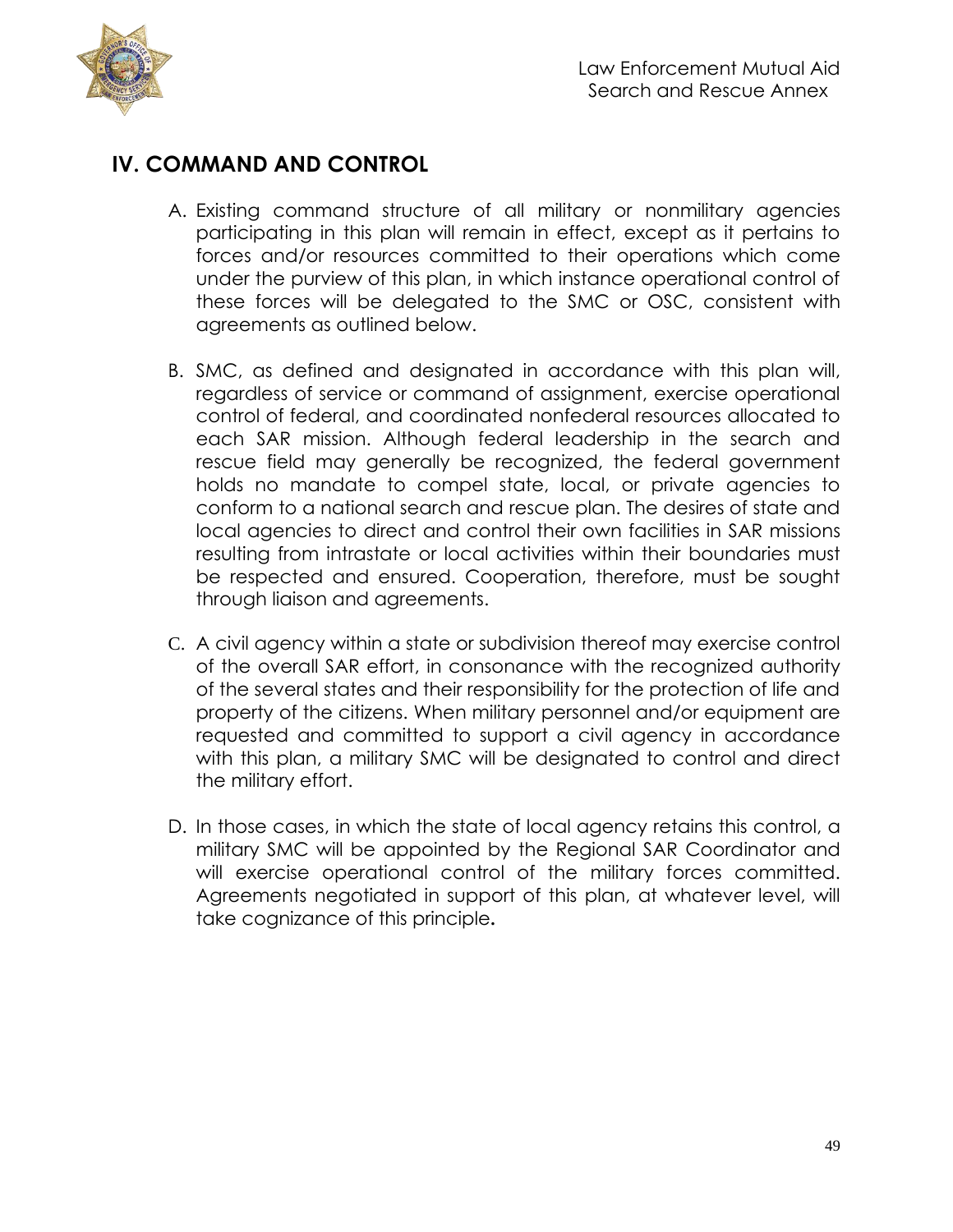

# **V. GENERAL**

- A. The provisions of this plan are applicable to all Department of Defense and other federal agencies signatory to the National SAR Plan, and to the federal, state and local organizations that enter into formal or informal agreements with the Regional SAR Coordinator to provide mutual support in SAR operations. Established state and local organizations which perform SAR functions may desire, within political areas of responsibility, to retain those established SAR responsibilities which are primarily local or intrastate in character. In this event, appropriate arrangements will be made by the Regional SAR Coordinator and each state and/or local organization in question.
- B. No provisions of this plan, or of any supporting plan, are to be construed in any way to contravene the responsibilities and authority of any participating state, county, municipality or other agency as defined by statutes, ordinances, executive orders or international agreements or the established responsibilities of other agencies and organizations which regularly assist persons and property in distress within local areas.
- C. Boundaries of SAR regions and subdivisions thereof, established by or under this plan, are not to be construed as barriers to effective SAR operations or to the exercise of initiative and judgment.
- D. No provisions of this plan or of any supporting plan are to be construed as an obstruction to prompt and effective action by any agency or individual to relieve distress whenever and wherever found.
- E. Any installation or agency within the SAR system will accept and take immediate action on all reported SAR incidents. Action to be taken includes evaluating, providing immediate assistance within capability, and reporting to the appropriate RCC by the most expeditious means available.
- F. Each of the Armed Services provides SAR facilities in support of its own operations and in support of other services and civil SAR requirements on a noninterference basis.
- G. The SAR Coordinator will coordinate and, as appropriate, direct the operations of the SAR mission therein, consistent with existent agreements, and will otherwise act to implement this plan.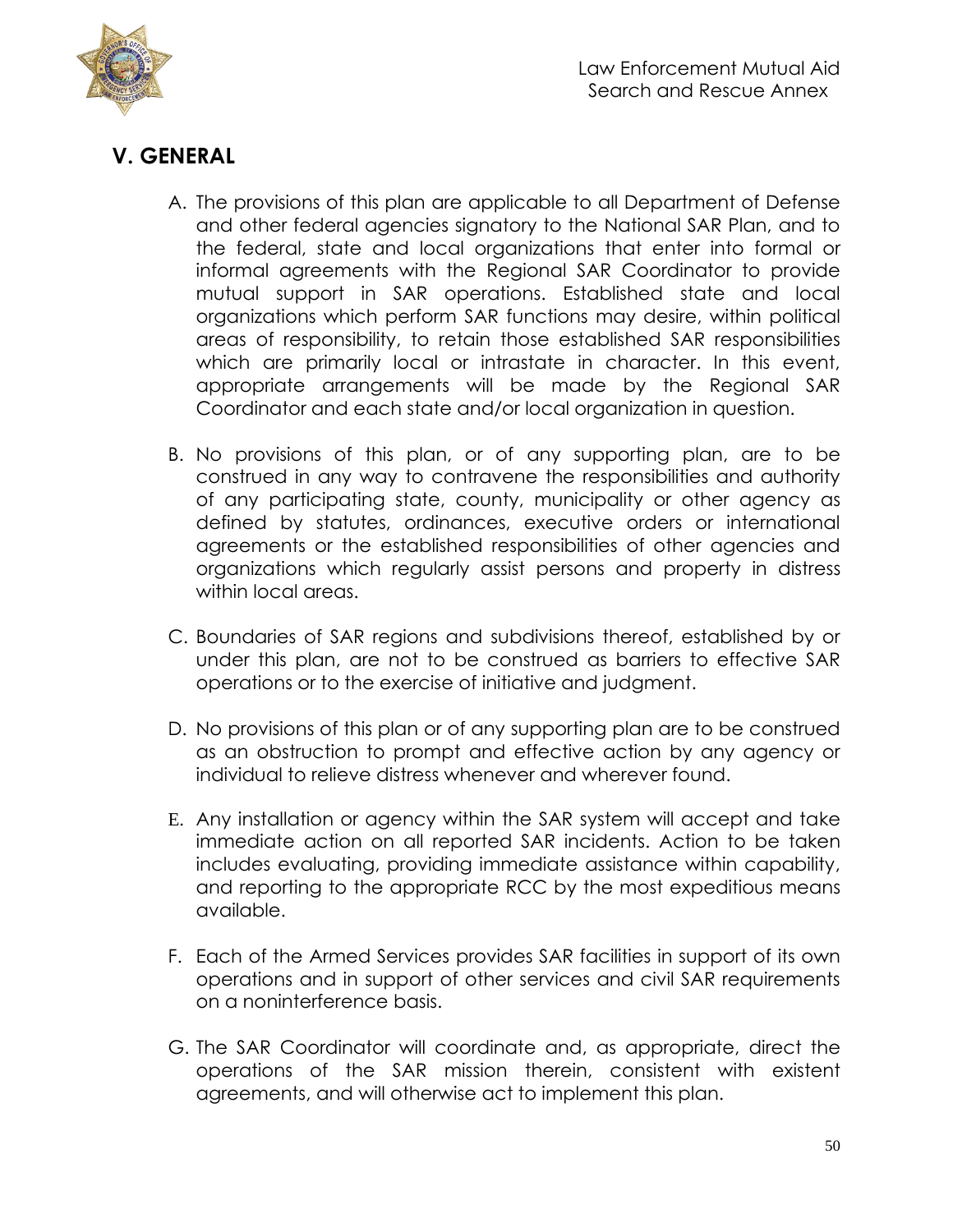

- H. Liaison and cooperation in SAR will be afforded to the SAR forces of other nations, as required, commensurate with capability.
- I. The use of military SAR forces in law enforcement is prohibited under the Posse Comitatus Act of 1878. Although reference is made only to the Army of the United States in this act, legal interpretation makes it binding on the United States Air Force**.**

# **VI. RCC COMMUNICATIONS**

RCC communications provide the SAR Coordinator with a means of exercising command authority and of obtaining rapid and reliable information on distress or possible distress incidents from the source of scene for relay to all activities capable of providing assistance.

Coordinator/Controller positions in the RCC are equipped to permit access to all center communications circuits from each position. The RCC has a capability to net with the area CAP radio nets. Basic criteria for radio equipment will be that it is crystal controlled, readily supportable, and a common item in the Air Force inventory.

*The Air Force RCC will:*

- A. Provide appropriate civil and federal agencies throughout areas of responsibility, necessary information for contacting the RCC.
- B. Accept collect calls for the reporting or coordinating of rescue missions.
- C. Maintain a communications directory of circuits, exchanges, and telephone numbers in the area of responsibility to include, but not be limited to, the following:
	- 1. All military establishments;
	- 2. Federal Emergency Management Agency;
	- 3. State emergency services organizations;
	- 4. State Highway Patrol Headquarters;
	- 5. State and federal forestry services;
	- 6. CAP Regional and Wing Headquarters;
	- 7. State SAR Coordinators;
	- 8. Other rescue coordination centers;
	- 9. Federal Aviation Administration; and
	- 10.Air Force CAP Liaison Officers.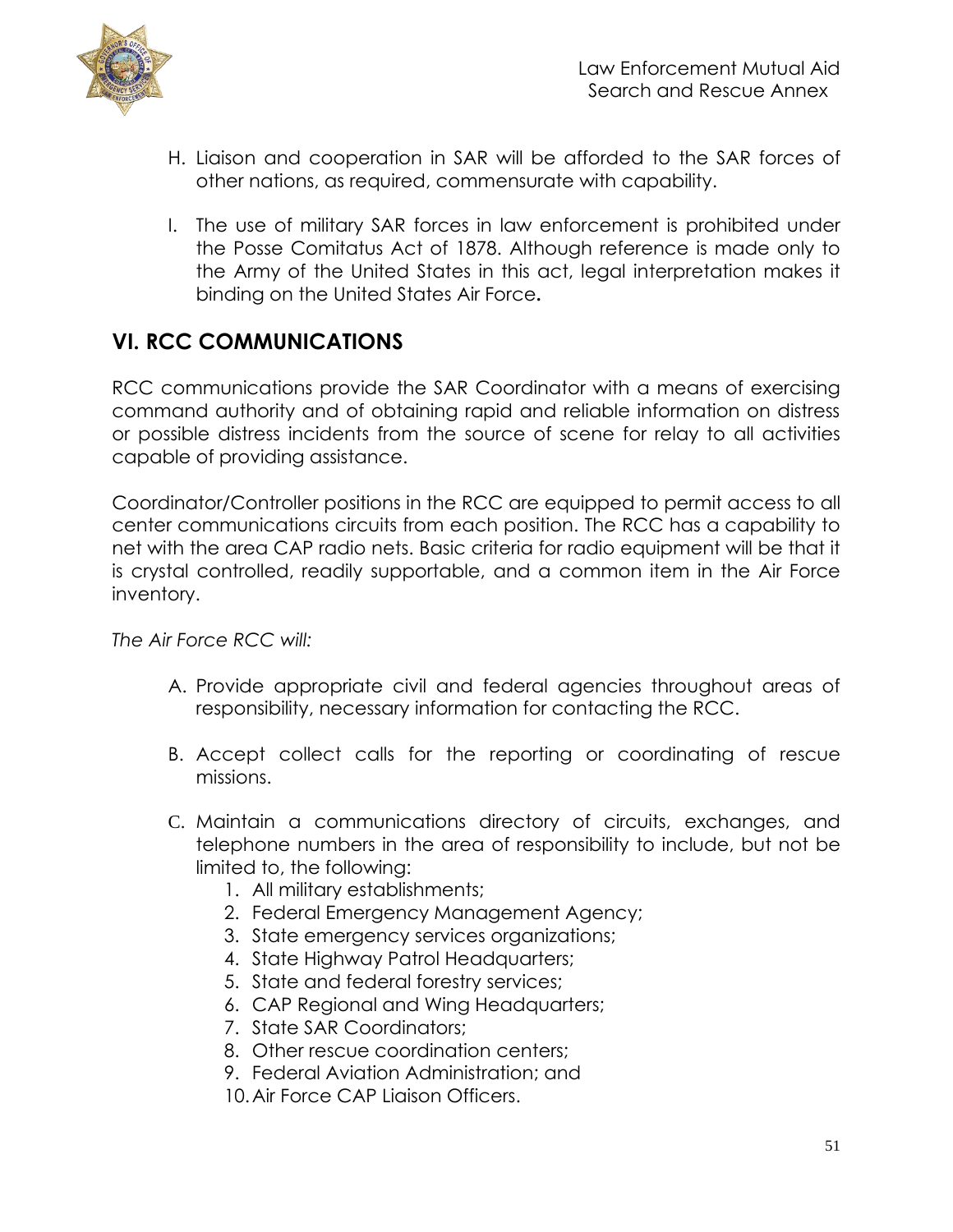

The Air Force RCC can be contacted through a variety of leased and commercial communications systems. These systems are explained in the following paragraph.

- 1. Commercial Toll Lines: Call (804) 764-8113
- 2. Toll Free Number: (800) 851-3051
- 3. Direct Dial Auto-von: 574-8112, 13, 14, 15, 16.
- 4. Mailing Address: *Air Force Rescue Coordination Center (AFRCC) 205 Dodd Blvd., Suite 101C Langley AFB, 23665-2789*
- 5. Electrical Transmission Message Address: HQ ACC/AFRCC LANGLEY AFB, VA.
- 6. Phone Patch: Provided by USAF Global High Frequency Aeronautical Stations on any of their assigned frequencies.
- 7. NAWAS: The National Warning System provides a capability for immediate notification of distress situations via hotlines**.**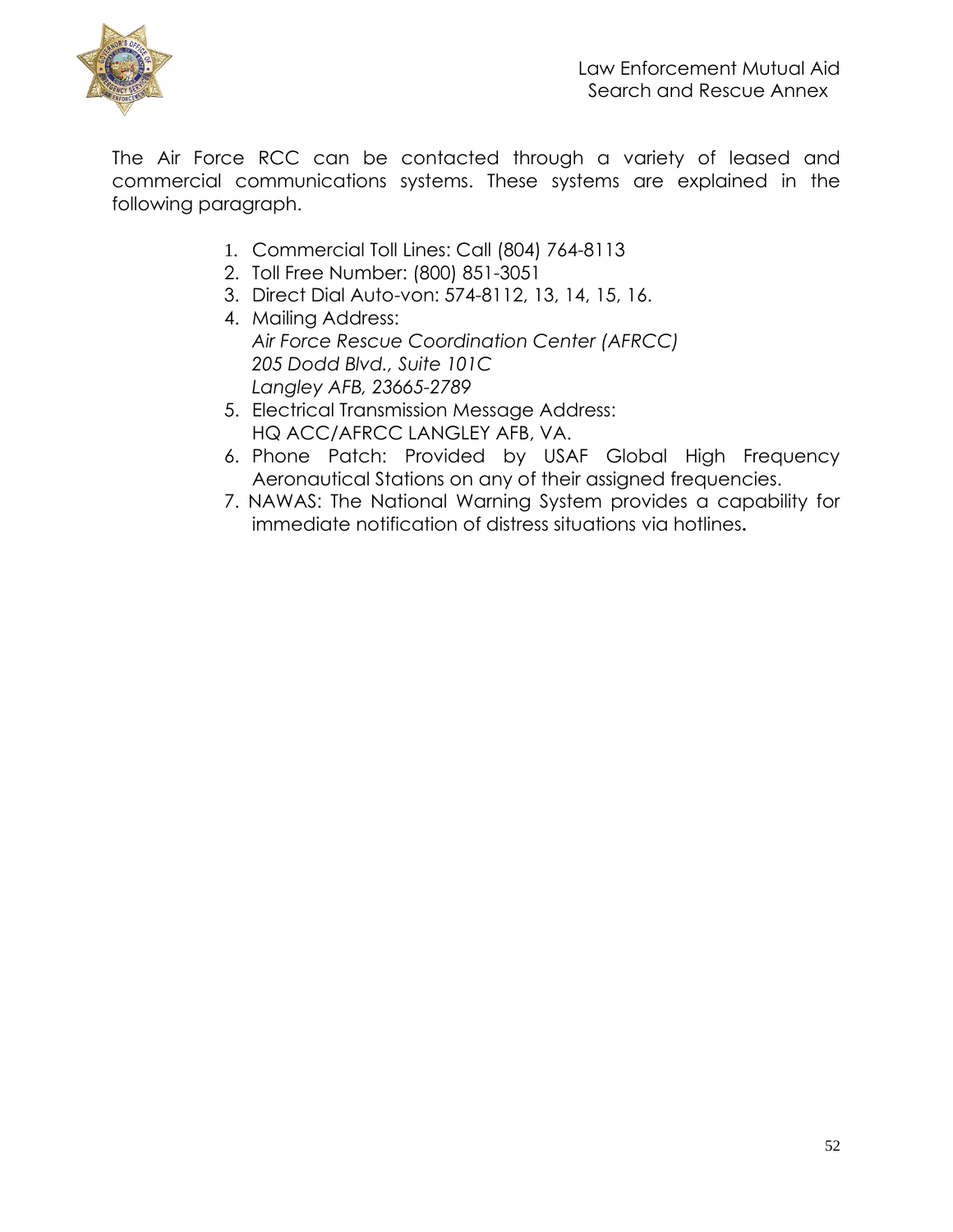

# **VII. REPORTS SECTION**

Annex Papa to OPLAN 9506 establishes the procedures for reporting efforts expended on SAR operations. Information reported under the provisions of this annex will be used at all echelons to monitor SAR operations and to perform analysis for future programming requirements.

- A. SAR Coordinators are responsible for the implementation and fulfillment of all reporting requirements. SAR Coordinators will ascertain that all efforts coordinated by the RCC on operational missions in support of this plan are completely reported.
- B. Task agencies will report daily activities via verbal communications means as soon as possible after close of the day's efforts.
- C. *Definitions:*
	- 1. Incident-An occurrence wherein aircraft or persons are assumed to be in distress and require assistance.
	- 2. SAR Mission-The conduct of SAR operations for aircraft or persons in distress involving the dispatch of SAR/recovery forces, whether by direction or as a spontaneous response to an emergency, when dispatched at the direction/request of the Regional RCC. For reporting purposes, a mission will not be considered complete until all participating forces, air and/or ground, have returned to the home station.
	- 3. Sortie-Applies to each separate flight accomplished while participating in any mission defined in paragraph D below.
- D. For the purposes of this document, mission types are defined as follows:
	- 1. Search- The effort to locate an object or person in distress, without subsequent location/recovery.
	- 2. Rescue/Recovery-The use of the title words, "Rescue/Recovery" implies the location and recovery of personnel or aerospace hardware and return of the retrieved personnel/hardware to a designated area.
	- 3. Medical Evacuation- The transportation of a sick or injured person to a medical facility.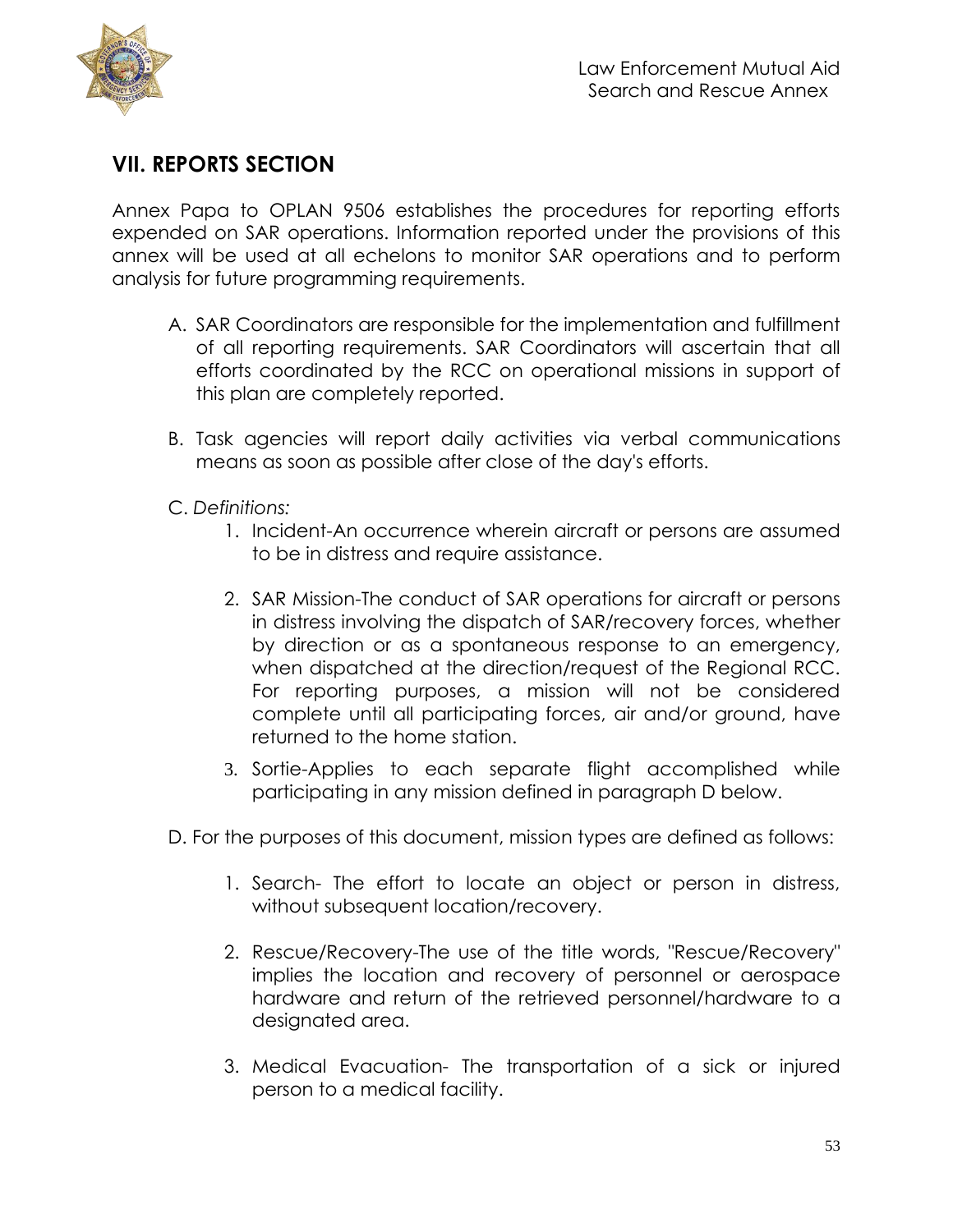

- 4. False-The dispatch of SAR forces on a mission which is later proved unnecessary due to either lack of valid objective or lack of an emergency after dispatch. If a mission proves false after the dispatch and recovery of rescue forces, the mission will be classified according to the situation at the time of the alert.
- 5. Support- Operations involving the dispatch of SAR aircraft, equipment or personnel in support of active missions as defined in paragraphs 7D(1) through 7D(3) above. Example: Transport of government officials on aerial survey of flood damage as directed by the operational control commander.
- 6. Assist
	- a. Missions which are coordinated and/or controlled by established SAR agencies other than federal, such as an established and duly appointed state SAR agency, within the Inland Region, and for which federal assistance has been requested and provided, will be reported as "Assist" missions. Established state SAR agencies are those agencies designated by governors as State SAR Coordinators to coordinate SAR operations within their respective states, such as the Director, State Aeronautics Commission; Director, State Board of Aeronautics; Director, Department of Aeronautics; State Police; or State Forestry Service, Fish and Game Commission, etc.. The definition does not include local police or other agencies and organizations of the public service that normally participate in lifesaving activities. SAR Coordinators cannot direct any nonfederal agency to report SAR action in accordance with this plan. However, those federal agencies which are committed to and provide SAR assistance in a mission coordinated by a nonfederal agency will report their participation to the SAR Coordinator.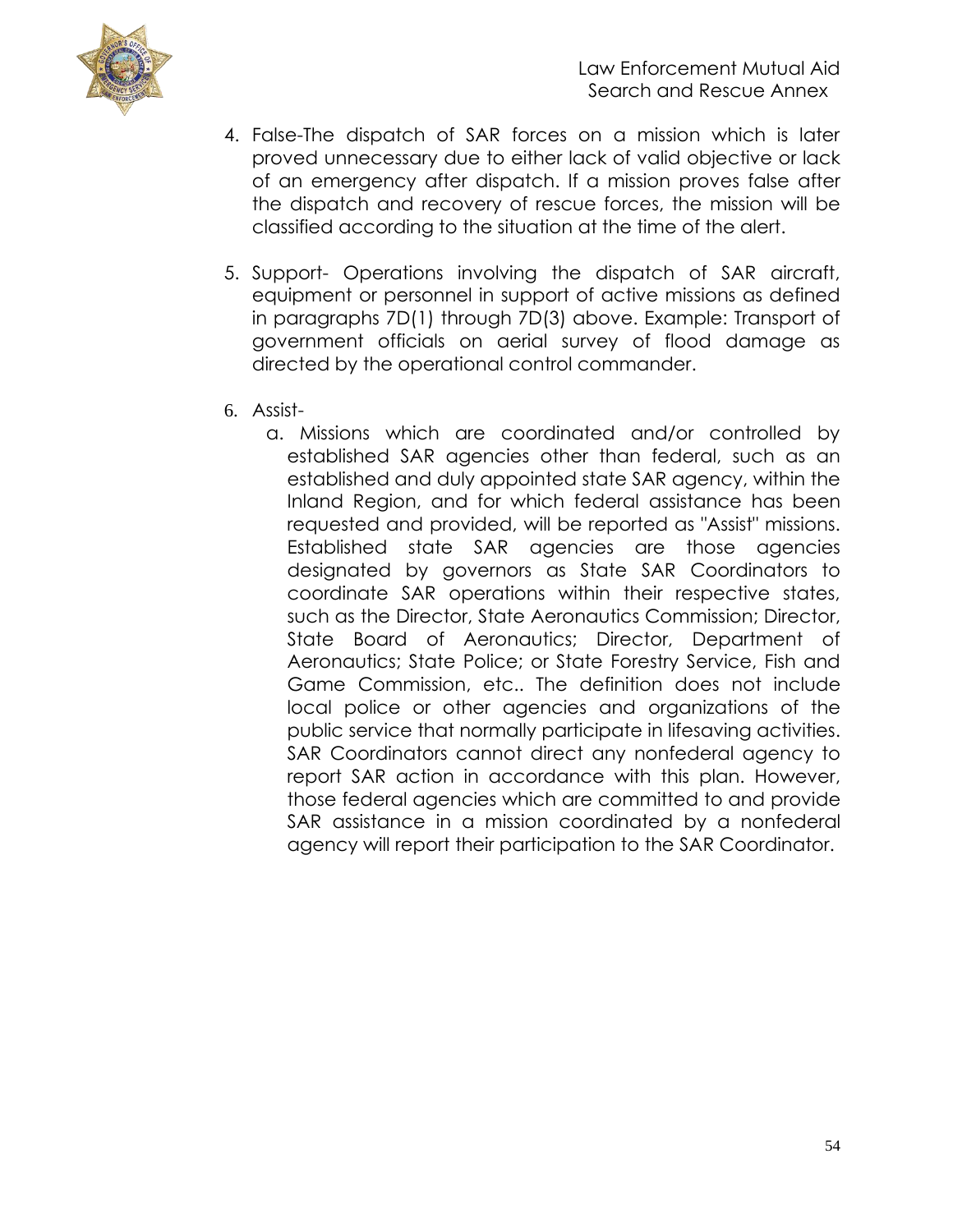

- b. Missions which are coordinated and/or controlled by the United States Coast Guard within the Maritime Region, to include any federal agency which the Coast Guard may designate as SMC, controller, or commander, and for which assistance is provided from within the Inland Region area. Federal forces committed to assist in such missions from the Inland Region RCC will report their daily SAR activities to the SMC designated by the Coast Guard and will also report their daily SAR Activities to the ARS SAR Coordinator. (Note: CAP is considered a federal SAR force.) SAR missions in which ARS is an assisting agency may be closed when the controlling agency suspends the SAR mission.
- 7. Local Base SAR

SAR operations within the vicinity of an airdrome, the conduct of which is determined to be within the capability of the SAR forces maintained by the airdrome in support of local flying operations, not requiring the alerting of nor assistance from other SAR agencies and facilities.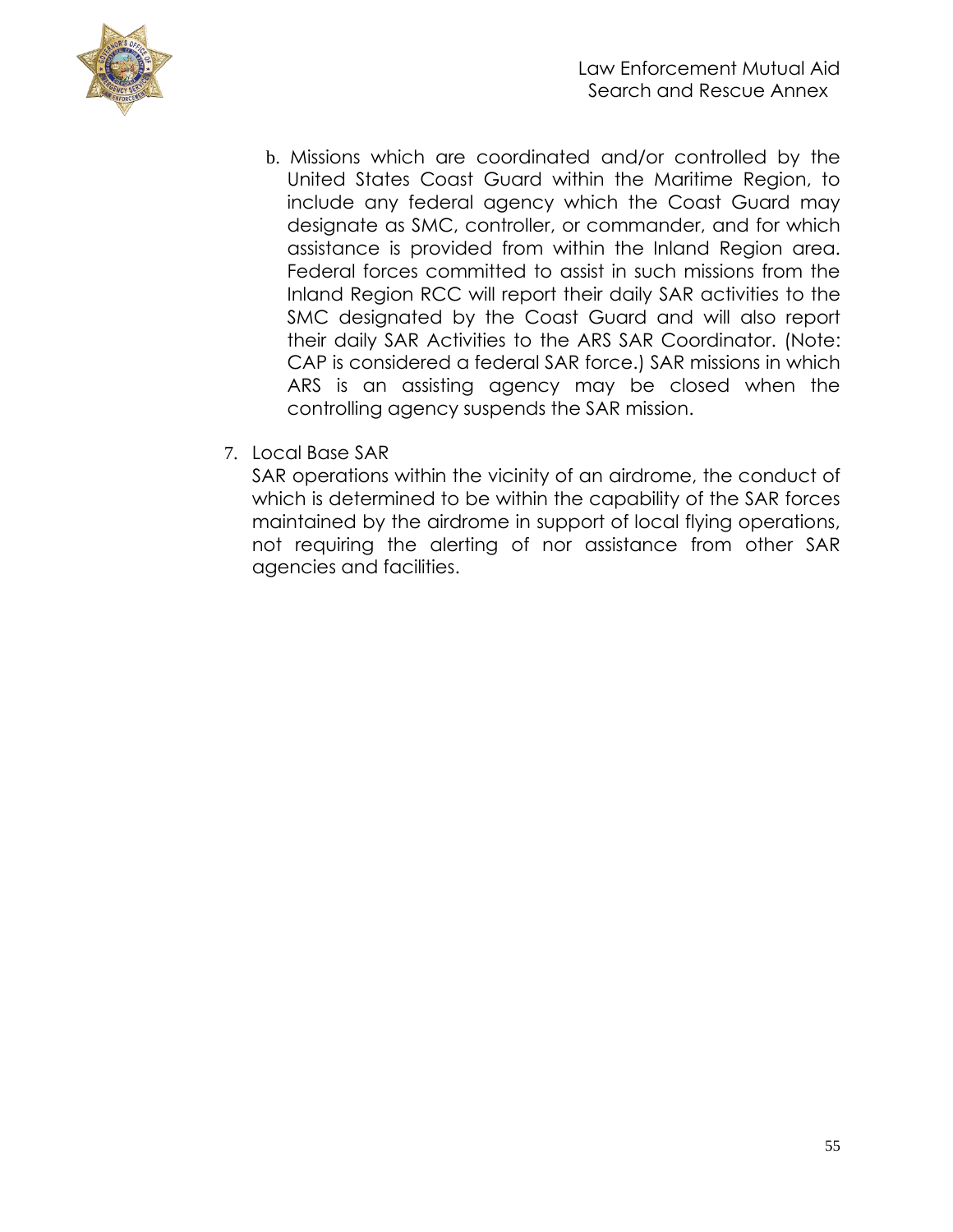

# **APPENDIX # 2**

# **California Wing, Civil Air Patrol**

References:

AFM 64-2

ARRS 9506 (Inland SAR)

CAPM 50-15 plus attachments, 15 April 1983

Memorandum of Understanding, California Wing, CAP, Governor's Office of Emergency Services.

# **I. SITUATION**

#### **A. General**

This Appendix sets forth the conditions under which the California Wing, CAP, can be activated to assist in the conduct of search and rescue (SAR) and disaster relief operations within the State of California. As the official civilian auxiliary of the U.S. Air Force, CAP is tasked to provide this support consistent with its congressional charter and the appropriate USAF and CAP regulations.

#### **B. Area of Responsibility**

The California Wing, CAP is available for SAR and disaster relief operations within the State of California. Close coordination is maintained with CAP forces responsible for operations in adjacent states. For administrative purposes, the California Wing is divided into eleven groups, each with some number of assigned squadrons, covering the state's area. The responsibility for conducting actual SAR or disaster relief operations is assigned to a designated Mission Coordinator who utilizes air and ground resources drawn from the squadrons to accomplish the mission.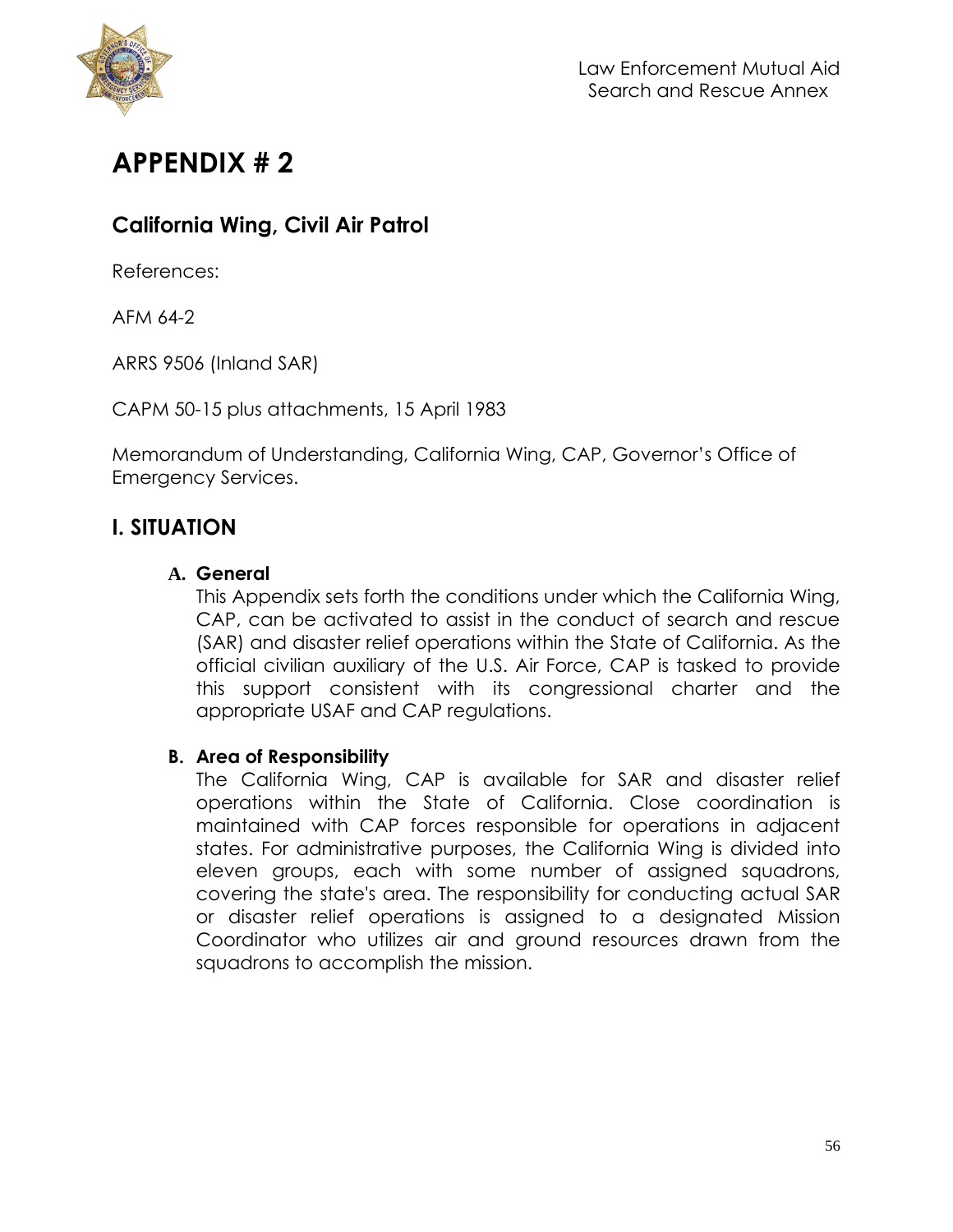

# **II. MISSION**

The California Wing, CAP, will support SAR and disaster relief operations as authorized by the Air Rescue Service (ARS) of the USAF and/or the Secretary, Governor's Office of Emergency Services (Cal OES).

# **III. EXECUTION**

In concept, the California Wing, CAP, will respond to requests for support from the AFRCC and/or from the Governor's Office of Emergency Services. Authority to activate CAP units is transmitted to the Duty Wing Mission Control Officer (MCO) designated by the Commander, California Wing, CAP. An MCO is available on a 24-hour basis. The roster is provided to the Governor's Office of Emergency Services. Activation authority and alert information also may be transmitted directly to the Commander, Deputy Commander, Chief of Staff or Director.

It is the responsibility of the MCO and/or designated member of the wing staff to exercise established alerting procedures, activate, and man appropriate bases of operation. Reports will be filed and routed as prescribed in current directives.

# **IV. COMMUNICATIONS**

- A. CAP maintains a dedicated statewide radio network including fixed (point-to-point), mobile (vehicular) and air-to-ground (aircraft) facilities. These communications facilities, which are tied to a similar national network, may also, in emergency, handle third party traffic for other participating disaster or SAR agencies.
- B. CAP, when authorized by requesting agencies, has a limited but increasing capability to operate on frequencies above 150 MHz

# **V. RESOURCES**

CAP maintains an extensive list of resources for response to SAR missions. These resources include approximately 2200 emergency services-rated personnel, 24 corporate owned aircraft and over 400 member owned aircraft. In addition to the aircraft resources, CAP maintains other resources such as numerous types of vehicles, field kitchens, emergency power generators and communications capabilities that are primarily dedicated to ground operations.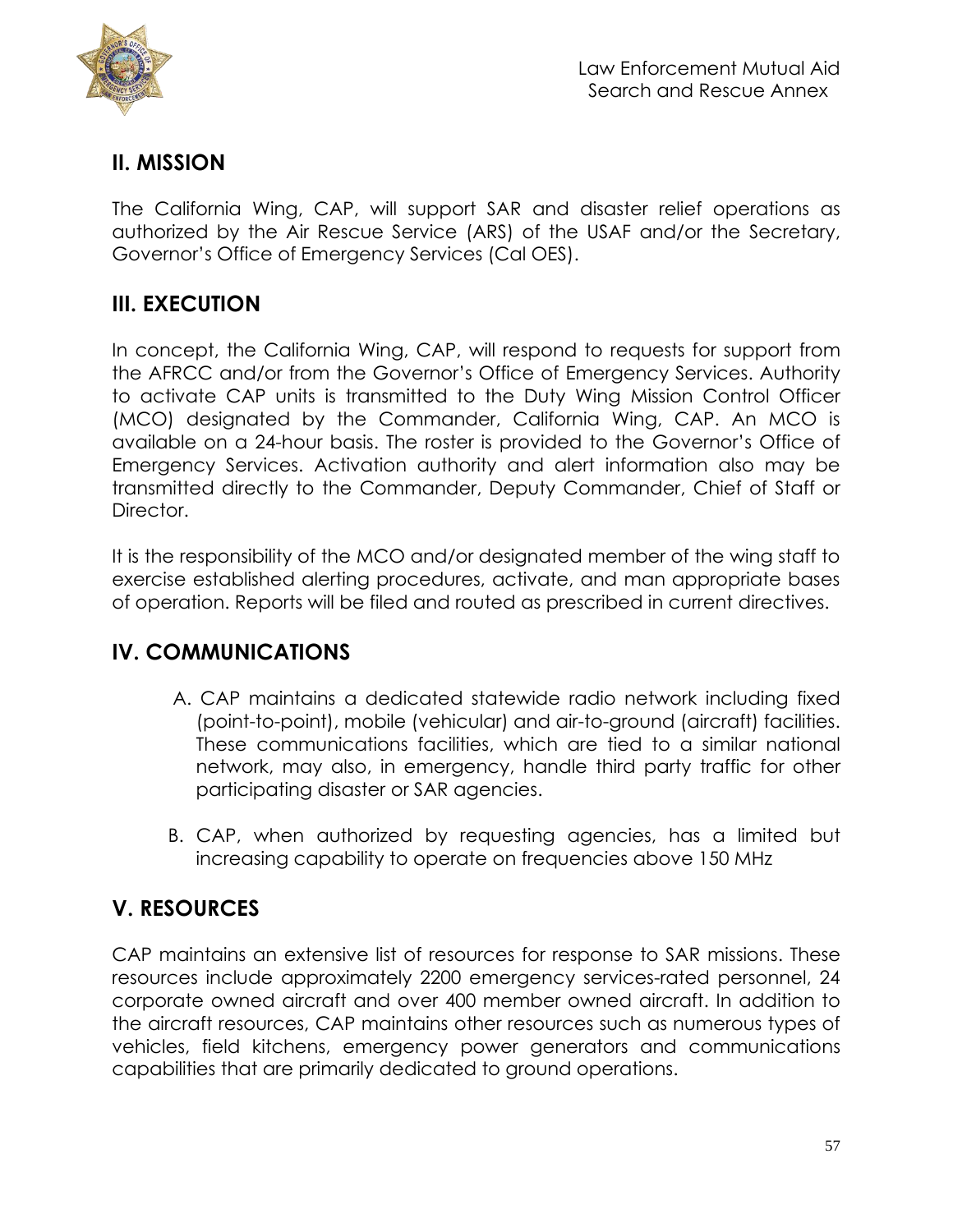

# **VI. LIABILITY**

CAP personnel, when functioning under orders published by competent authority, are covered by the provisions of the Federal Employees Compensation Act or the State of California Employee Compensation Program as appropriate. When operating under the authority of the Air Force Rescue Coordination Center, both federal and State coverage are in effect.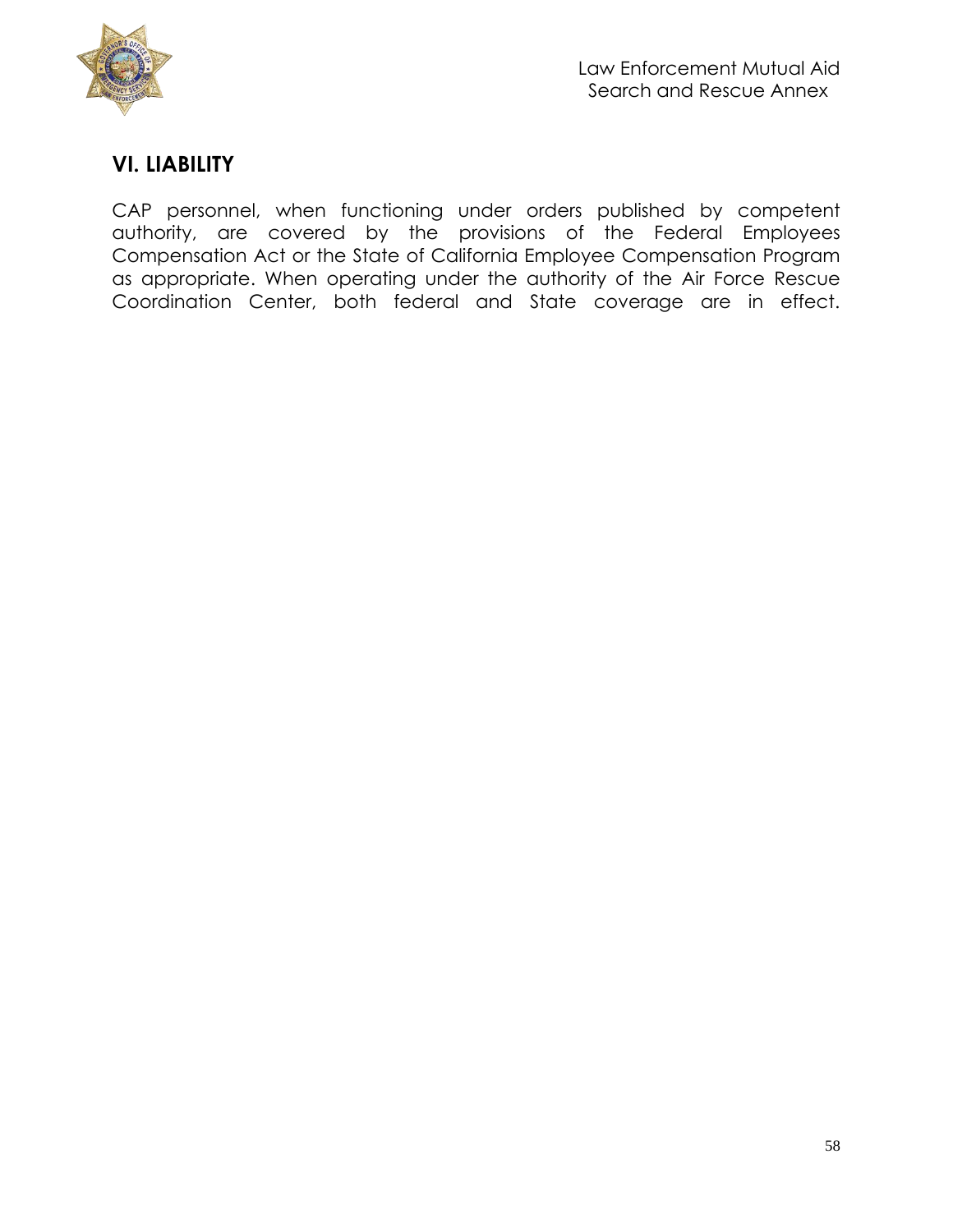

# **APPENDIX # 3**

# **SAR Mutual Aid Guidelines**

# **Introduction**

Pursuant to the California Government Code, Chapter 7 of Division 1 of Title 2, "The Emergency Services Act", the Governor's Office of Emergency Services (Cal OES), Law Enforcement Branch manages and maintains the State of California Search and Rescue Mutual Aid Program. This includes the publication of plans pertaining to Search and Rescue Mutual Aid. This publication, The Cal OES SAR Mutual Aid Plan, serves as an annex to the Cal OES Law Enforcement Mutual Aid Plan.

In order to refine the State's Search and Rescue Mutual Aid Program, the Cal OES Law Enforcement Branch assembled California's 58 County Sheriffs' Search and Rescue Coordinators, as well as California's State and Federal SAR Cooperators. This group of interested agencies is called the "State Sheriffs' Search and Rescue Coordinators". The main objective of this group is to collectively review and address statewide SAR issues to improve the effectiveness and efficiency of the State's SAR Mutual Aid Program.

One of the main issues identified was the existence of multiple and inconsistent "standards" that affect the SAR discipline, specifically mutual aid SAR responses. The lack of statewide consistency in how SAR resources were evaluated and categorized made it difficult for SAR resources to be used as a mutual aid resource. This issue was addressed in detail by the State Sheriffs' SAR Coordinators. Their objective was to create mutual aid guidelines that met or exceeded existing applicable "standards" while creating effective and efficient statewide criteria for mutual aid SAR responses. These guidelines are intended to define SAR proficiencies solely for mutual aid resources.

• These guidelines contain information for law enforcement agencies to consider when addressing the broad range of issues related to Search and Rescue Mutual Aid. These guidelines do not constitute a policy, nor are they intended to establish a standard for any agency. Cal OES is sensitive to the needs for agencies to have individualized policies that reflect concern for local issues. Cal OES intends these guidelines to be a resource for law enforcement agencies that will provide maximum discretion and flexibility in the development of individual agency policies.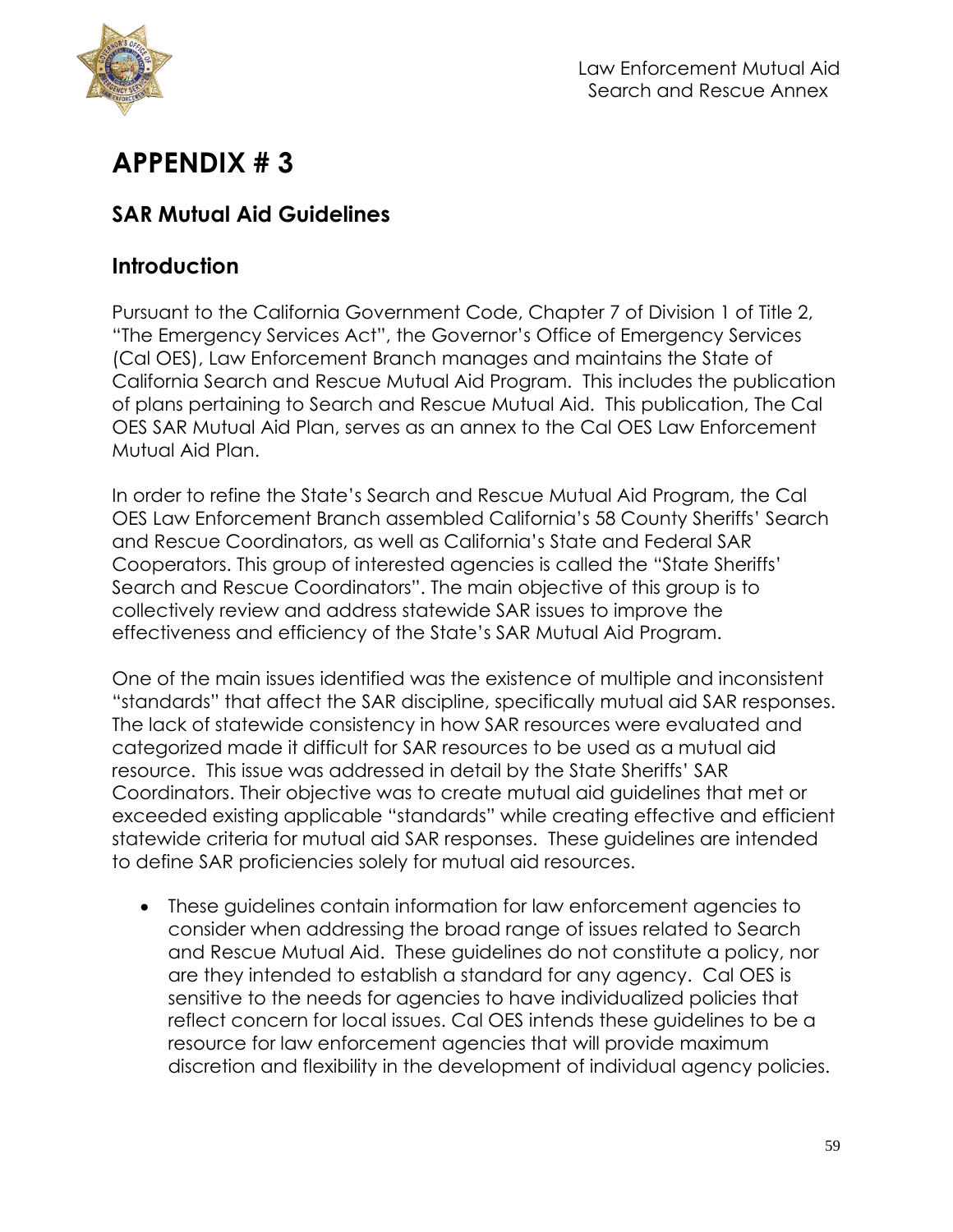

The creation of California's SAR Mutual Aid Guidelines encompasses all potential SAR disciplines and is developed as follows:

- 1. The State Sheriffs' SAR Coordinators identify the guideline discipline need.
- 2. The State Sheriffs' SAR Coordinators elect one of their fellow coordinators to chair the guideline creation process.
- 3. The State Sheriffs' SAR Coordinators identify and task a group of subject matter experts into a "Specialist Working Group".
- 4. The Specialist Working Group creates the guidelines based upon their knowledge and experience and submits them back to the coordinators for review, recommendation, and/or approval.
- 5. Once approved by the coordinators, and reviewed by Cal OES Administration and Staff Counsel, the coordinators present the guidelines to the California State Sheriffs' Association (CSSA) for their review, recommendation and/or approval.
- 6. Once approved by CSSA, the guidelines become part of the Cal OES California Law Enforcement Mutual Aid Plan – SAR Annex.

Effectiveness and efficiency is achieved as California's SAR Mutual Aid Guidelines are created by California's SAR experts, for California's Sheriff's SAR Coordinators, and approved by the Sheriffs of California, all for the benefit of those who become the subjects of search and/or rescue in California's SAR environments.

The following guidelines include "typing" of both the SAR environment as well as the SAR resource. They are designed to match the conditions, environment and possible length of deployment (normal operational periods should be 12 hours) as determined by the mutual aid requestor and the minimum equipment, experience, and skill level the responding agency should consider when sending SAR personnel.

The goal of "typing" is to be able to identify the largest number of SAR resources while minimizing the risk of placing an unsuitable SAR resource in an unsafe situation. The responding agencies' liaison or leader shall have final approval of any assignments their personnel are asked to perform.

Volunteer SAR personnel should be properly registered as Disaster Service Workers (DSW). DSW registration will ensure that the volunteers are eligible for worker's compensation coverage if they should be injured and provides additional liability protection for the volunteer and the government agency.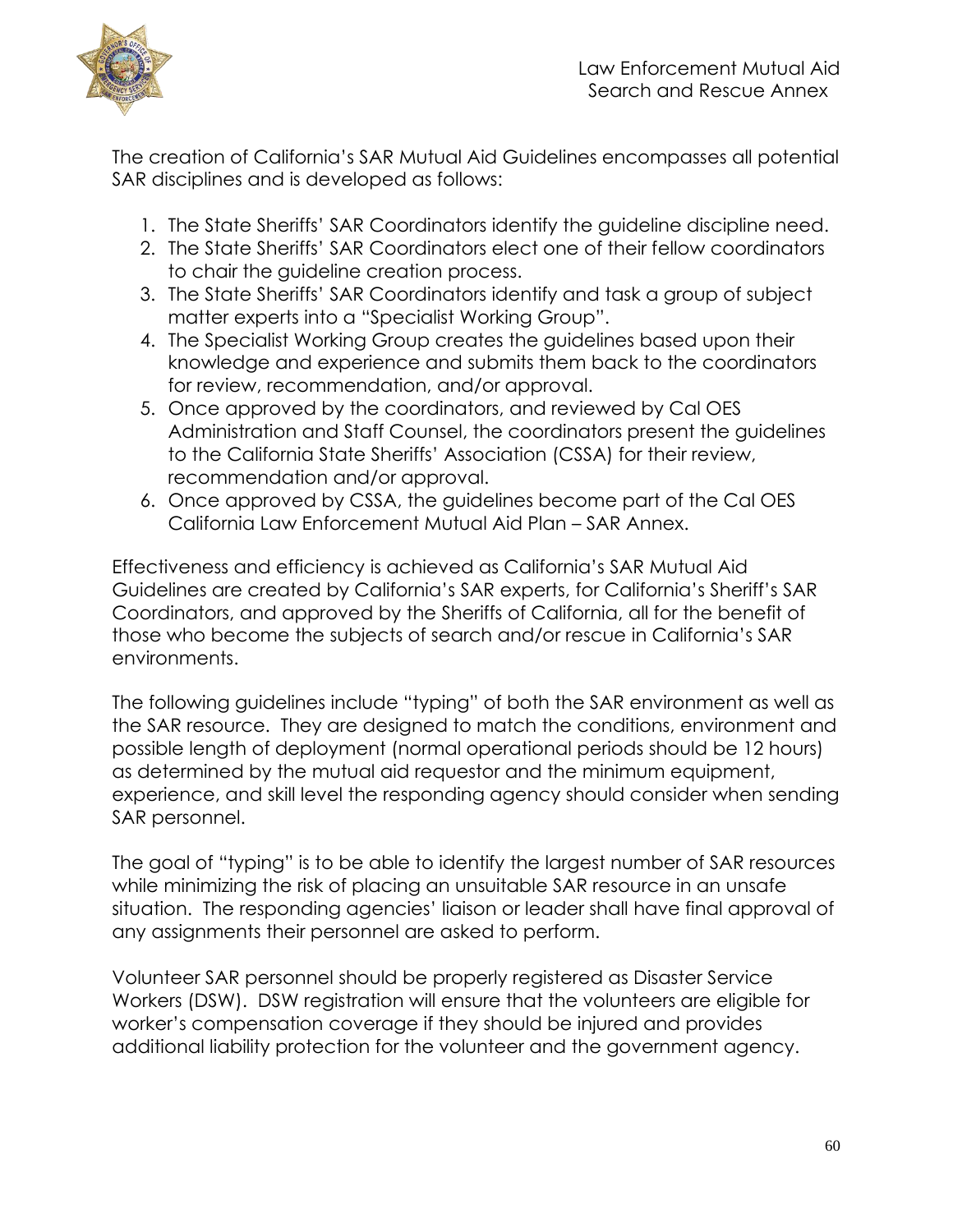

NOTE: The endeavor of Search and Rescue necessitates response into difficult and unpredictable circumstances in widely varied and many times hazardous terrain. These guidelines are intended to assist Search and Rescue Coordinators in identifying appropriate emergency response resources to effect searches and rescues in the most expeditious manner possible while considering known and unknown hazards. These guidelines are not intended to address all eventualities. Rather they are a set of tools derived from collective knowledge to address the task at hand. Search and Rescue is inherently dangerous and participants respond with knowledge of the associated risks.

It is the responsibility of agencies responding to California Search and Rescue Mutual Aid requests to provide qualified personnel and equipment that meet or exceed the recommended level of skills and capabilities stipulated in these guideline documents.

The California SAR Mutual Aid Guidelines are only minimum guidelines and circumstances that are unique to a particular search and rescue mission may dictate that additional or higher skills and qualifications may be necessary for the safety of the searcher and for successful search and rescue operations.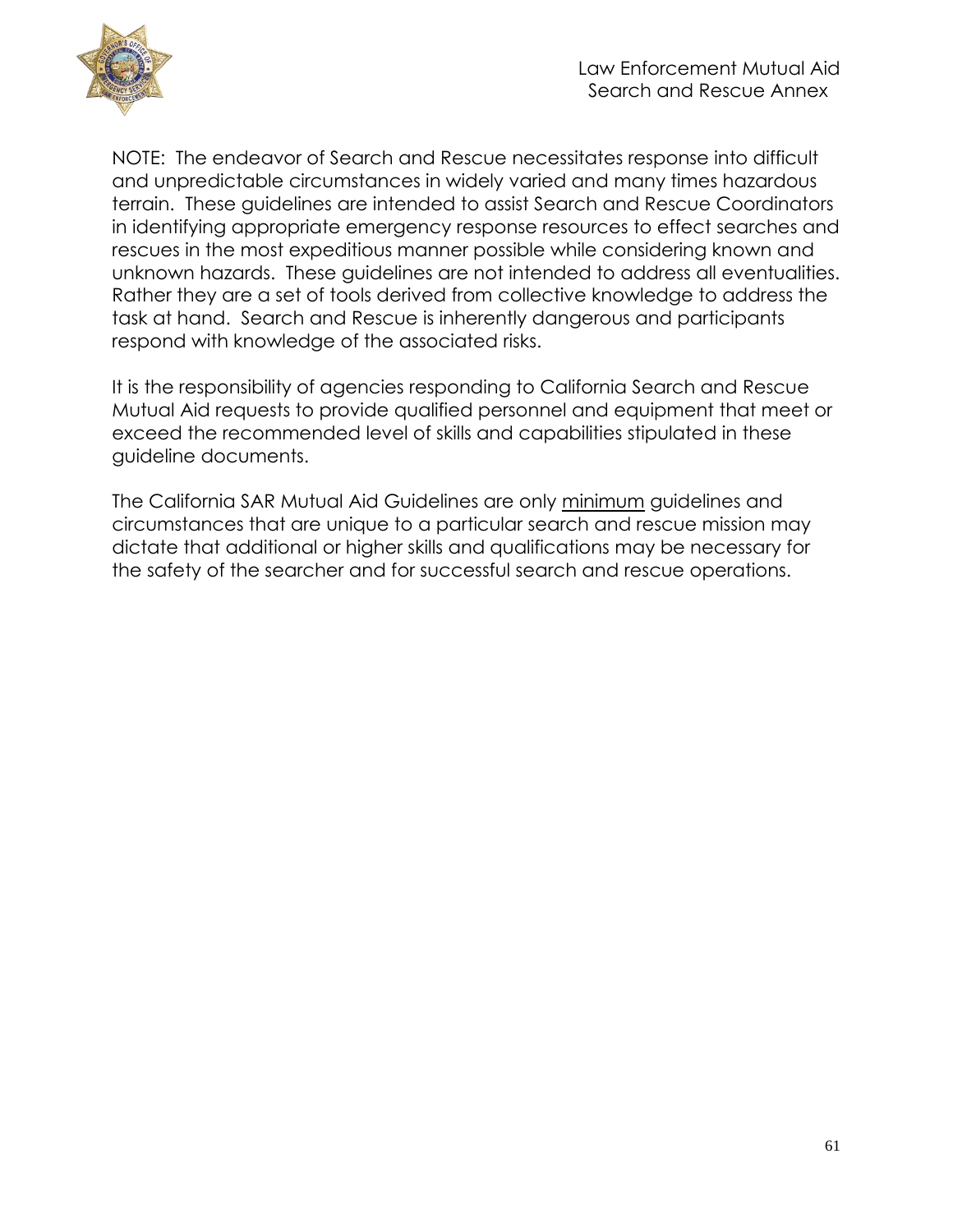

# **SAR Mutual Aid Guideline Links:**

[Ground Searchers](http://www.caloes.ca.gov/LawEnforcementSite/Documents/SAR%20Ground%20Searchers%20MA%20Guideline.pdf)

[SAR/USAR](http://www.caloes.ca.gov/LawEnforcementSite/Documents/SAR-USAR%20MA%20Guideline%2010_14.pdf)

[Underwater SAR](http://www.caloes.ca.gov/LawEnforcementSite/Documents/SAR%20Underwater%20MA%20Guideline%2010_14.pdf)

**[Tracking](http://www.caloes.ca.gov/LawEnforcementSite/Documents/SAR%20Tracking%20MA%20Guidelines%2010_14.pdf)** 

[Underground SAR](http://www.caloes.ca.gov/LawEnforcementSite/Documents/SAR%20Underground%20MA%20Guideline%2010_14.pdf)

[Technical Rope Rescue](http://www.caloes.ca.gov/LawEnforcementSite/Documents/SAR%20Technical%20Rope%20Rescue%20MA%20Guideline.pdf)

[Off-Highway Vehicles](http://www.caloes.ca.gov/LawEnforcementSite/Documents/SAR%20OHV%20Mutual%20Aid%20Guideline%2010_14.pdf)

**[Mounted SAR](http://www.caloes.ca.gov/LawEnforcementSite/Documents/SAR%20Mounted%20Teams%20MA%20Guideline%2010_14.pdf)** 

[Alpine SAR](http://www.caloes.ca.gov/LawEnforcementSite/Documents/SAR%20Alpine%20Team%20MA%20Guideline.pdf)

[Incident Support Teams](http://www.caloes.ca.gov/LawEnforcementSite/Documents/SAR%20Incident%20Support%20Team%20MA%20Guideline.pdf)

[Fixed-Wing Aircraft](http://www.caloes.ca.gov/LawEnforcementSite/Documents/SAR%20Fixed%20Wing%20Aircraft%20MA%20Guideline.pdf)

[Swiftwater/Flood SAR](http://www.caloes.ca.gov/LawEnforcementSite/Documents/SAR%20Swiftwater-Flood%20MA%20Guideline.pdf)

**[SAR Canines](http://www.caloes.ca.gov/LawEnforcementSite/Documents/SAR%20Dog%20AA%20MA%20Guideline%20App.pdf)**